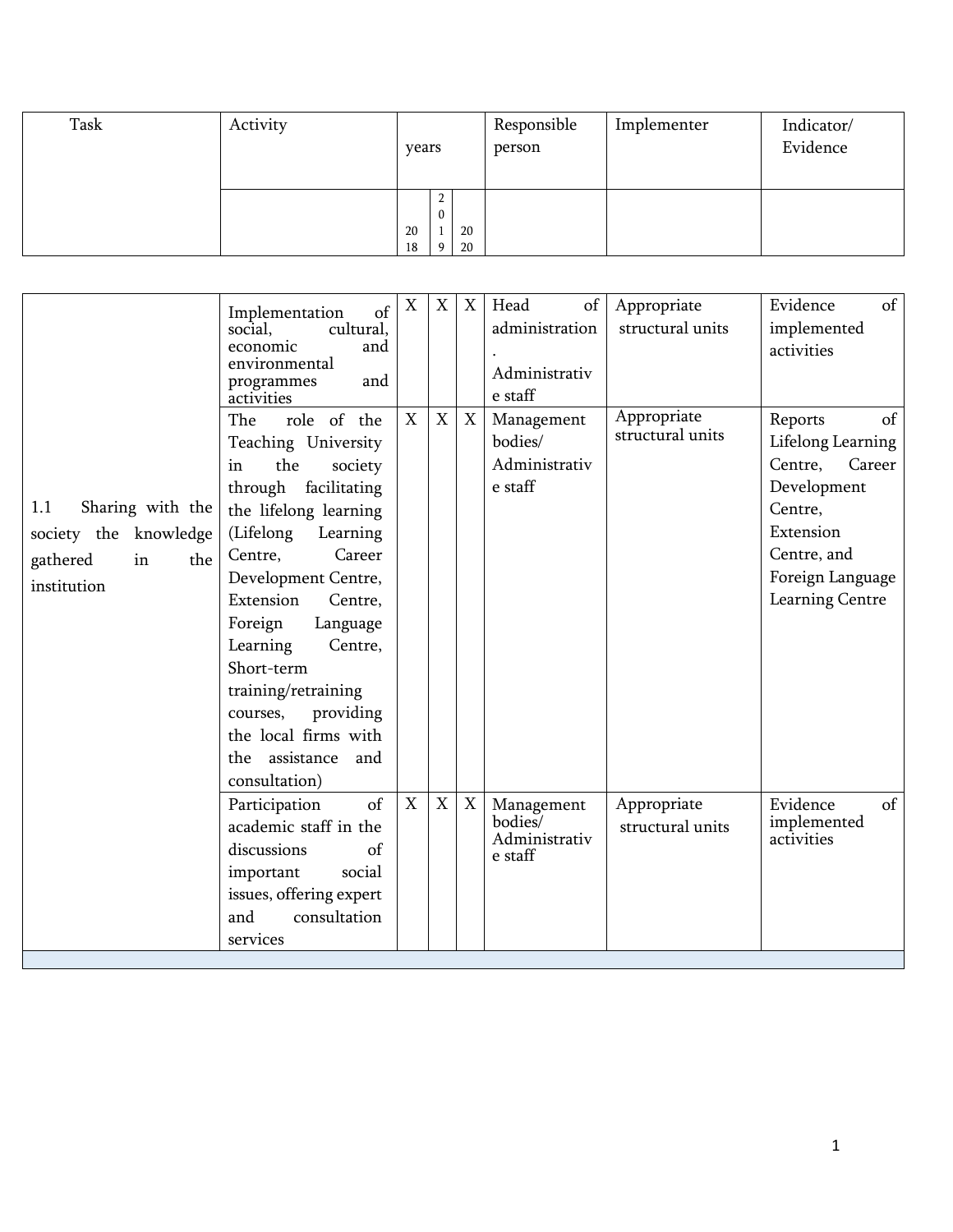| Introduction<br>1.2<br>of<br>learning courses oriented<br>on value formation       | Implementation of the<br>subjects that fit to the<br>social responsibility (<br>"Corporative<br>Social<br>Responsibility",<br>"Academic Writing",<br>"Democracy<br>and<br>Citizenship",<br>"Entrepreneurship",<br>"Environment<br>and<br>Sustainable<br>Development",<br>"History<br>of<br>Philosophy(conceptua<br>issues)",<br>$\perp$<br>"Psychology",<br>"Political Sciences",<br>"Career<br>Management",<br>"Foreign<br>Language",<br>"History of Georgia",<br>"History<br>of<br>Religions".)<br>Adapting the learning<br>process to the regional<br>needs<br>(region- | X<br>$\mathbf X$ | X<br>$\boldsymbol{\mathrm{X}}$ | X<br>$\mathbf X$ | Main<br>educational<br>unit (faculty).<br>Heads of the<br>programmes<br>Management<br>bodies/academ<br>ic staff | Academic staff.<br>Faculty.<br>Lifelong Learning<br>Centre<br>Appropriate<br>structural units.<br>Academic staff       | Appropriate<br>subjects<br>Educational<br>programmes.<br>Rates of alumni |
|------------------------------------------------------------------------------------|----------------------------------------------------------------------------------------------------------------------------------------------------------------------------------------------------------------------------------------------------------------------------------------------------------------------------------------------------------------------------------------------------------------------------------------------------------------------------------------------------------------------------------------------------------------------------|------------------|--------------------------------|------------------|-----------------------------------------------------------------------------------------------------------------|------------------------------------------------------------------------------------------------------------------------|--------------------------------------------------------------------------|
|                                                                                    | oriented programmes,<br>recruitment of local<br>students,<br>active<br>of<br>participation<br>alumni in the process<br>of policy forming)                                                                                                                                                                                                                                                                                                                                                                                                                                  |                  |                                |                  |                                                                                                                 |                                                                                                                        | employment                                                               |
|                                                                                    |                                                                                                                                                                                                                                                                                                                                                                                                                                                                                                                                                                            |                  |                                |                  |                                                                                                                 |                                                                                                                        |                                                                          |
| 1.3. Identifying priority<br>fields/directions<br>regional<br>considering<br>needs | Designing/Implement<br>ation of educational<br>programmes/courses<br>reliance<br>with<br>in<br>priority<br>fields/directions<br>(Agrarian,<br>Construction,<br>Tourism, Engineering,<br>Education,                                                                                                                                                                                                                                                                                                                                                                         | X                | X                              | X                | Management<br>bodies                                                                                            | Academic<br>staff.<br>Faculty.<br>Vocational<br>education<br>development<br>office.<br>Vocational<br>education teacher | Educational<br>programmes                                                |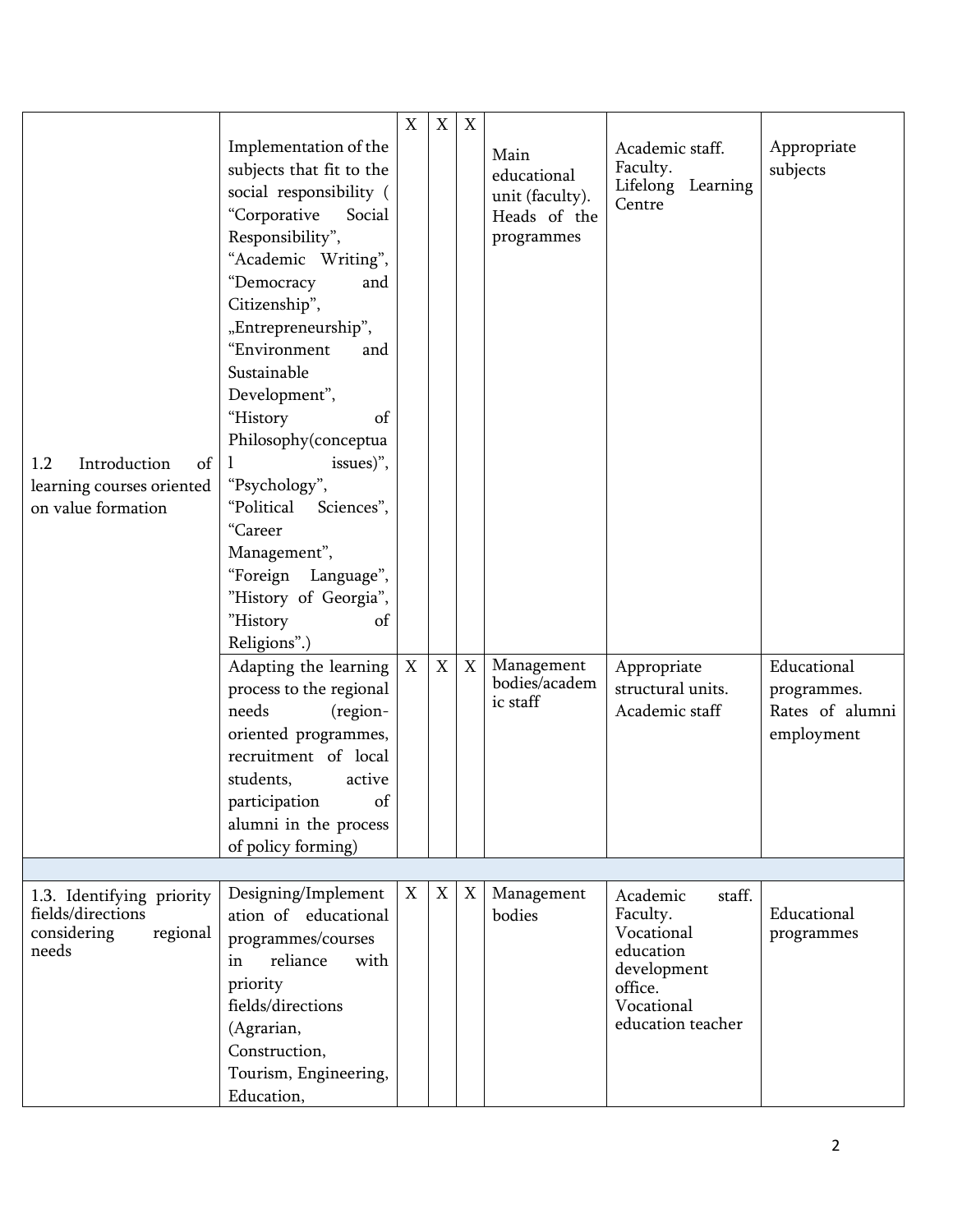|                                                                                                                                                                                                   | Healthcare,<br>Law,<br>Business)                                                                                                                                                                                                                                                                                                       |                  |             |                   |                                                                                              |                                                                                                                     |                                                                    |
|---------------------------------------------------------------------------------------------------------------------------------------------------------------------------------------------------|----------------------------------------------------------------------------------------------------------------------------------------------------------------------------------------------------------------------------------------------------------------------------------------------------------------------------------------|------------------|-------------|-------------------|----------------------------------------------------------------------------------------------|---------------------------------------------------------------------------------------------------------------------|--------------------------------------------------------------------|
|                                                                                                                                                                                                   |                                                                                                                                                                                                                                                                                                                                        |                  |             |                   |                                                                                              |                                                                                                                     |                                                                    |
|                                                                                                                                                                                                   | Designing<br>and<br>providing<br>proper<br>methodologies to the<br>structural units and<br>management bodies in<br>order<br>to<br>use<br>mechanisms of quality<br>in<br>the<br>assurance<br>management process<br>effectively.                                                                                                         | $\boldsymbol{X}$ |             |                   | Quality<br>assurance<br>office.<br>Legal office                                              | Structural units                                                                                                    | Proper<br>methodology                                              |
|                                                                                                                                                                                                   | Effective involvement<br>of every unit of the<br>institution<br>the<br>in<br>implementation<br>of<br>internal<br>quality<br>assurance mechanisms                                                                                                                                                                                       | $\boldsymbol{X}$ | X           | $\mathbf X$       | Quality<br>assurance<br>office.<br>of<br>Head<br>administratio<br>n.<br>Management<br>bodies | Quality assurance<br>office.<br>Structural units                                                                    | Regulations.<br>Minutes.<br>Meetings.<br>Reports                   |
| 2.1<br>Integration<br>of<br>of<br>functions<br>quality<br>in<br>the<br>assurance<br>process.<br>management<br>Considering/introducing<br>the best practices existing<br>in the educational sector | the<br>Designing<br>assessment system for<br>working/<br>learning<br>conditions as well as<br>for<br>material,<br>information<br>and<br>infrastructural<br>resources(preparing<br>questionnaires<br>for<br>staff,<br>students/vocational<br>satisfaction<br>students<br>conducting<br>survey),<br>surveys and analysis<br>periodically | $\boldsymbol{X}$ | X           | X                 | Quality<br>assurance<br>office                                                               | Quality<br>assurance<br>office.<br>Structural<br>units.<br>Working<br>groups<br>created under the<br>Rector's order | Assessment<br>methodology.<br>Results of survey<br>analysis.       |
|                                                                                                                                                                                                   | Full involvement of<br>quality<br>assurance<br>office<br>the<br>in<br>monitoring process of<br>action<br>plan<br>implementation                                                                                                                                                                                                        | $\mathbf{X}$     | $\mathbf X$ | $X_{\mathcal{I}}$ | Quality<br>assurance<br>office                                                               | Quality assurance<br>office.<br>Structural units                                                                    | Annual report of<br>quality assurance<br>office.<br>Survey results |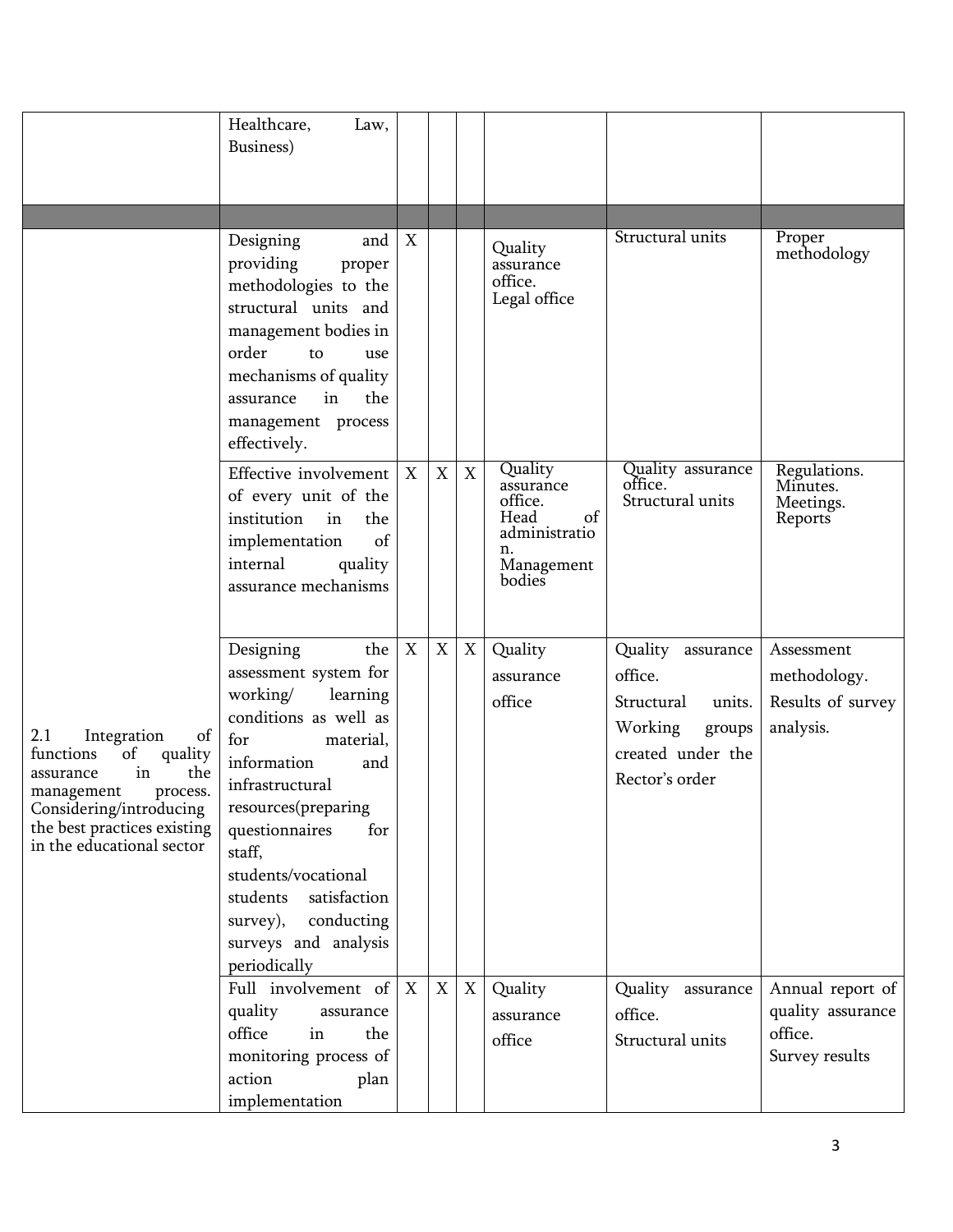| Cooperation of quality<br>assurance office with<br>internal<br>audit<br>and<br>office<br>legal<br>while<br>the<br>evaluating<br>management process<br>the<br>of<br>Teaching<br>University                             | $\boldsymbol{\mathrm{X}}$ | X                         | $\boldsymbol{\mathrm{X}}$ | Quality<br>assurance<br>office.<br>Head<br>of<br>administration<br>Internal audit<br>office.<br>Legal office | Quality assurance<br>office.<br>office.<br>Legal<br>Structural<br>units.<br>Internal<br>audit<br>office | Annual report of<br>quality assurance<br>office.<br>Annual report of<br>head<br>the<br>of<br>administration |
|-----------------------------------------------------------------------------------------------------------------------------------------------------------------------------------------------------------------------|---------------------------|---------------------------|---------------------------|--------------------------------------------------------------------------------------------------------------|---------------------------------------------------------------------------------------------------------|-------------------------------------------------------------------------------------------------------------|
| of<br>Description<br>activities<br>of<br>the<br>units<br>in<br>structural<br>accordance with the<br>quality<br>assurance<br>office methodologies-<br>evaluation<br>and<br>analysis of reports<br>about survey results | $\boldsymbol{X}$          | $\mathbf X$               | X                         | Quality<br>assurance<br>office.<br>Head<br>of<br>administration                                              | Quality assurance<br>office                                                                             | Regulations and<br>reports.<br>Evaluation<br>and<br>analysis                                                |
| Allocating appropriate<br>human, information<br>and material resources<br>with the purpose of<br>effective<br>implementation<br>of<br>internal<br>quality<br>assurance mechanisms                                     | $\boldsymbol{\mathrm{X}}$ | $\mathbf X$               | X                         | Head<br>$\overline{of}$<br>administratio<br>$\mathbf n$                                                      | Head<br>of<br>administration                                                                            | Teaching<br>University<br>resources                                                                         |
| Management<br>body<br>meetings<br>in<br>an<br>extended format with<br>full involvement of<br>staff                                                                                                                    | X                         | $\boldsymbol{\mathrm{X}}$ | X                         | Management<br>bodies                                                                                         | Special<br>working<br>groups                                                                            | Minutes of the<br>meetings                                                                                  |
| of<br>Annual<br>reports<br>bodies<br>management<br>on the meetings in an<br>extended format                                                                                                                           | $\mathbf X$               | X                         | X                         | Management<br>bodies                                                                                         | Management<br>bodies                                                                                    | of<br>Minutes<br>management<br>bodies                                                                       |
| Submitting reports of<br>structural<br>units<br>periodically to the<br>head of administration                                                                                                                         | $\mathbf X$               | $\mathbf X$               | $\mathbf X$               | Head<br>of<br>administratio<br>$\mathbf n$                                                                   | Structural units                                                                                        | Minutes of the<br>meetings.<br>Reports                                                                      |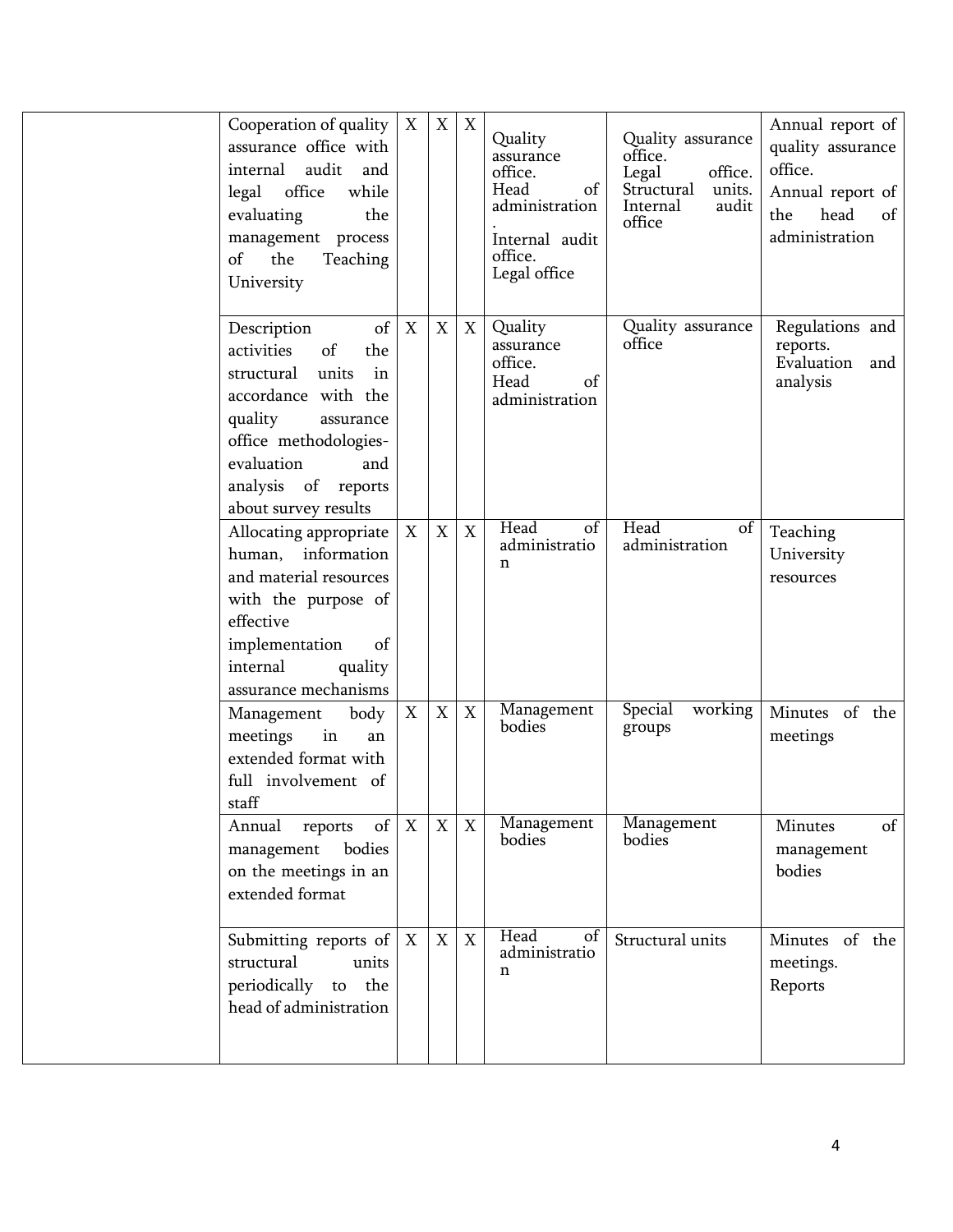| Planning the meetings<br>with all the units at<br>the<br>Teaching<br>University<br>to<br>introduce<br>them<br>quality<br>assurance<br>mechanisms<br>and<br>methodologies. | X                         | X           | X | Management<br>bodies.<br>Quality<br>assurance<br>office.<br>Coordination<br>group | Working groups.<br>Structural units                                                                     | Minutes<br>and<br>evidences<br>of<br>meetings              |
|---------------------------------------------------------------------------------------------------------------------------------------------------------------------------|---------------------------|-------------|---|-----------------------------------------------------------------------------------|---------------------------------------------------------------------------------------------------------|------------------------------------------------------------|
| the<br>Introducing<br>mechanisms<br>for<br>getting feedback using<br>Electronic<br>Management System<br>the<br>Teaching<br>in<br>University                               | $\boldsymbol{\mathrm{X}}$ | $\mathbf X$ | X | Head<br>of<br>administration                                                      | Working<br>groups.<br>Structural units                                                                  | Electronic<br>Management<br>System                         |
| To equip material-<br>technical base with<br>modern technology                                                                                                            | X                         | $\mathbf X$ | X | Head<br>$\overline{\text{of}}$<br>administration                                  | Procurement<br>office.<br>Financial<br>office.<br>Material resources<br>management office               | <b>Existing</b> base                                       |
| Conducting<br>training<br>for human resources,<br>highly-<br>attracting<br>qualified staff                                                                                | $\boldsymbol{\mathrm{X}}$ | $\mathbf X$ | X | Head<br>$\overline{of}$<br>administration                                         | Human<br>resources<br>management office                                                                 | Appropriate<br>programmes and<br>documents.<br>Resources.  |
| Permanent update of $ X $<br>web-page,<br>the<br>the<br>purchasing<br>electronic<br>systems/<br>programmes                                                                |                           | X           | X | Head<br>of<br>administration                                                      | Procurement<br>office.<br>Financial<br>office.<br>Material resources<br>management<br>office. IT Centre | Documents<br>verifying<br>program<br>purchase.<br>Web-page |
|                                                                                                                                                                           |                           |             |   |                                                                                   |                                                                                                         |                                                            |
| Amendments in the                                                                                                                                                         | $\boldsymbol{X}$          |             |   | Management                                                                        | Management                                                                                              | Amended Statute                                            |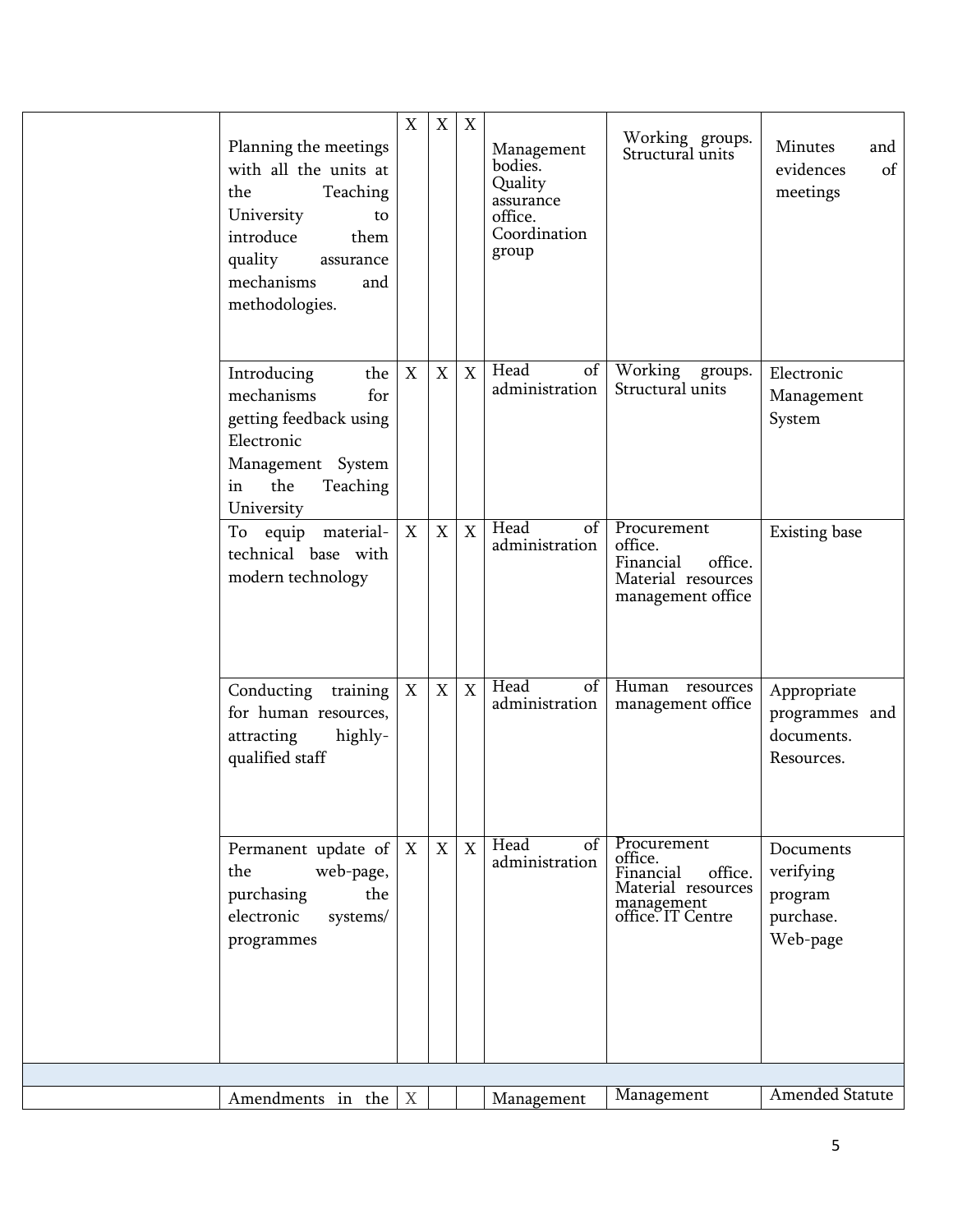|                                                                     | statute                                                                                                                                    |                           |             |                   | bodies                                               | bodies.<br>Legal office                                                              |                                                                                                |
|---------------------------------------------------------------------|--------------------------------------------------------------------------------------------------------------------------------------------|---------------------------|-------------|-------------------|------------------------------------------------------|--------------------------------------------------------------------------------------|------------------------------------------------------------------------------------------------|
| 2.2 Reorganization of the<br>main educational units<br>(faculties); | Optimization of the<br>main<br>educational<br>units(faculties)                                                                             | X                         |             |                   | Management<br>bodies                                 | Management<br>bodies.<br>Legal office                                                | Optimized<br>and<br>updated<br>management<br>bodies.<br>Regulation.<br>Order.                  |
|                                                                     | Developing<br>the<br>regulation rules for the<br><b>Faculty Council</b>                                                                    | $\boldsymbol{X}$          |             |                   | Faculty<br>council.<br>Legal office                  | Faculty council.<br>Management<br>bodies.<br>Legal office                            | Regulations rules<br>of the Faculty<br>Council                                                 |
|                                                                     | Establishing<br>new<br>structural units<br>and<br>making<br>their<br>job<br>descriptions in<br>the<br>form of regulation<br>rules          | X                         |             |                   | Management<br>bodies.<br>Legal office                | Management<br>bodies.<br>Legal<br>office.<br>Structural units                        | <b>New</b><br>structural<br>units and their<br>regulation rules                                |
|                                                                     | Conducting elections<br>of<br>appropriate<br>management bodies                                                                             | $\boldsymbol{\mathrm{X}}$ |             |                   | Management<br>bodies.<br>Legal office                | Management<br>bodies.<br>Legal office                                                | Minutes.<br>Orders.<br>Regulations.                                                            |
|                                                                     | Involvement of new<br>structural units in the<br>university structure                                                                      | X                         |             |                   | Head<br>of<br>administration<br>Management<br>bodies | Management<br>bodies.<br>Legal<br>office.<br>Human resources<br>management<br>office | New<br>structural<br>units.<br>Regulation rules.<br>Structure of the<br>Teaching<br>University |
|                                                                     | of<br>Formation<br>structural units and<br>hierarchy                                                                                       | $\boldsymbol{X}$          |             |                   | Management<br>bodies                                 | Management<br>bodies.<br>office.<br>Legal<br>Human resources<br>management office    | Structure of the<br>Teaching<br>University                                                     |
|                                                                     | Effective<br>and<br>coordinated actions of<br>structural<br>units.<br>Development<br>of<br>appropriate<br>regulations<br>and<br>mechanisms | X                         | $\mathbf X$ | $X_{\mathcal{L}}$ | Head<br>of<br>administration                         | Management<br>bodies.<br>Legal office.<br>Human resources<br>management office       | Orders.<br>of<br>Minutes<br>meetings.<br>Reports                                               |
| 2.3 Introducing modern<br>technologies<br>of<br>management          | Introducing<br>electronic document                                                                                                         | X                         |             |                   | Head<br>of<br>administratio<br>n.<br>Chancellery.    | Structural unit                                                                      | Electronic<br>document<br>processing<br>system EFLOW                                           |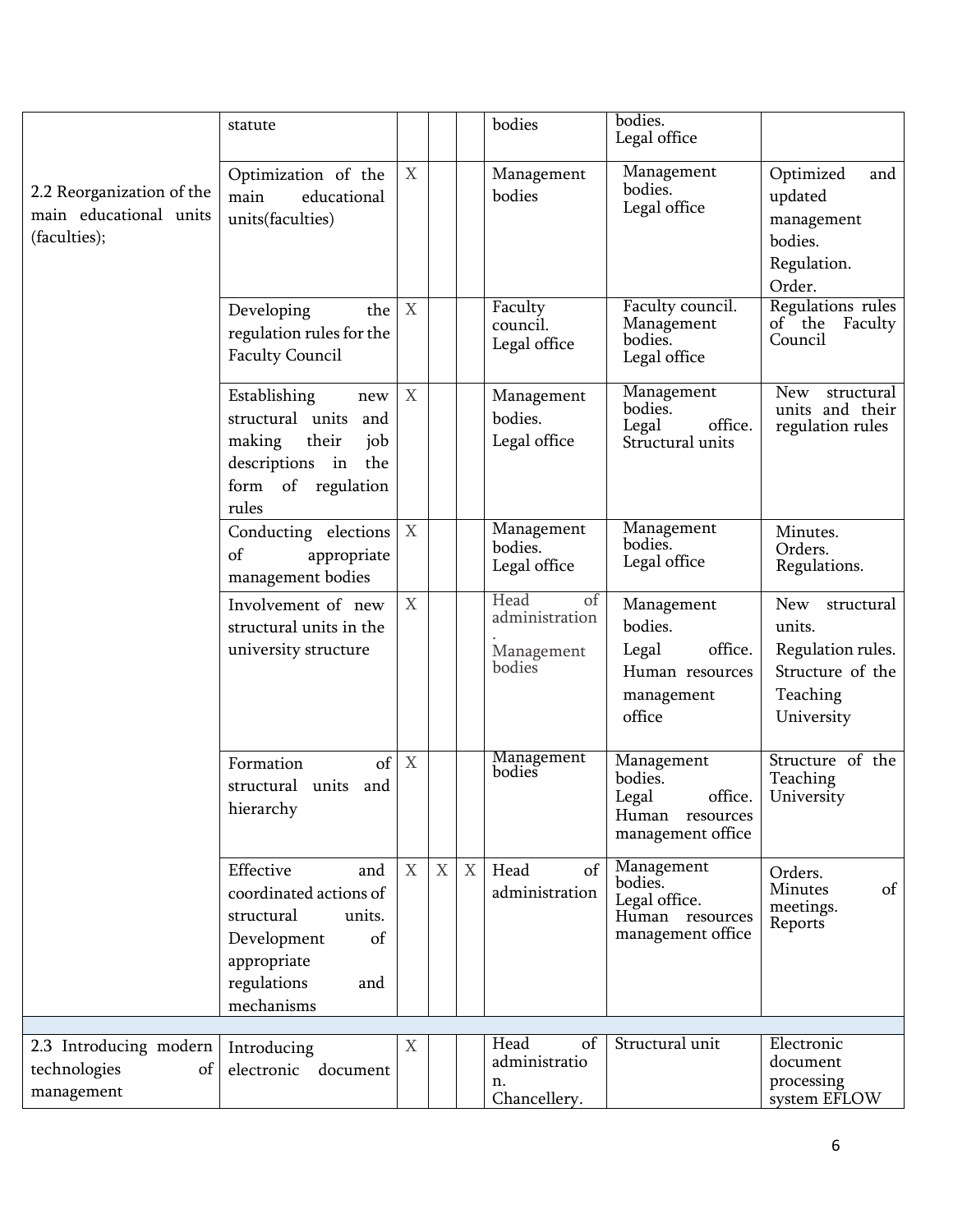|                                                                                                                                                    | processing<br>system<br><b>EFLOW</b>                                                                                                                                                                                                       |                  | Archive                                                      |                                                                                                                                                                                      |                                                     |
|----------------------------------------------------------------------------------------------------------------------------------------------------|--------------------------------------------------------------------------------------------------------------------------------------------------------------------------------------------------------------------------------------------|------------------|--------------------------------------------------------------|--------------------------------------------------------------------------------------------------------------------------------------------------------------------------------------|-----------------------------------------------------|
|                                                                                                                                                    | Designing Doc flow<br>sequence                                                                                                                                                                                                             | X                | Head<br>of<br>administratio<br>n.<br>Chancellery.<br>Archive | Chancellery.<br>Archive.<br>Structural unit                                                                                                                                          | EFLOW.<br>Rules<br>for<br>document<br>processing    |
|                                                                                                                                                    | Conducting trainings<br>for the staff about the<br>issues of electronic<br>document processing<br>system                                                                                                                                   | X                | of<br>Head<br>administration                                 | Chancellery                                                                                                                                                                          | Evidence<br>for<br>trainings.<br>List of attendants |
|                                                                                                                                                    | Establishment<br>of<br>Electronic Attendance<br>System for the staff                                                                                                                                                                       | X                | Head<br>of<br>administration                                 | Internal<br>audit<br>office                                                                                                                                                          | Electronic<br>Attendance<br>System                  |
|                                                                                                                                                    | electronic<br>Making<br>Doc flow in line with<br>rules<br>of<br>the<br>document processing                                                                                                                                                 | X                | Chancellery.<br>Legal office                                 | Chancellery.<br>Archive                                                                                                                                                              | Rules<br>for<br>document<br>processing              |
|                                                                                                                                                    | of<br>Establishment<br>Learning Management<br>System                                                                                                                                                                                       | $\boldsymbol{X}$ | Head<br>of<br>administration<br>Learning<br>process          | Programmer                                                                                                                                                                           | Learning<br>Management<br>System                    |
|                                                                                                                                                    |                                                                                                                                                                                                                                            |                  | management<br>office                                         |                                                                                                                                                                                      |                                                     |
|                                                                                                                                                    |                                                                                                                                                                                                                                            |                  |                                                              |                                                                                                                                                                                      |                                                     |
| of<br>2.4<br>Improvement<br>mechanisms<br>for<br>self-<br>assessment,<br>and<br>assessment                                                         | Defining criteria for<br>staff evaluation, and<br>the<br>developing<br>mechanisms                                                                                                                                                          | X                | Quality<br>assurance<br>office                               | Quality<br>assurance<br>office                                                                                                                                                       | Assessment<br>methodology                           |
| monitoring, and further<br>development of activities<br>of<br>the<br>Teaching<br>University on the basis of<br>continuous<br>assessment<br>system; | Making<br>questionnaires<br>and<br>conducting<br>assessment and self-<br>assessment surveys for<br>management bodies as<br>well<br>academic,<br>as<br>administrative,<br>support and invited<br>staff, and vocational<br>education teacher | X                | Quality<br>assurance<br>office                               | Quality assurance<br>office.<br>Quality assurance<br>coordinator<br>of<br>vocational<br>programmes.<br>Structural<br>units.<br>Academic<br>staff.<br>Vocational<br>education teacher | Assessment<br>methodology.<br>Questionnaires        |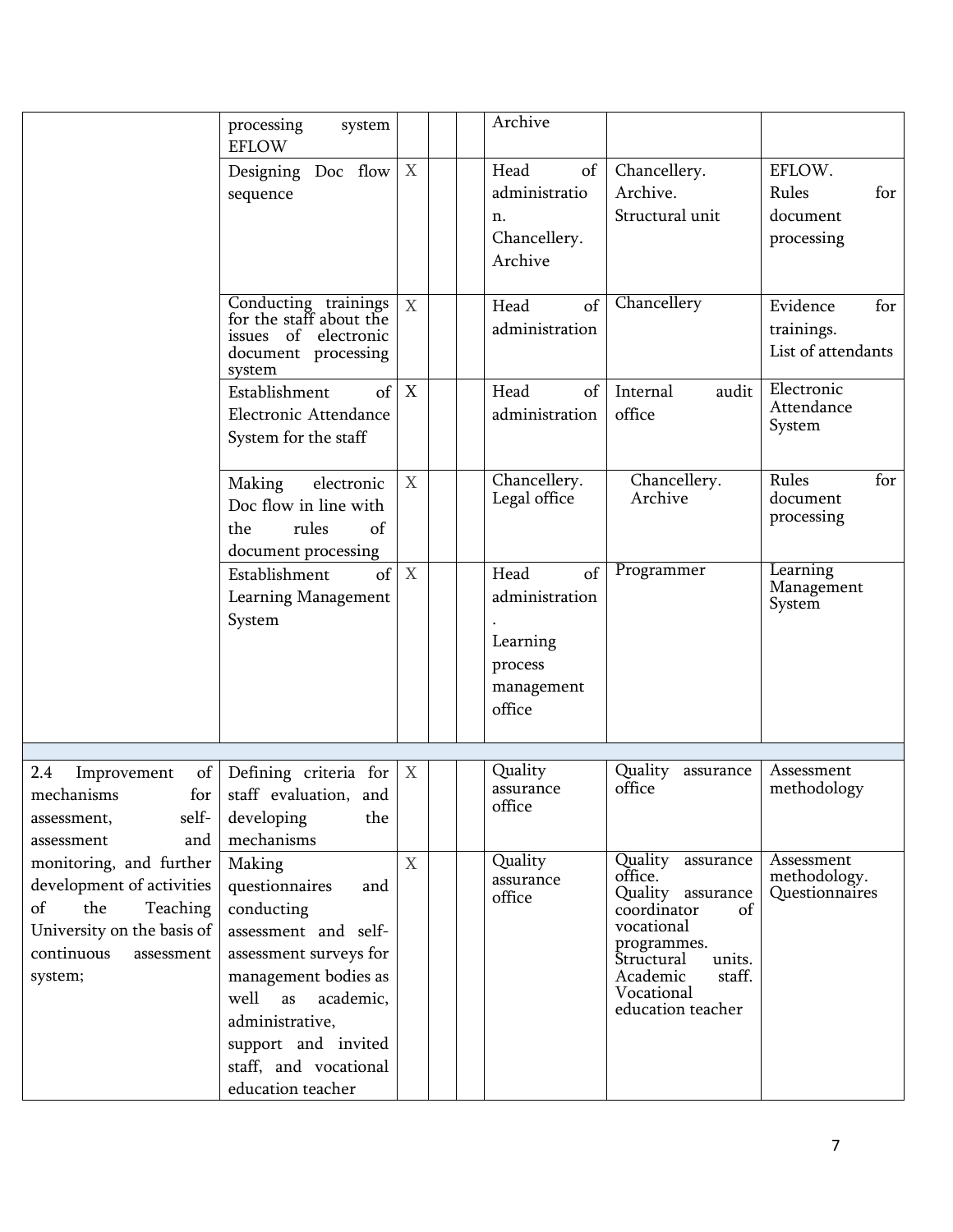|                                                                                                                                       | Function compliance $\mid$ X<br>with the<br>relevant<br>of<br>regulations<br>structural units and<br>workload.<br>Clearly<br>formed<br>regulations<br>accordingly,<br>and<br>avoiding duplication<br>of functions. |             |                           |   | Head<br>of<br>administratio<br>n                                                         | office.<br>Legal<br>Human resources<br>management office                                | Job<br>descriptions<br>of structural units                                                                                                        |
|---------------------------------------------------------------------------------------------------------------------------------------|--------------------------------------------------------------------------------------------------------------------------------------------------------------------------------------------------------------------|-------------|---------------------------|---|------------------------------------------------------------------------------------------|-----------------------------------------------------------------------------------------|---------------------------------------------------------------------------------------------------------------------------------------------------|
|                                                                                                                                       | Analysis of the results $\mid$ X<br>of monitoring and<br>surveys, and carrying<br>out proper activities in<br>order to<br>improve<br>mechanisms for the<br>Teaching University<br>current management<br>policy     |             | $\boldsymbol{\mathrm{X}}$ | X | Quality<br>assurance<br>office                                                           | Management<br>bodies.<br>Quality assurance<br>office                                    | Assessment<br>methodology.<br>Analysis<br>for<br>surveys.<br>Orders.<br>Regulations                                                               |
|                                                                                                                                       | Conducting<br>surveys<br>and analysis for the<br>involvement<br>of<br>students/<br>vocational<br>students<br>in the process<br>of<br>of<br>evaluation<br>management<br>effectiveness                               | X           | X                         | X | Quality<br>assurance<br>office                                                           | Quality assurance<br>office.<br>Working<br>group<br>created under the<br>Rector's order | Surveys<br>and<br>analysis of survey<br>results                                                                                                   |
|                                                                                                                                       | Attracting<br>international students<br>staff.<br>and<br>International<br>mobility                                                                                                                                 | $\mathbf X$ | X                         | X | Quality<br>assurance<br>office                                                           | Quality assurance<br>office.<br>Foreign<br>language<br>learning<br>centre,<br>Faculty   | $\sigma$<br>Outcomes<br>international<br>mobility.<br>Reports of quality<br>assurance office                                                      |
| 2.5<br>Supporting<br>international<br>of<br>cooperation<br>the<br>institution<br>and<br>the<br>of<br>process<br>internationalization; | Increasing the quality<br>of<br>the<br>Teaching<br>University<br>through<br>internationalization/<br>building<br>capacity<br>international projects                                                                | X           | X                         | X | Management<br>bodies.<br>Quality<br>assurance<br>office.<br>Head<br>of<br>administration | Structural units                                                                        | Capacity building<br>international<br>projects<br>Including<br>PICASA.<br>Curriculum<br>internationalizati<br>on.<br>Outcomes of the<br>following |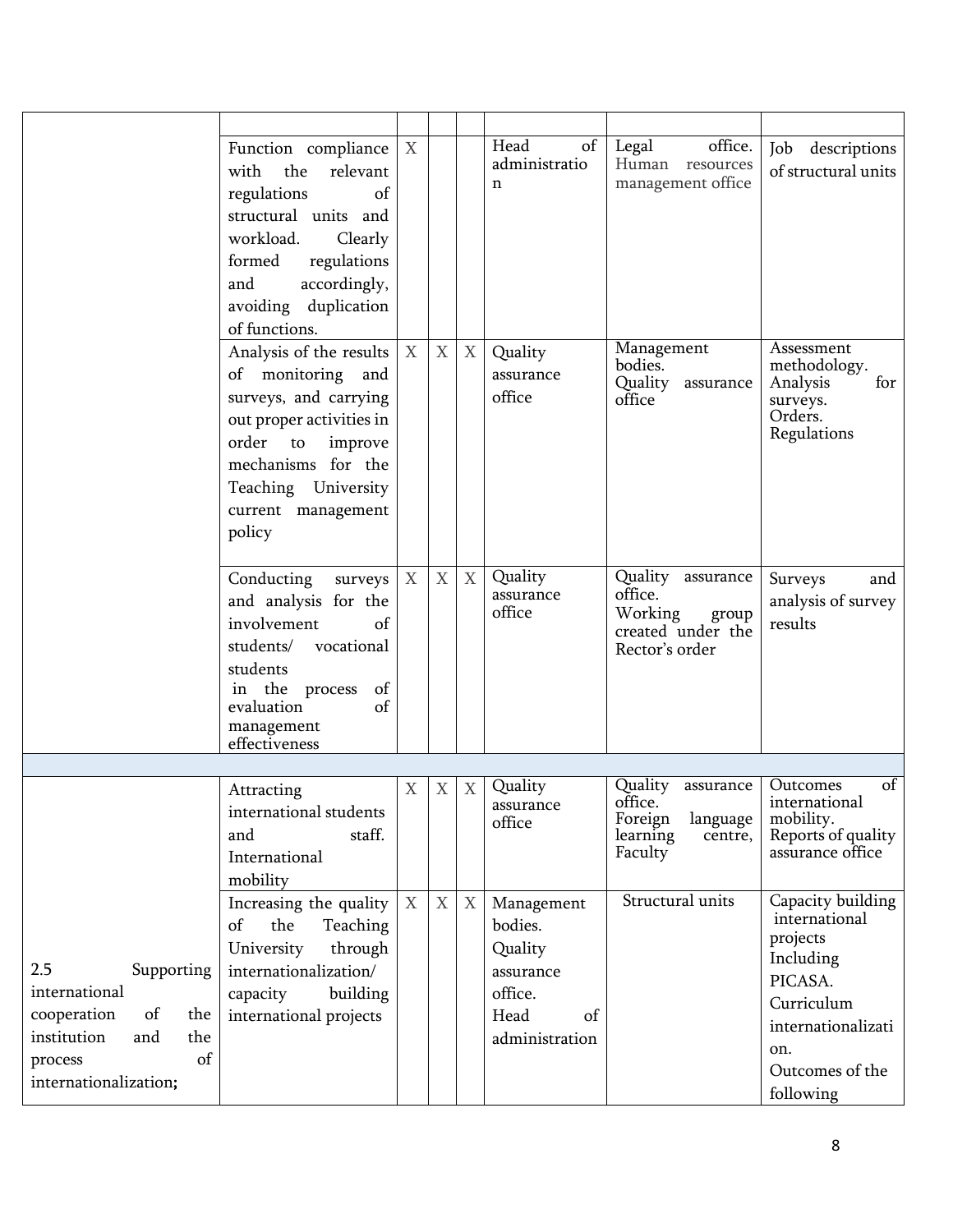|                                                                                                                                                                                                                                                                                                             |                  |                           |             |                                                                                          |                                                                                                                                                                             | projects:<br>CASEDE, STAR,<br>INTEGRITY,<br>DARE.                                                     |
|-------------------------------------------------------------------------------------------------------------------------------------------------------------------------------------------------------------------------------------------------------------------------------------------------------------|------------------|---------------------------|-------------|------------------------------------------------------------------------------------------|-----------------------------------------------------------------------------------------------------------------------------------------------------------------------------|-------------------------------------------------------------------------------------------------------|
|                                                                                                                                                                                                                                                                                                             |                  |                           |             |                                                                                          |                                                                                                                                                                             | Agreements.                                                                                           |
| Popularizing<br>and<br>the<br>increasing<br>demand<br>for<br>the<br>Teaching University<br>among<br>entrants,<br>students,<br>vocational<br>students<br>and                                                                                                                                                 | X                | $\boldsymbol{\mathrm{X}}$ | X           | Head<br>of<br>administratio<br>Public<br>n.<br>relations<br>office                       | IT centre.<br>Software specialist<br>of the web-page.<br>Public<br>relations<br>office                                                                                      | <b>Statistics</b><br>for<br>mobility<br>and<br>first choice<br>- of<br>secondary<br>school graduates  |
| employers.                                                                                                                                                                                                                                                                                                  |                  |                           |             |                                                                                          |                                                                                                                                                                             |                                                                                                       |
| Organizing<br>international<br>conferences                                                                                                                                                                                                                                                                  |                  | X                         | $\mathbf X$ | Head<br>$\overline{of}$<br>administratio<br>n                                            | Science office.<br>Academic staff                                                                                                                                           | Evidence<br>for<br>international<br>conferences                                                       |
| Involvement<br>of<br>international<br>researchers<br>and<br>the<br>scholars<br>in<br>of<br>editorial<br>board<br>scientific editions                                                                                                                                                                        |                  | X                         | X           | Head<br>of<br>administratio<br>n                                                         | Science<br>office.<br>Academic staff                                                                                                                                        | List of members<br>of<br>editorial<br>board of relevant<br>scientific<br>editions                     |
| Management<br>improvement<br>and<br>preparing<br>the<br>educational<br>programmes for the<br>internationalization<br>through involving the<br>staff trained within<br>international<br>the<br>about<br>projects<br>institutional<br>development (foreign<br>language<br>courses,<br>modules,<br>programmes) | $\mathbf X$      | $\mathbf X$               | X           | Management<br>bodies.<br>Quality<br>assurance<br>office.<br>Head<br>of<br>administration | Main educational<br>unit(faculty).<br>Trained<br>staff.<br>Lifelong<br>learning<br>centre.<br>Foreign<br>language<br>learning<br>centre,<br>Career<br>development<br>centre | Capacity building<br>international<br>projects.<br>Foreign-language<br>courses. Modules.<br>programme |
| Foreign<br>language<br>courses for staff and<br>students/<br>vocational<br>students<br>in<br>the<br>Foreign<br>Language<br>Learning Centre with                                                                                                                                                             | $\boldsymbol{X}$ | $\mathbf X$               | X           | Head<br>of<br>administration                                                             | Foreign<br>language<br>learning<br>centre.<br>Faculty.                                                                                                                      | Order.<br>Regulation rules<br>of<br>foreign<br>language learning<br>centre. Report.                   |
|                                                                                                                                                                                                                                                                                                             |                  |                           |             |                                                                                          |                                                                                                                                                                             |                                                                                                       |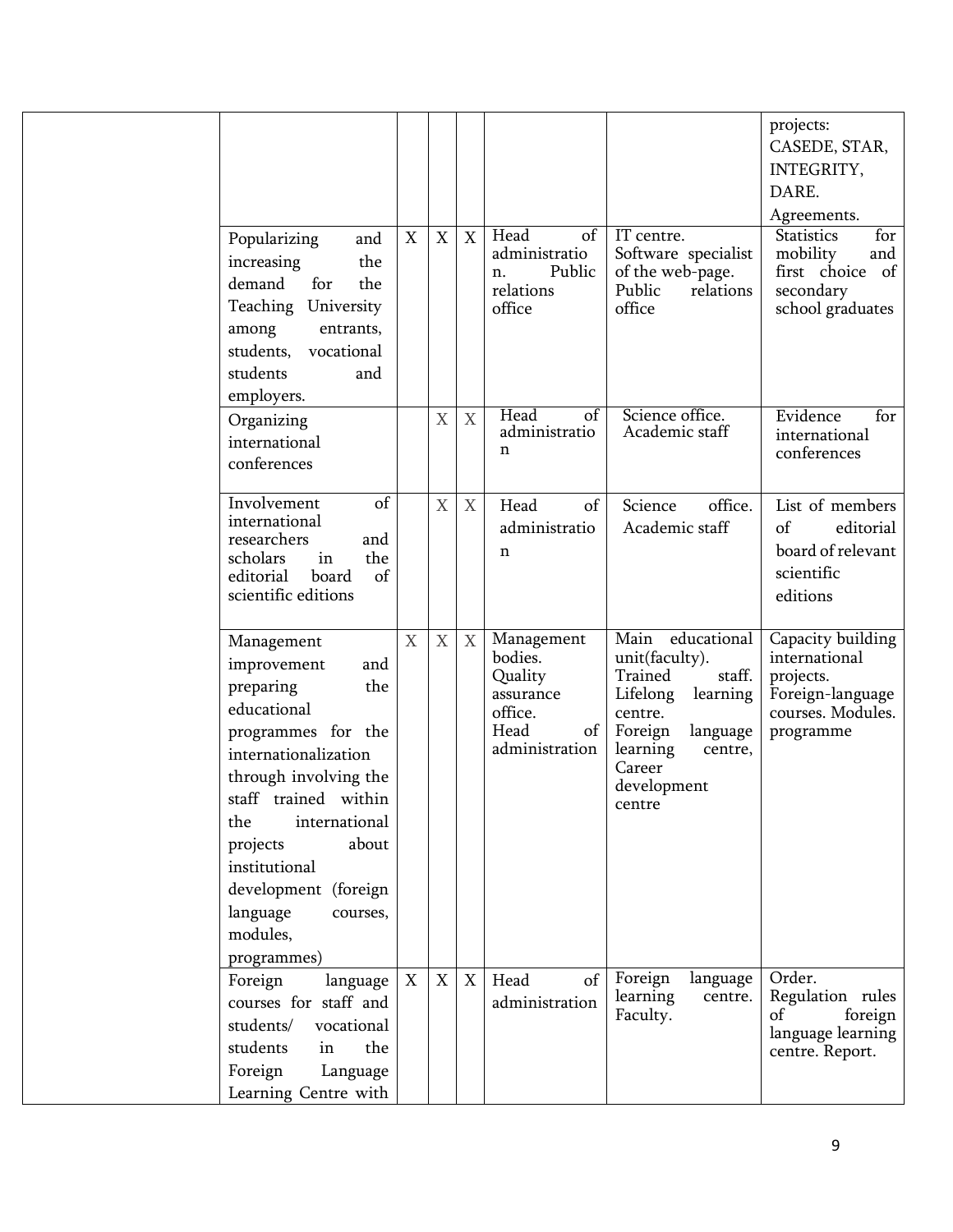|                                                                                                                                                   | of<br>the<br>purpose                                                                                                                                                                                                                                                                                                                |              |                           |   |                                                          |                                                                                                                                                |                                                                                                           |
|---------------------------------------------------------------------------------------------------------------------------------------------------|-------------------------------------------------------------------------------------------------------------------------------------------------------------------------------------------------------------------------------------------------------------------------------------------------------------------------------------|--------------|---------------------------|---|----------------------------------------------------------|------------------------------------------------------------------------------------------------------------------------------------------------|-----------------------------------------------------------------------------------------------------------|
|                                                                                                                                                   | internationalization<br>Deepen/broaden<br>cooperative<br>relationship<br>with<br>employers                                                                                                                                                                                                                                          | $\mathbf X$  | $\mathbf X$               | X | Management<br>bodies                                     | Career<br>development<br>centre.<br>Public<br>relations<br>office.<br>Practice manager<br>for<br>vocational<br>programmes                      | Memorandums.<br>Evidence for<br>meetings                                                                  |
|                                                                                                                                                   | Summer and winter<br>schools<br>with<br>the<br>of<br>participation<br>foreign<br>professors.<br>Implementing<br>the<br>supporting project for<br>enhancing<br>priority<br>directions-<br>public<br>lectures by foreign<br>professors                                                                                                | X            | X                         | X | Development<br>office.<br>Quality<br>assurance<br>office | Head<br>of<br>administration.<br>Public<br>relations<br>office.<br>Faculty.<br>Development<br>office                                           | Report of quality<br>assurance office.<br>Mandates.<br>Evidence<br>for<br>winter<br>and<br>summer schools |
|                                                                                                                                                   | Students/<br>vocational<br>students<br>and<br>staff<br>and<br>their<br>surveys<br>analysis through the<br>evaluation<br>and<br>analysis of current<br>mechanisms<br>for<br>international<br>cooperation<br>and<br>internationalization,<br>including<br>attracting<br>foreign professors and<br>vocational<br>students/<br>students | $\mathbf{X}$ | $\boldsymbol{\mathrm{X}}$ | X | Quality<br>assurance<br>office                           | Quality assurance<br>office.<br>Working<br>groups<br>created under the<br>Rector's order                                                       | Surveys.<br>Report of quality<br>assurance office                                                         |
| Developing<br>2.6<br>the<br>mechanisms to improve<br>learning process<br>the<br>through monitoring over<br>the students' academic<br>performance; | Studying<br>and<br>analyzing<br>the<br>documents<br>about<br>students'<br>academic<br>performance as well<br>as<br>vocational<br>students results<br>$\sqrt{2}$<br>student grade sheet,<br>academic                                                                                                                                 | X            | X                         | X | Quality<br>assurance<br>office                           | Working<br>group<br>created under the<br>Rector's order<br>Secretaries of the<br>faculty, head of<br>learning process<br>management<br>office) | Analysis<br>of<br>student<br>grade<br>sheets.                                                             |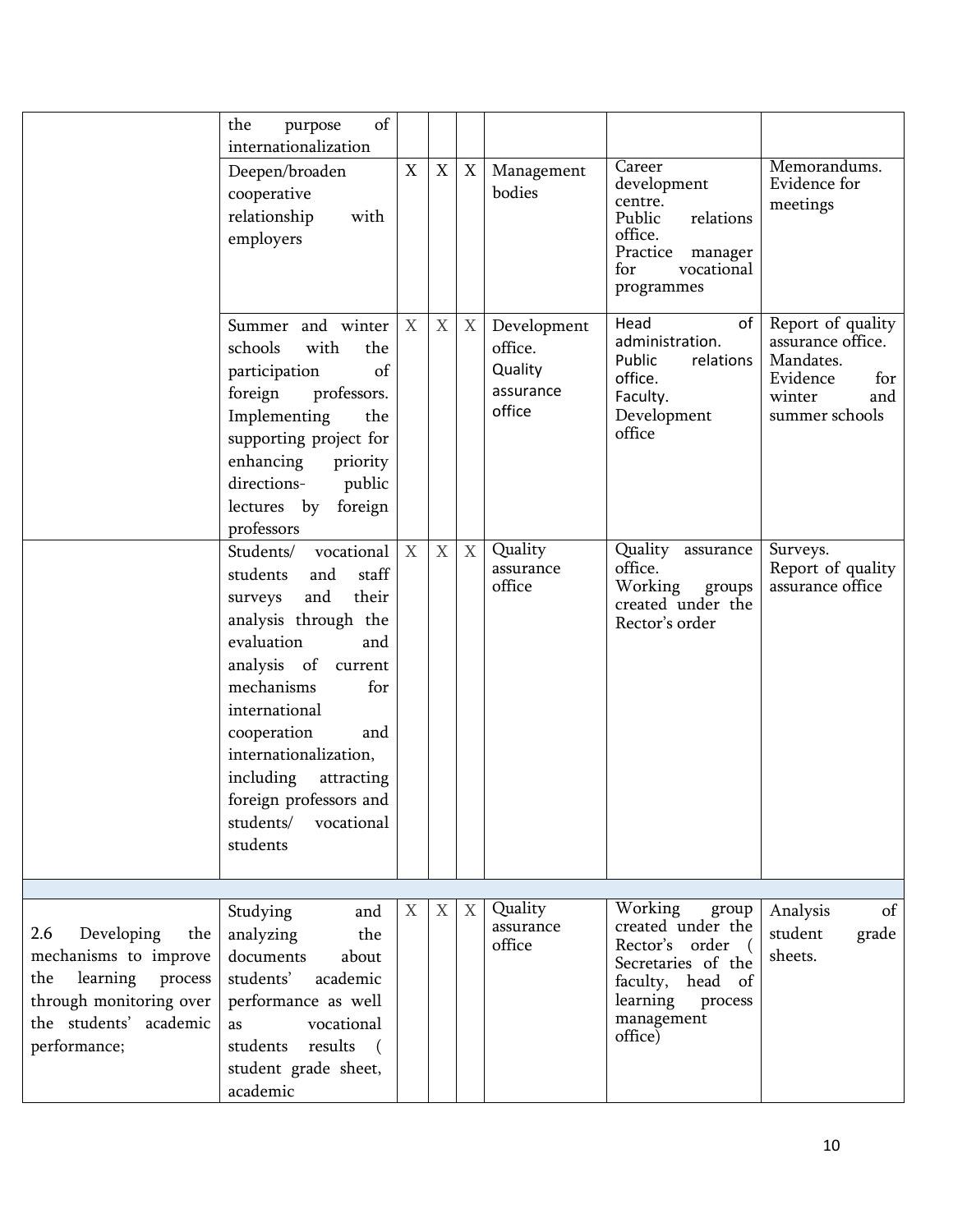|                                                                                                                    | card).Comparative<br>analysis of the target<br>benchmarks<br>and<br>indicators approved<br>the<br>Teaching<br>in<br>University<br>Providing<br>bodies<br>management<br>with the results of the<br>analysis to improve<br>the learning process<br>through the further<br>administrative ways | $\mathbf X$      | $\overline{X}$   | $\mathbf{X}$ | Management<br>bodies.<br>Quality<br>assurance<br>office                                  | Main<br>educational<br>unit(faculty).<br>Vocational<br>education<br>development office                     | Recommendatio<br>ns.<br>Minutes of the<br>meetings                           |
|--------------------------------------------------------------------------------------------------------------------|---------------------------------------------------------------------------------------------------------------------------------------------------------------------------------------------------------------------------------------------------------------------------------------------|------------------|------------------|--------------|------------------------------------------------------------------------------------------|------------------------------------------------------------------------------------------------------------|------------------------------------------------------------------------------|
|                                                                                                                    |                                                                                                                                                                                                                                                                                             |                  |                  |              |                                                                                          |                                                                                                            |                                                                              |
| 2.7<br>Developing<br>the<br>mechanisms<br>for<br>evaluation<br>and<br>improvement<br>of<br>educational programmes; | Preparing<br>and<br>conducting<br>surveys<br>academic<br>staff,<br>for<br>students,<br>employers<br>and alumni in order to<br>academic<br>evaluate<br>educational<br>programmes                                                                                                             | $\boldsymbol{X}$ | X                | X            | Quality<br>assurance<br>office                                                           | Quality assurance<br>office.<br>Working<br>group<br>created under the<br>Rector's order                    | Assessment<br>methodology.<br>Questionnaires.<br>Survey results              |
|                                                                                                                    | Preparing<br>and<br>conducting<br>surveys<br>vocational<br>for<br>education<br>teacher,<br>students,<br>vocational<br>employers and alumni<br>in order to evaluate<br>vocational educational<br>programmes                                                                                  | $\boldsymbol{X}$ | $\mathbf X$      | X            | Quality<br>assurance<br>office                                                           | Quality assurance<br>office.<br>Quality<br>coordinator<br>of<br>vocational<br>programmes.<br>Working group | Assessment<br>methodology.<br>Questionnaires.<br>Survey results              |
|                                                                                                                    | Providing<br>the<br>bodies<br>management<br>with<br>the<br>recommendations<br>created on the basis of<br>analysis of academic<br>and<br>vocational<br>programme evaluation<br>survey in order to<br>modify<br>educational<br>programmes/design<br>educational<br>new                        | X                | $\boldsymbol{X}$ | X            | Quality<br>assurance<br>office.<br>Quality<br>coordinator of<br>vocational<br>programmes | Management<br>bodies.<br>Academic staff of<br>the<br>faculty.<br>Vocational<br>education teachers          | Survey<br>results<br>analysis.<br>and<br>Recommendatio<br>ns.<br>Regulation. |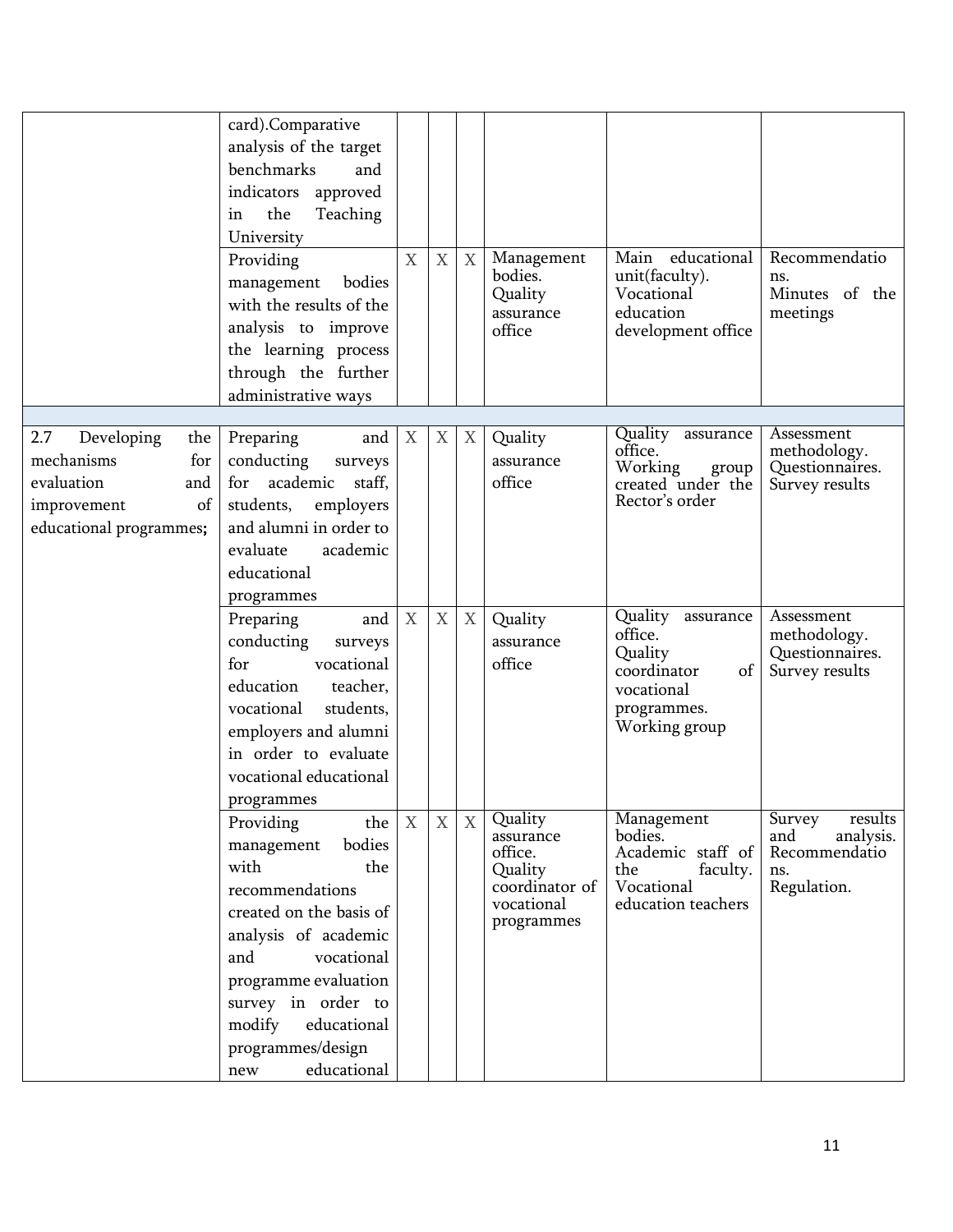|                                                                  | using<br>programmes<br>existing regulations                                                                                                                   |                  |                  |   |                                                   |                                                                                                   |                                                                                  |
|------------------------------------------------------------------|---------------------------------------------------------------------------------------------------------------------------------------------------------------|------------------|------------------|---|---------------------------------------------------|---------------------------------------------------------------------------------------------------|----------------------------------------------------------------------------------|
| 2.8<br>Following<br>the<br>principles of ethics and<br>integrity | of<br>Improvement<br>encouragement<br>mechanisms to follow<br>the codes of ethics and<br>conduct rules/norms                                                  | X                | X                | X | of<br>Head<br>administratio<br>n.<br>Legal office | Legal office                                                                                      | Codes of ethics<br>and conduct.<br>Mechanisms                                    |
|                                                                  | Improving<br>procedures<br>for<br>responding<br>the<br>to<br>violation of ethical<br>code and<br>conduct<br>rules/ norms                                      | X                |                  |   | Head<br>of<br>administratio<br>n.<br>Legal office | Legal office                                                                                      | Mechanisms/<br>internal<br>regulations                                           |
|                                                                  | special<br>Purchasing<br>for<br>programme<br>detecting plagiarism                                                                                             | $\boldsymbol{X}$ |                  |   | $\sigma$ f<br>Head<br>administration              | Procurement office                                                                                | Programme.<br>Documents<br>confirming<br>purchases                               |
|                                                                  | Preventing plagiarism<br>using<br>awareness<br>campaigns                                                                                                      | X                | $\mathbf X$      | X | Quality<br>assurance<br>office                    | Science office.<br>Public relations<br>office                                                     | Evidence<br>for<br>awareness<br>campaign                                         |
|                                                                  | Introduction<br>$\sigma$ f<br>mechanisms for the<br>detection<br>and<br>prevention<br>of<br>plagiarism                                                        | $\boldsymbol{X}$ | $\mathbf X$      |   | Quality<br>assurance<br>office                    | Science office.<br>office.<br>Legal<br>Trained staff in the<br>frames of project<br><b>TEMPUS</b> | Mechanisms/rule<br>s of plagiarism                                               |
|                                                                  | Declaring adherence<br>to the principles of<br>academic<br>freedom,<br>rules and regulations.<br>Transparency<br>and<br>accessibility of these<br>regulations | X                | $\mathbf X$      | X | Science office                                    | Science office.<br>Legal office.<br>Trained staff in the<br>frames of project<br><b>TEMPUS</b>    | Existing system                                                                  |
|                                                                  | Providing<br>web-page<br>additional<br>with<br>which<br>services<br>simplify the process of<br>getting<br>and<br>dissemination<br>of<br>information for users | $\boldsymbol{X}$ | $\boldsymbol{X}$ | X | Head<br>of<br>administratio<br>$\mathbf n$        | IT centre.<br>Software specialist<br>of the webpage                                               | Webpage.<br>Information,<br>advertising<br>and<br>other kinds<br>of<br>materials |
| 2.9<br>Establishing<br>the<br>flexible<br>information            | Providing people with<br>information<br>and<br>preparing<br>printed                                                                                           | X                | $\boldsymbol{X}$ | X | Head<br>of<br>administration<br>Public            | Public<br>relations<br>office.<br>Procurement<br>office.                                          | Webpage.<br>Information,<br>advertising<br>and                                   |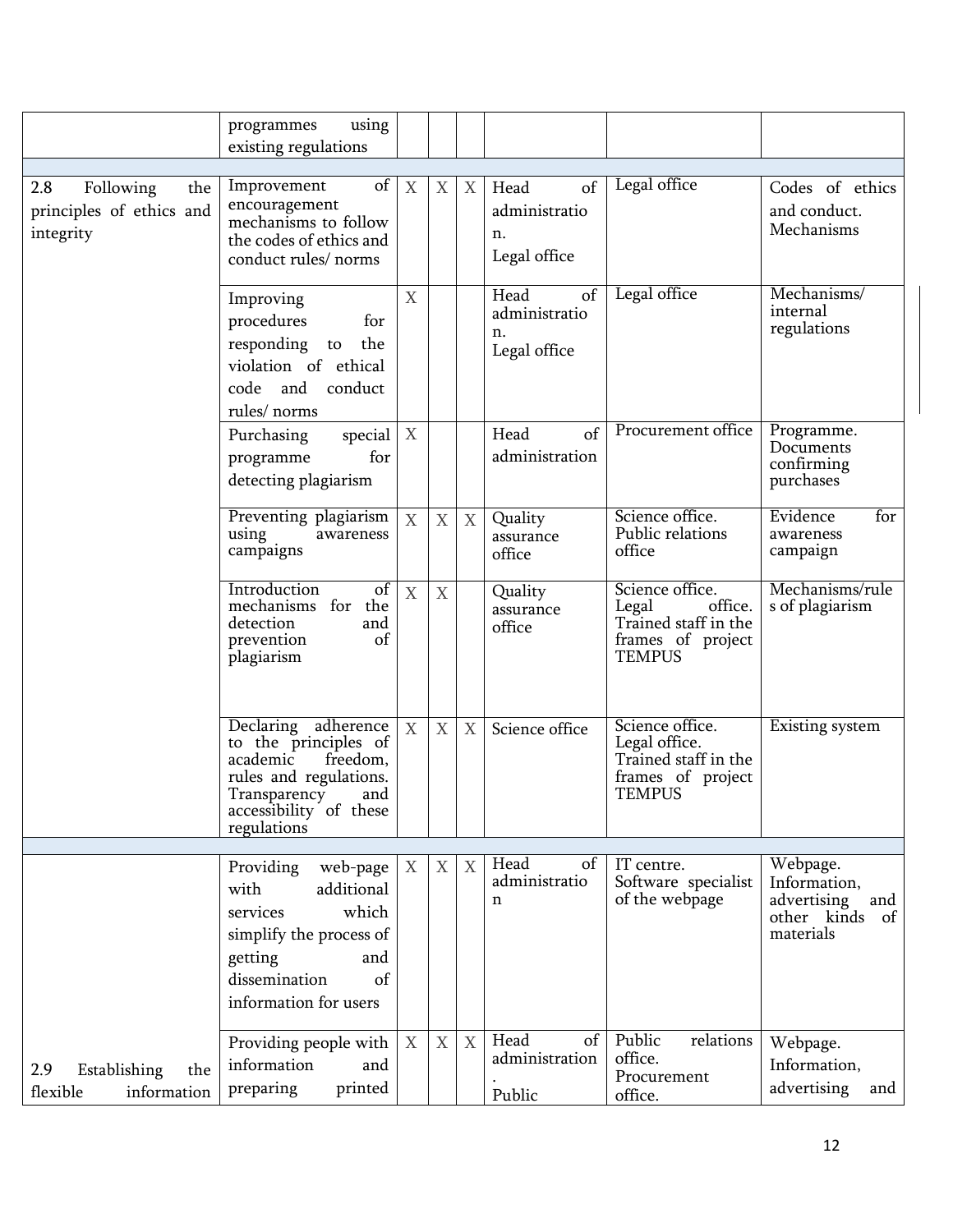| system for the users of<br>educational<br>services,<br>employers<br>and<br>stakeholders; | material (information,<br>advertising<br>etc)<br>to<br>the<br>increase<br>popularity<br>of<br>the<br>Teaching University.<br>Using<br>media<br>communication<br>periodically<br>means<br>(television, radio) |                  |             |             | relations office                                               | Software specialist<br>of the web-page                                                                                                                            | other kinds<br>$\circ$ f<br>materials            |
|------------------------------------------------------------------------------------------|--------------------------------------------------------------------------------------------------------------------------------------------------------------------------------------------------------------|------------------|-------------|-------------|----------------------------------------------------------------|-------------------------------------------------------------------------------------------------------------------------------------------------------------------|--------------------------------------------------|
|                                                                                          | Conducting PR and<br>advertising campaigns<br>popularize<br>the<br>to<br><b>Teaching University</b>                                                                                                          | $\mathbf X$      | $\mathbf X$ | $\mathbf X$ | Head<br>of<br>administration                                   | Public<br>relations<br>office.<br>Procurement office                                                                                                              | Webpage.<br>Evidence<br>for<br>events            |
|                                                                                          | Conducting corporate<br>events together with<br>local<br>the<br>and<br>international<br>organisations                                                                                                        | $\mathbf X$      | $\mathbf X$ | $\mathbf X$ | Management<br>bodies.<br>Head<br>of<br>administration          | Public<br>relations<br>office.<br>Procurement<br>office                                                                                                           | Evidence<br>for<br>events                        |
|                                                                                          | Organizing<br>short-<br>term training courses,<br>seminars, conferences<br>and<br>project<br>presentations                                                                                                   | $\mathbf X$      | $\mathbf X$ | $\mathbf X$ | Head<br>of<br>administration                                   | Lifelong<br>learning<br>centre.<br>Working<br>group<br>created<br>in<br>the<br>frames of United<br><b>Nations</b><br>Development<br>Programme                     | Presentation<br>materials.<br>Reports            |
|                                                                                          | <b>Broadening</b><br>mutual<br>cooperation<br>with<br>partner organisations,<br>signing<br>memorandums<br>and<br>agreements                                                                                  | $\mathbf X$      | $\mathbf X$ | X           | Head<br>of<br>administration<br>Quality<br>assurance<br>office | Quality assurance<br>office.<br>of<br>Head<br>administration.<br>Public<br>relations<br>office                                                                    | Agreements.<br>Memorandums                       |
|                                                                                          | of<br>Dissemination<br>advertising material<br>with the Teaching<br>University logo                                                                                                                          | $\boldsymbol{X}$ | X           | X           | of<br>Head<br>administration<br>Public<br>relations office     | Public<br>relations<br>office.<br>Procurement<br>office.<br>Working<br>group<br>created in<br>the<br>frames of United<br><b>Nations</b><br>Development<br>Program | Material with the<br>Teaching<br>University logo |
|                                                                                          | Organizing<br>and<br>conducting different<br>sporting<br>events,                                                                                                                                             | X                | $\mathbf X$ | X           | Head<br>of<br>administration                                   | Public<br>relations<br>office.<br>Sports specialist.<br>Procurement office                                                                                        | Evidence<br>for<br>conducted events              |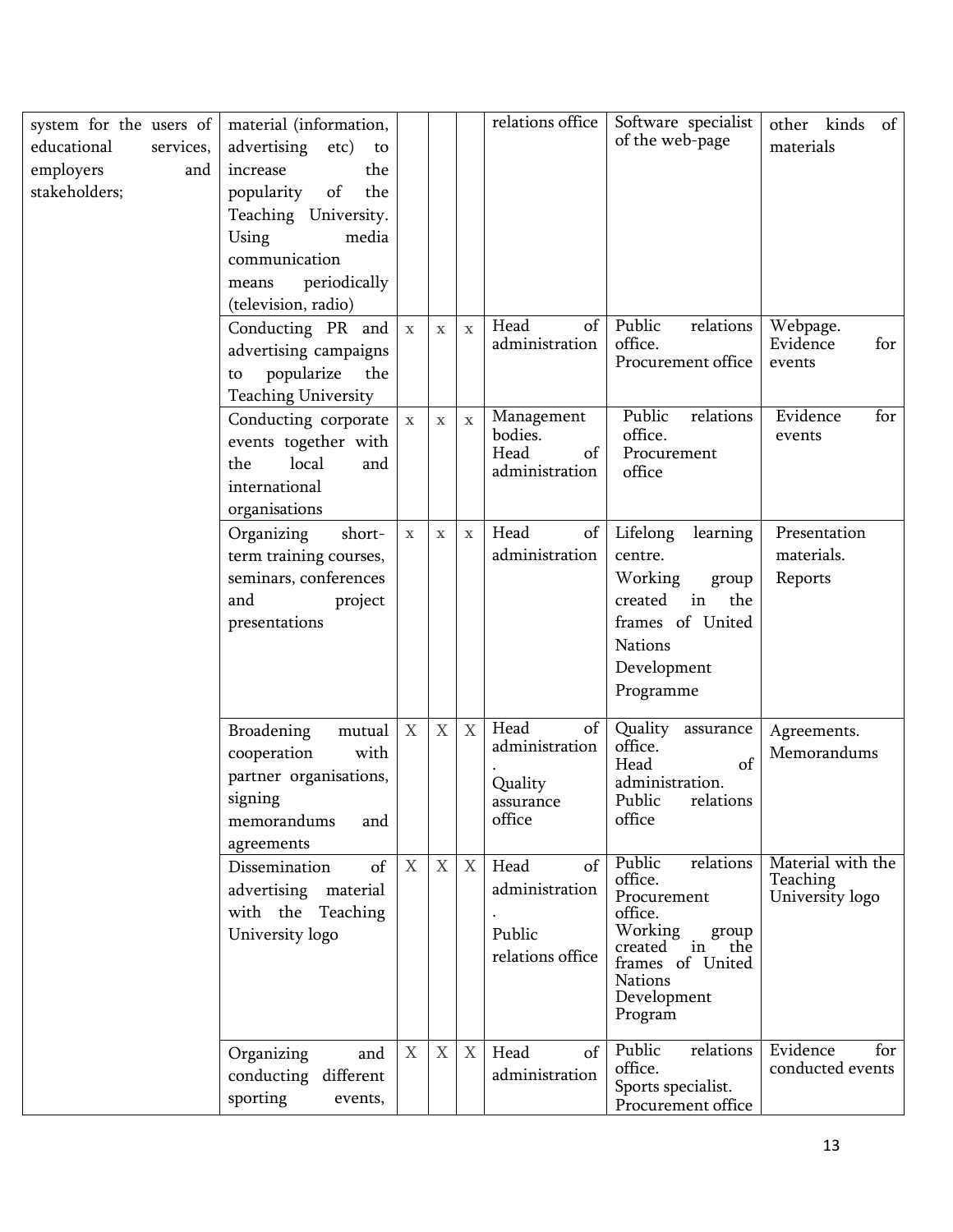|                                                    | meetings and other<br>the<br>activities<br>at |   |                  |   |                      |                                   |                          |
|----------------------------------------------------|-----------------------------------------------|---|------------------|---|----------------------|-----------------------------------|--------------------------|
|                                                    | <b>Teaching University</b>                    |   |                  |   |                      |                                   |                          |
|                                                    | Planning/conducting                           | X | $\boldsymbol{X}$ | X | Head<br>of           | Public<br>relations               | Evidence<br>for          |
|                                                    | activities                                    |   |                  |   | administration       | office.                           | conducted                |
|                                                    | (exhibitions/scientific                       |   |                  |   |                      | Career                            | activities               |
|                                                    | festivals, orientation                        |   |                  |   | Public               | development                       |                          |
|                                                    | meetings, welcoming                           |   |                  |   | relations            | centre.                           |                          |
|                                                    | first-year<br>students,                       |   |                  |   | office.              | office.<br>Science                |                          |
|                                                    | campus tours<br>and                           |   |                  |   | Career               | Procurement                       |                          |
|                                                    | open<br>days,                                 |   |                  |   | development          | office.                           |                          |
|                                                    | conferences,                                  |   |                  |   | centre.              | Working<br>group                  |                          |
|                                                    | information booklets)                         |   |                  |   | Science office       | created<br>in<br>the              |                          |
|                                                    | together<br>with                              |   |                  |   |                      | frames of United                  |                          |
|                                                    | municipality resource                         |   |                  |   |                      | <b>Nations</b>                    |                          |
|                                                    | centres and public                            |   |                  |   |                      | Development                       |                          |
|                                                    | schools for the people                        |   |                  |   |                      | Program                           |                          |
|                                                    | interested<br>in                              |   |                  |   |                      |                                   |                          |
|                                                    | vocational and higher                         |   |                  |   |                      |                                   |                          |
|                                                    | education                                     |   |                  |   |                      |                                   |                          |
|                                                    | programmes.                                   |   |                  |   |                      |                                   |                          |
|                                                    | Planning<br>further                           |   |                  |   |                      |                                   |                          |
|                                                    | events on the basis of                        |   |                  |   |                      |                                   |                          |
|                                                    | survey analysis.                              |   |                  |   |                      |                                   |                          |
|                                                    |                                               | X |                  |   |                      |                                   |                          |
|                                                    | of<br>the<br>Assurance<br>of                  |   | X                | X | Management<br>bodies | Management                        | Regulations<br>of        |
| 3.1 Constant assurance of<br>the implementation of | implementation<br>activities in line with     |   |                  |   |                      | bodies.                           | the<br>Teaching          |
| academic and vocational                            | current legislation and                       |   |                  |   |                      | Legal<br>office.                  | university               |
| education activities in                            | standards                                     |   |                  |   |                      | Learning<br>process<br>management |                          |
| line with current                                  |                                               |   |                  |   |                      | office.                           |                          |
| legislation and standards                          |                                               |   |                  |   |                      | Vocational                        |                          |
|                                                    |                                               |   |                  |   |                      | education                         |                          |
|                                                    |                                               |   |                  |   |                      | development office                |                          |
|                                                    |                                               |   |                  |   |                      |                                   |                          |
| 3.2<br>Designing<br>and                            | Designing new and                             | X | X                | X | Quality              | Specialist<br>of                  | Educational              |
| implementation<br>of                               | labour<br>market-                             |   |                  |   | assurance<br>office  | Quality Assurance                 | programmes.<br>of        |
| modern,<br>quality<br>and                          | academic<br>oriented                          |   |                  |   |                      | office.                           | Methodology<br>programme |
| labour market-oriented                             | educational                                   |   |                  |   |                      | Main educational                  | designing.               |
| educational programmes                             | programmes                                    |   |                  |   |                      | unit.                             | Analysis<br>of           |
| well as training/<br>as                            | (including<br>foreign-                        |   |                  |   |                      | Vocational                        | labour market            |
| retraining courses                                 | language<br>and joint                         |   |                  |   |                      | education                         |                          |
|                                                    | educational                                   |   |                  |   |                      | development                       |                          |
|                                                    | programmes)                                   |   |                  |   |                      | office.                           |                          |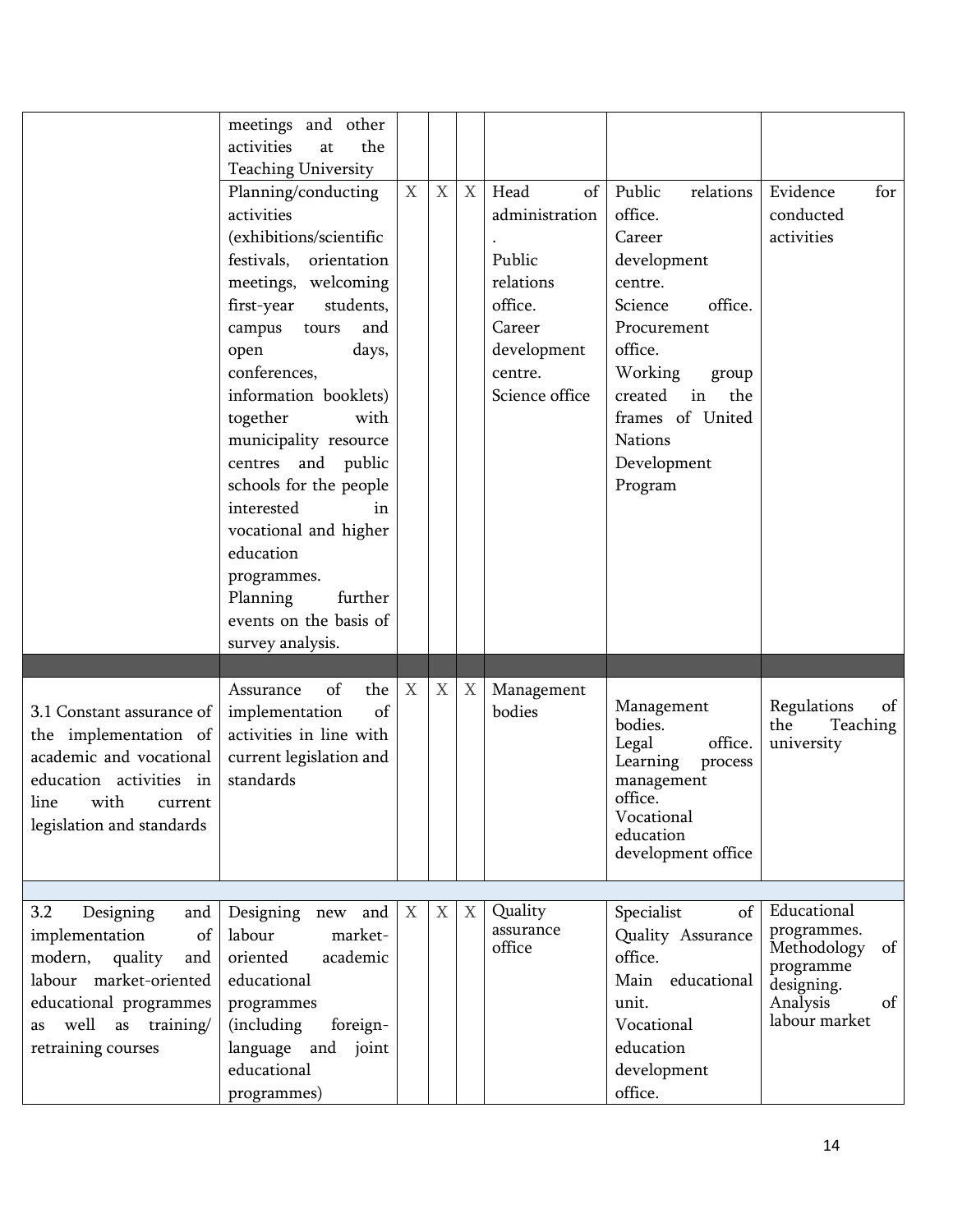|                                                                                                         |                  |             |   |                                | Learning<br>process<br>management<br>office.<br>Aacademic staff.<br>Vocational<br>education teacher |                                         |
|---------------------------------------------------------------------------------------------------------|------------------|-------------|---|--------------------------------|-----------------------------------------------------------------------------------------------------|-----------------------------------------|
| Reaccreditation of BA                                                                                   | X                |             |   | Quality                        | Main educational                                                                                    | Accredited                              |
| educational                                                                                             |                  |             |   | assurance                      | unit (Faculty).                                                                                     | educational                             |
| programme of                                                                                            |                  |             |   | office                         | Working<br>group                                                                                    | programmes                              |
| "Business                                                                                               |                  |             |   |                                | established within                                                                                  |                                         |
| administration"                                                                                         |                  |             |   |                                | the faculty                                                                                         |                                         |
| Designing<br>and<br>accreditation of 5-year<br>educational<br>programme of<br>"Elementary<br>Education" | X                |             |   | Quality<br>assurance<br>office | Main educational<br>unit (faculty).<br>Quality assurance<br>office.<br>Academic staff               | Accredited<br>educational<br>programmes |
| Reaccreditation of BA                                                                                   |                  | X           |   | Quality                        | Main educational                                                                                    | Accredited                              |
| educational                                                                                             |                  |             |   | assurance                      | unit (faculty).                                                                                     | educational                             |
| of<br>programme                                                                                         |                  |             |   | office                         | Quality assurance                                                                                   | programme                               |
| "English Philology"                                                                                     |                  |             |   |                                | office.                                                                                             |                                         |
|                                                                                                         |                  |             |   |                                | Academic staff                                                                                      |                                         |
| Reaccreditation of BA                                                                                   |                  | $\mathbf X$ |   | Quality                        | Main educational                                                                                    | Accredited                              |
| educational                                                                                             |                  |             |   | assurance                      | unit (faculty).                                                                                     | educational                             |
| of<br>programme                                                                                         |                  |             |   | office                         | Quality assurance                                                                                   | programme                               |
| "Pharmacy"                                                                                              |                  |             |   |                                | office.                                                                                             |                                         |
|                                                                                                         |                  |             |   |                                | Academic staff                                                                                      |                                         |
| Reaccreditation of MA                                                                                   |                  | X           |   | Quality                        | Main educational                                                                                    | Accredited                              |
| educational                                                                                             |                  |             |   | assurance                      | unit (faculty).                                                                                     | educational                             |
| of<br>programme                                                                                         |                  |             |   | office                         | Quality assurance                                                                                   | programme                               |
| "Georgian Literature"                                                                                   |                  |             |   |                                | office.                                                                                             |                                         |
|                                                                                                         |                  |             |   |                                | Academic staff                                                                                      |                                         |
| Reaccreditation of MA                                                                                   | $\boldsymbol{X}$ |             |   | Quality                        | Main educational                                                                                    | Accredited                              |
| educational                                                                                             |                  |             |   | assurance                      | unit (faculty).                                                                                     | educational                             |
| programme of "Small                                                                                     |                  |             |   | office                         | Quality assurance                                                                                   | programme                               |
| <b>Business</b>                                                                                         |                  |             |   |                                | office.                                                                                             |                                         |
| Management"                                                                                             |                  |             |   |                                | Academic staff                                                                                      |                                         |
| of<br>Implementation                                                                                    | $\mathbf{X}$     | $\mathbf X$ | X | Quality                        | Vocational                                                                                          | Accredited                              |
| vocational educational                                                                                  |                  |             |   | assurance                      | education                                                                                           | educational                             |
| programmes                                                                                              |                  |             |   | office.                        | development                                                                                         | programmes                              |
| (modular/dual)                                                                                          |                  |             |   | Quality                        | office.                                                                                             |                                         |
| designed under the                                                                                      |                  |             |   | coordinator of                 | Vocational                                                                                          |                                         |
| National                                                                                                |                  |             |   | vocational                     | education teacher                                                                                   |                                         |
| Qualifications                                                                                          |                  |             |   | programmes                     |                                                                                                     |                                         |
| Framework<br>and                                                                                        |                  |             |   |                                |                                                                                                     |                                         |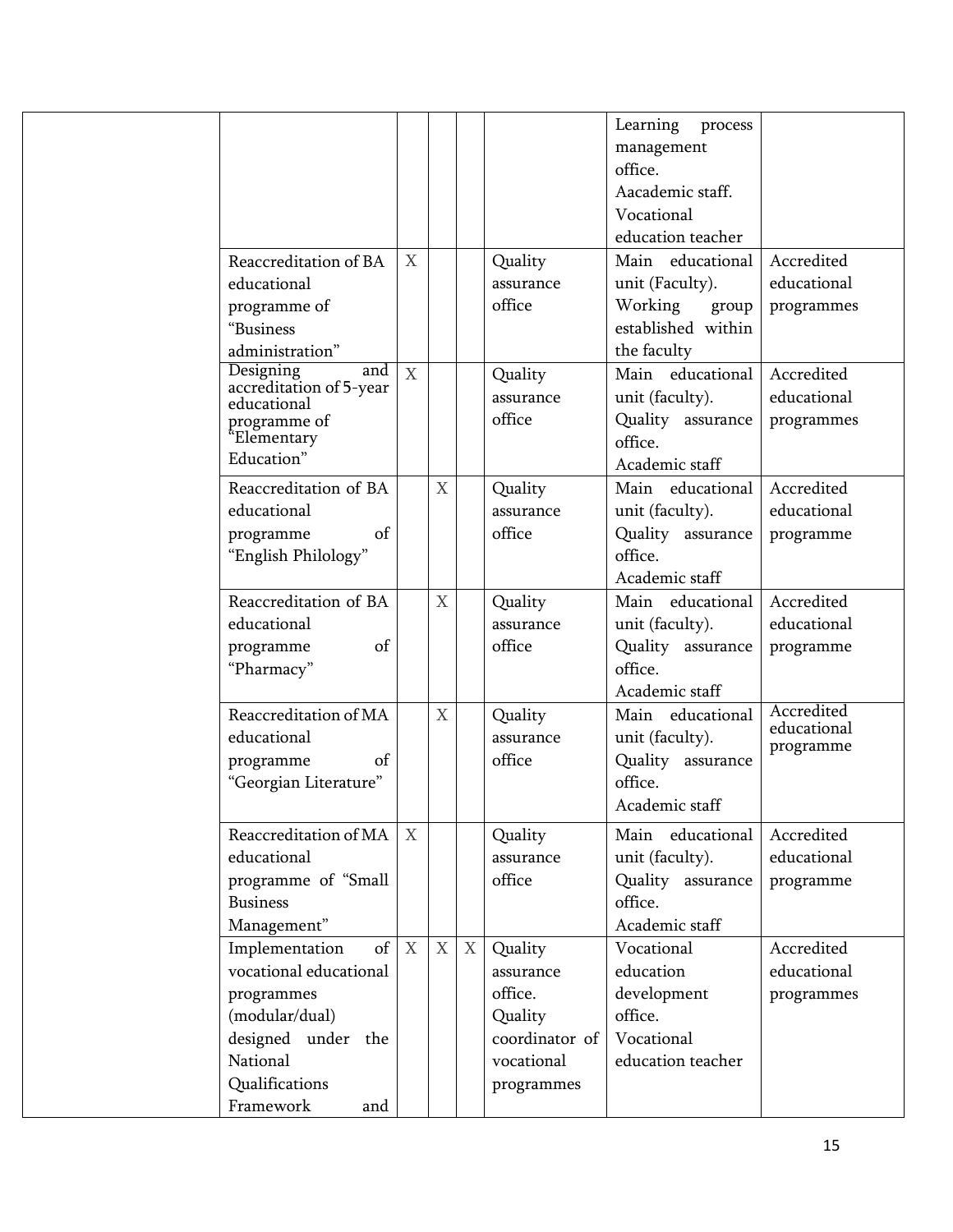| bringing them in line<br>with legislation,<br>in<br>case of necessity                                                                                                                                                                                             |                  |             |   |                                                                                                       |                                                                                                                                                                                                                                |                                                  |
|-------------------------------------------------------------------------------------------------------------------------------------------------------------------------------------------------------------------------------------------------------------------|------------------|-------------|---|-------------------------------------------------------------------------------------------------------|--------------------------------------------------------------------------------------------------------------------------------------------------------------------------------------------------------------------------------|--------------------------------------------------|
| Adding/<br>Authorization/<br>Introducing<br>new<br>vocational modular/<br>dual<br>educational<br>programmes designed<br>under the National<br>Qualifications<br>Framework, on the<br>basis of the analysis of<br>labour-market<br>and<br>employer<br>requirements | X                | $\mathbf X$ | X | Quality<br>assurance<br>office.<br>Quality<br>coordinator of<br>vocational<br>programmes              | Vocational<br>education<br>development<br>office.<br>Vocational<br>education teacher                                                                                                                                           | Appropriate<br>educational<br>programmes         |
| Bringing the current<br>subjective vocational<br>educational<br>programmes, designed<br>under the vocational<br>standard,<br>in<br>compliance<br>with<br>National<br>Qualifications<br>Framework                                                                  | $\boldsymbol{X}$ | $\mathbf X$ | X | Quality<br>assurance<br>coordinator of<br>vocational<br>programmes                                    | Vocational<br>education<br>development<br>office.<br>Vocational<br>education teacher                                                                                                                                           | Appropriate<br>educational<br>programmes         |
| Designing<br>and<br>introduction of short-<br>term<br>training/retraining<br>courses on the basis of<br>the analysis of labour<br>market and employer<br>requirements                                                                                             | $\boldsymbol{X}$ | $\mathbf X$ | X | Quality<br>assurance<br>office.<br>Quality<br>assurance<br>coordinator of<br>vocational<br>programmes | Lifelong<br>learning<br>centre.<br>Vocational<br>education<br>development<br>office.<br>Main educational<br>unit (faculty).<br>Working<br>group<br>in<br>created<br>the<br>of<br>frames<br><b>UN</b><br>Development<br>Program | Short<br>term<br>training/retrainin<br>g courses |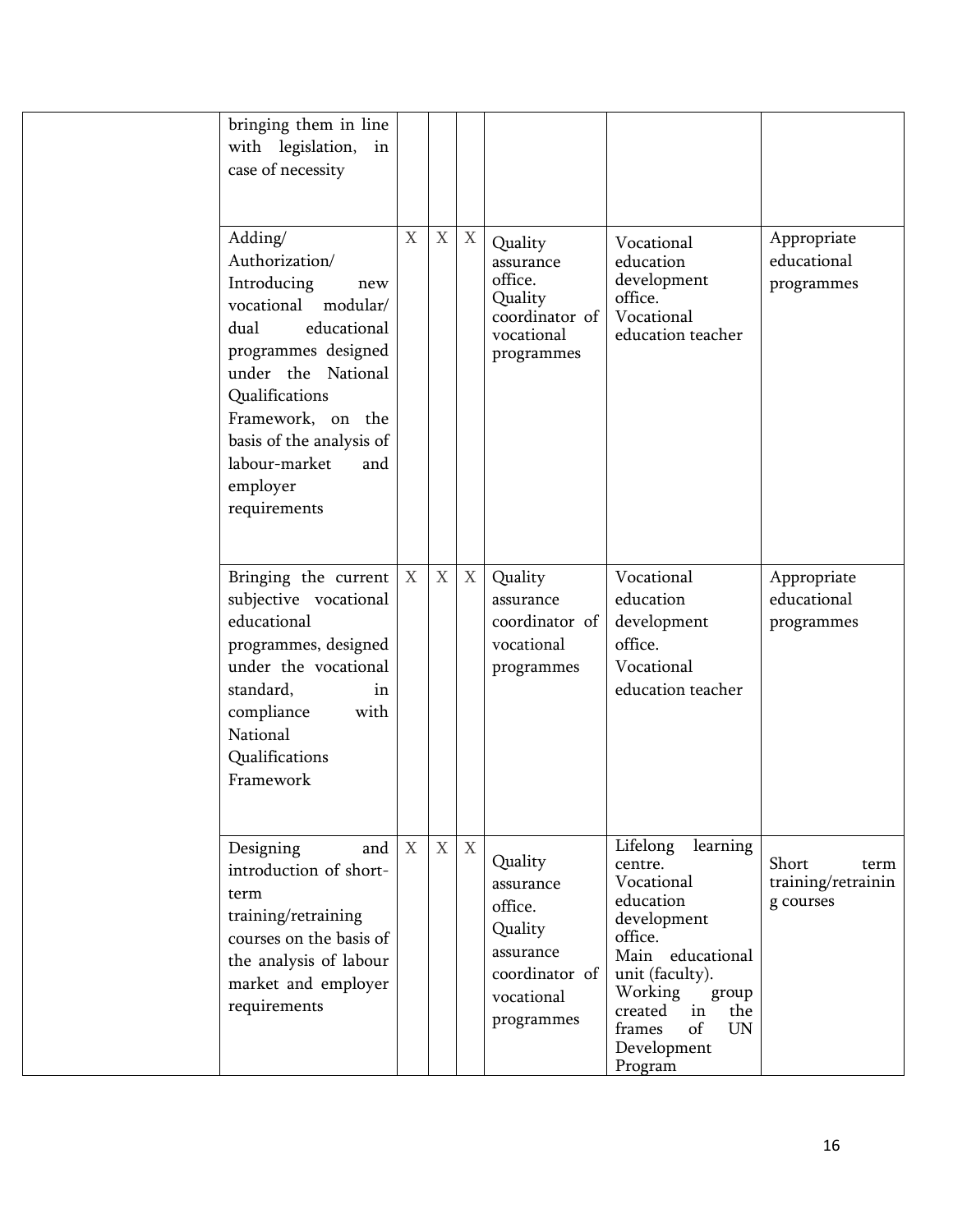|                                                                                                                                                                                       | Designing/<br>introduction<br>of<br>vocational educational<br>programmes as well as<br>short-term<br>training/retraining<br>courses related to the<br>process<br>of<br>construction<br>and<br>operation of Anaklia<br>Deep Sea Port                                |                  |                           | $X_{\mathcal{L}}$ | Quality<br>assurance<br>office.<br>Quality<br>assurance<br>coordinator of<br>vocational<br>programmes | learning<br>Lifelong<br>centre.<br>Career<br>development<br>centre.<br>Vocational<br>education<br>development<br>office.<br>Main<br>educational<br>unit<br>(faculty) | Educational<br>programmes.<br>Short-term<br>training/retrainin<br>g courses |
|---------------------------------------------------------------------------------------------------------------------------------------------------------------------------------------|--------------------------------------------------------------------------------------------------------------------------------------------------------------------------------------------------------------------------------------------------------------------|------------------|---------------------------|-------------------|-------------------------------------------------------------------------------------------------------|----------------------------------------------------------------------------------------------------------------------------------------------------------------------|-----------------------------------------------------------------------------|
| 3.3 Introducing mutual<br>cooperation process in<br>order to create quality,                                                                                                          | Conducting<br>the<br>surveys<br>of<br>labour<br>market periodically on<br>the basis of program<br>planning, designing,<br>implementation,<br>development<br>and<br>annulment<br>methodology.<br>Identifying<br>new<br>professions<br>through<br>the survey results | $\boldsymbol{X}$ | $\boldsymbol{\mathrm{X}}$ | X                 | Quality<br>assurance<br>office                                                                        | Quality<br>assurance<br>office.<br>Working<br>group<br>created within the<br>faculty                                                                                 | Assessment<br>methodology.<br>Questionnaires.<br>Survey results             |
| labour market-oriented,<br>modern<br>educational<br>programmes as well as<br>training/<br>retraining<br>courses on the basis of                                                       | Analysis of feedback<br>from<br>alumni,<br>student/<br>employer,<br>student<br>vocational<br>surveys                                                                                                                                                               | $\boldsymbol{X}$ | $\mathbf X$               | $X_{\mathcal{L}}$ | Quality<br>assurance<br>office                                                                        | Chief specialist of<br>quality<br>assurance<br>office                                                                                                                | of<br>Analysis<br>survey results                                            |
| planning,<br>program<br>designing,<br>implementation,<br>evaluation, development<br>methodology,<br>and<br>establishing<br>the<br>participatory<br>system<br>through feedback (staff, | Analysis of students/<br>vocational<br>students<br>academic performance<br>monitoring<br>results<br>the<br>(according<br>to<br>learning<br>programme<br>outcomes)                                                                                                  | $\boldsymbol{X}$ | $\mathbf X$               | $\mathbf X$       | Quality<br>assurance<br>office                                                                        | Quality<br>assurance<br>office                                                                                                                                       | Analysis<br>of<br>results                                                   |
| student,<br>vocational<br>student,<br>alumni,<br>employer)                                                                                                                            | of<br>Monitoring<br>programme<br>completion<br>in<br>set<br>timeframe,<br>and                                                                                                                                                                                      | $\boldsymbol{X}$ | X                         | $X_{\mathcal{I}}$ | Learning<br>process<br>management<br>office.                                                          | Learning<br>process<br>management<br>office.<br>Vocational<br>education                                                                                              | <b>Statistics</b>                                                           |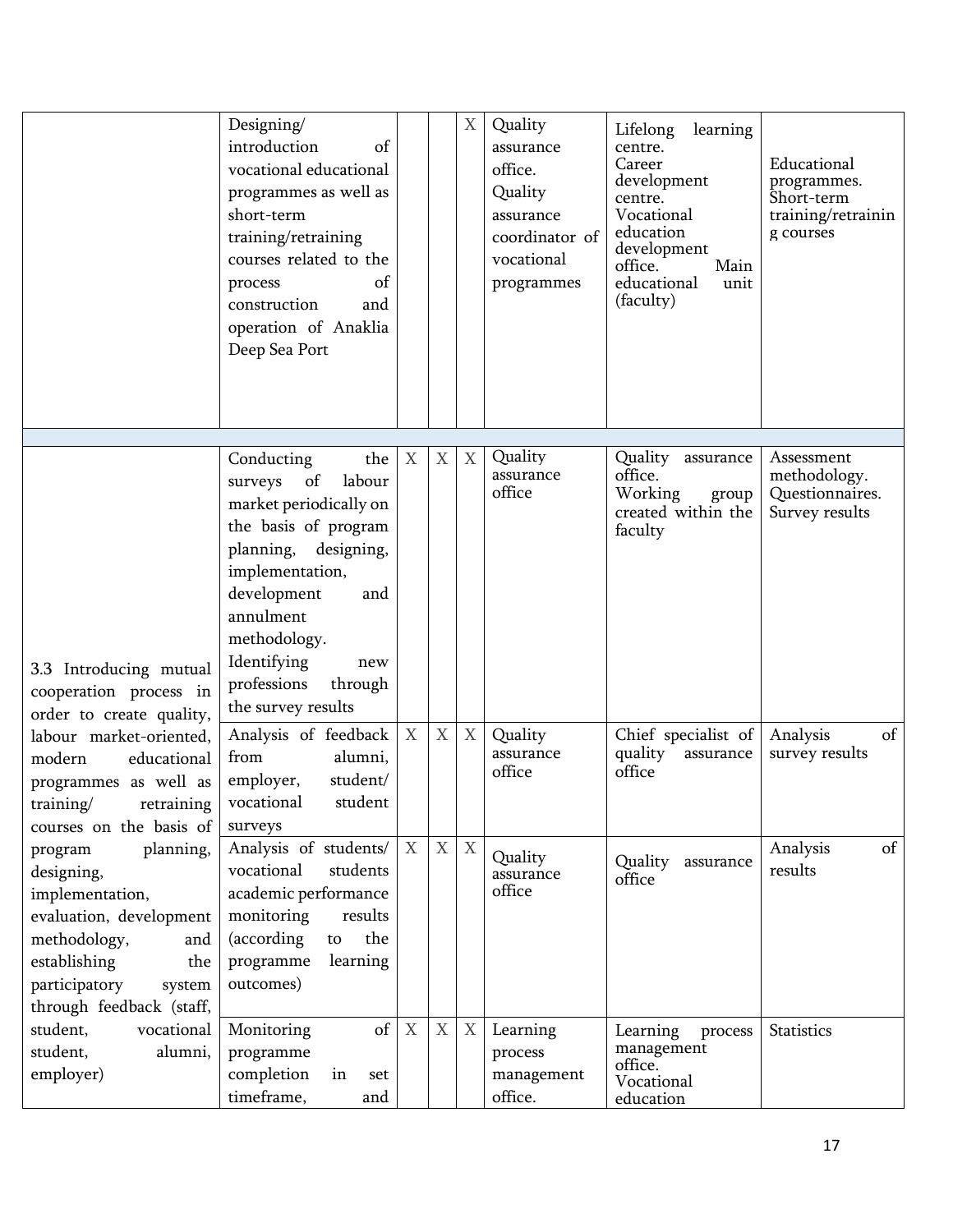| dropout<br>rate.<br>the<br>Comparing to<br>approved indicators,<br>and analyzing                                                                                                                                                              |                  |                           |                           | Vocational<br>education<br>development<br>office                                                          | development office                                                                                                                              |                                                                                         |
|-----------------------------------------------------------------------------------------------------------------------------------------------------------------------------------------------------------------------------------------------|------------------|---------------------------|---------------------------|-----------------------------------------------------------------------------------------------------------|-------------------------------------------------------------------------------------------------------------------------------------------------|-----------------------------------------------------------------------------------------|
| Designing<br>new<br>academic educational<br>programmes<br>(including)<br>foreign-<br>language programmes)<br>which are oriented on<br>the achievement of<br>learning outcomes by<br>the student with an<br>academic<br>average<br>performance | X                | $\mathbf X$               | $\mathbf X$               | Quality<br>assurance<br>office                                                                            | Main educational<br>unit (faculty).<br>Vocational<br>education<br>development<br>office.<br>Vocational<br>education teacher.<br>Academic staff  | Educational<br>programmes                                                               |
| Defining the learning<br>of<br>the<br>outcomes<br>academic educational<br>programmes clearly.<br>Ensure them to be in<br>with<br>higher<br>line<br>education level and<br>qualification to be<br>awarded                                      | $\mathbf X$      | $\mathbf X$               | $\boldsymbol{X}$          | Quality<br>assurance<br>office                                                                            | Main educational<br>unit (faculty).<br>Vocational<br>education<br>development<br>office.                                                        | Educational<br>programmes                                                               |
| Introducing<br>various<br>methods to achieve<br>learning outcomes as<br>well as introducing<br>verification<br>the<br>of<br>learning<br>system<br>methods                                                                                     | $\boldsymbol{X}$ | $\boldsymbol{\mathrm{X}}$ | $\boldsymbol{\mathrm{X}}$ | Quality<br>assurance<br>office                                                                            | Main educational<br>unit (faculty).<br>Vocational<br>education<br>development<br>office.<br>Vocational<br>education teachers.<br>Academic staff | Verification<br>methodology.<br>Programme.<br>Evidence<br>for<br>cooperative<br>process |
| Participation<br>of<br>employers<br>the<br>in<br>process of awarding<br>the qualification                                                                                                                                                     | $\boldsymbol{X}$ | $\mathbf X$               | $\boldsymbol{\mathrm{X}}$ | Main<br>educational<br>unit (faculty).<br>Vocational<br>education<br>development<br>office.<br>Head<br>of | Main educational<br>unit (faculty).<br>Working group.<br>Vocational<br>education<br>development<br>office.<br>Career<br>development<br>centre   | Evidence<br>for<br>employers'<br>participation                                          |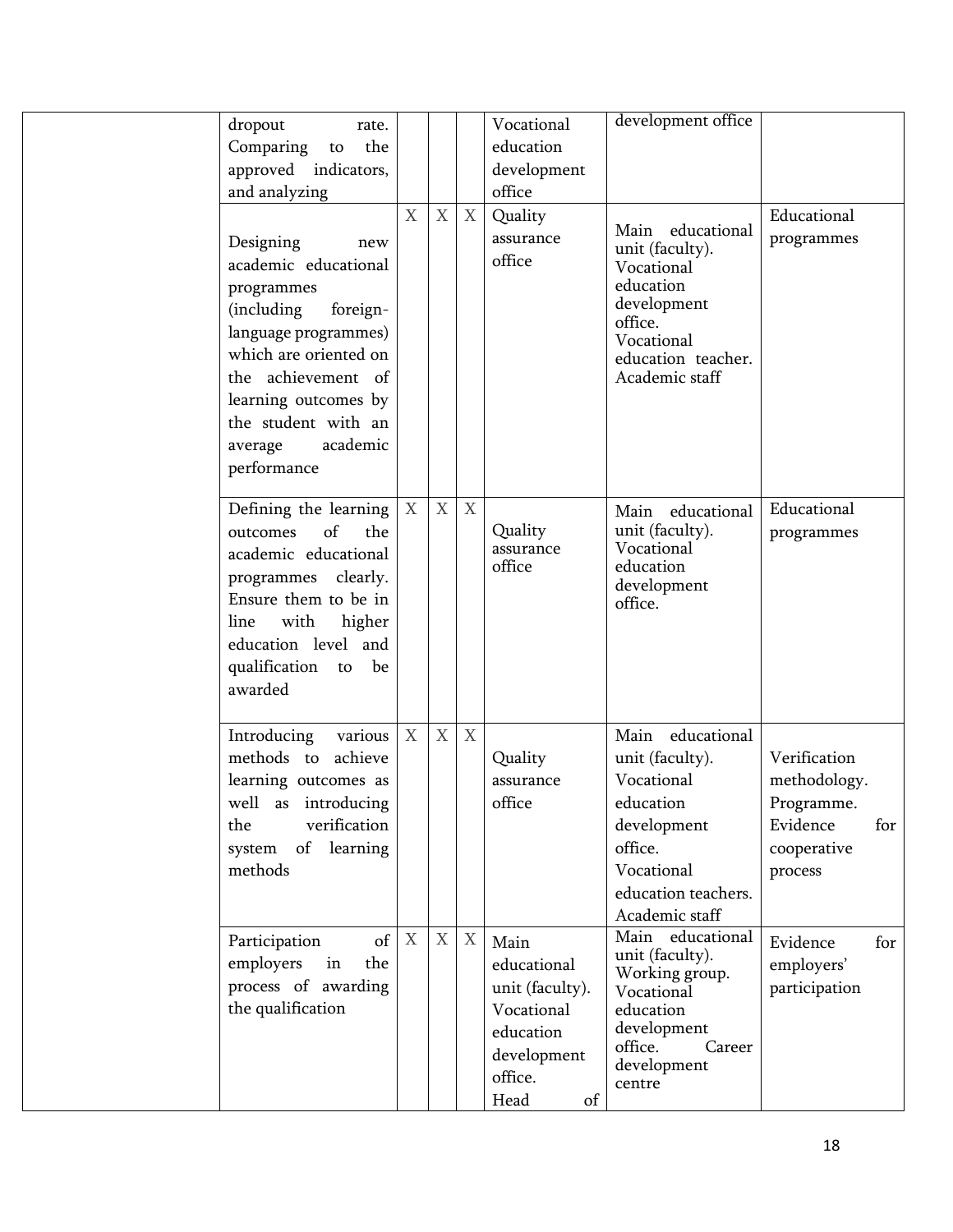|                                                                                                                                                                                                           |             |   |             | administration                                                                                                                |                                                                                                                                                          |                                                             |
|-----------------------------------------------------------------------------------------------------------------------------------------------------------------------------------------------------------|-------------|---|-------------|-------------------------------------------------------------------------------------------------------------------------------|----------------------------------------------------------------------------------------------------------------------------------------------------------|-------------------------------------------------------------|
|                                                                                                                                                                                                           |             |   |             |                                                                                                                               |                                                                                                                                                          |                                                             |
| of<br>Catalogue<br>educational<br>programmes                                                                                                                                                              | X           | Χ | X           | Quality<br>assurance<br>office.<br>Quality<br>coordinator of<br>vocational<br>programmes.<br>Faculty                          | Main<br>educational<br>unit<br>(faculty).<br>Vocational<br>education<br>development<br>office. IT centre,<br>software specialist<br>of the web-page      | of<br>Catalogue<br>educational<br>programmes                |
| Learning<br><b>Management System</b>                                                                                                                                                                      | X           |   |             | Head<br>of<br>administratio<br>n                                                                                              | Programmer                                                                                                                                               | Learning<br>Management<br>System                            |
| Web-page                                                                                                                                                                                                  | $\mathbf X$ | X | $\mathbf X$ | IT centre.<br>Software<br>specialist<br>of<br>the web-page                                                                    | IT centre, software<br>specialist of the<br>web-page                                                                                                     | Web-page                                                    |
| Information booklets,<br><b>brochures</b>                                                                                                                                                                 | X           | X | X           | Head<br>of<br>administratio<br>n.<br>Public<br>relations<br>office                                                            | Public<br>relations<br>office.<br>Procurement<br>office.<br>Faculty.<br>learning<br>Lifelong<br>centre.<br>Vocational<br>education<br>development office | Information<br>booklets.<br><b>Brochures</b>                |
|                                                                                                                                                                                                           |             |   |             |                                                                                                                               |                                                                                                                                                          |                                                             |
| Designing<br>and<br>introducing<br>individualized<br>education<br>for<br>programmes<br>vocational<br>students/<br>students<br>with<br>different<br>requirements<br>and<br>educational<br>special<br>needs | X           | X | X           | Main<br>educational<br>unit (faculty).<br>Vocational<br>education<br>development<br>office.<br>Lifelong<br>learning<br>centre | Quality<br>assurance<br>office.<br>Main educational<br>unit(faculty).<br>Vocational<br>education<br>development office                                   | Individualized<br>educational<br>programmes.<br>Methodology |
|                                                                                                                                                                                                           |             |   |             |                                                                                                                               |                                                                                                                                                          |                                                             |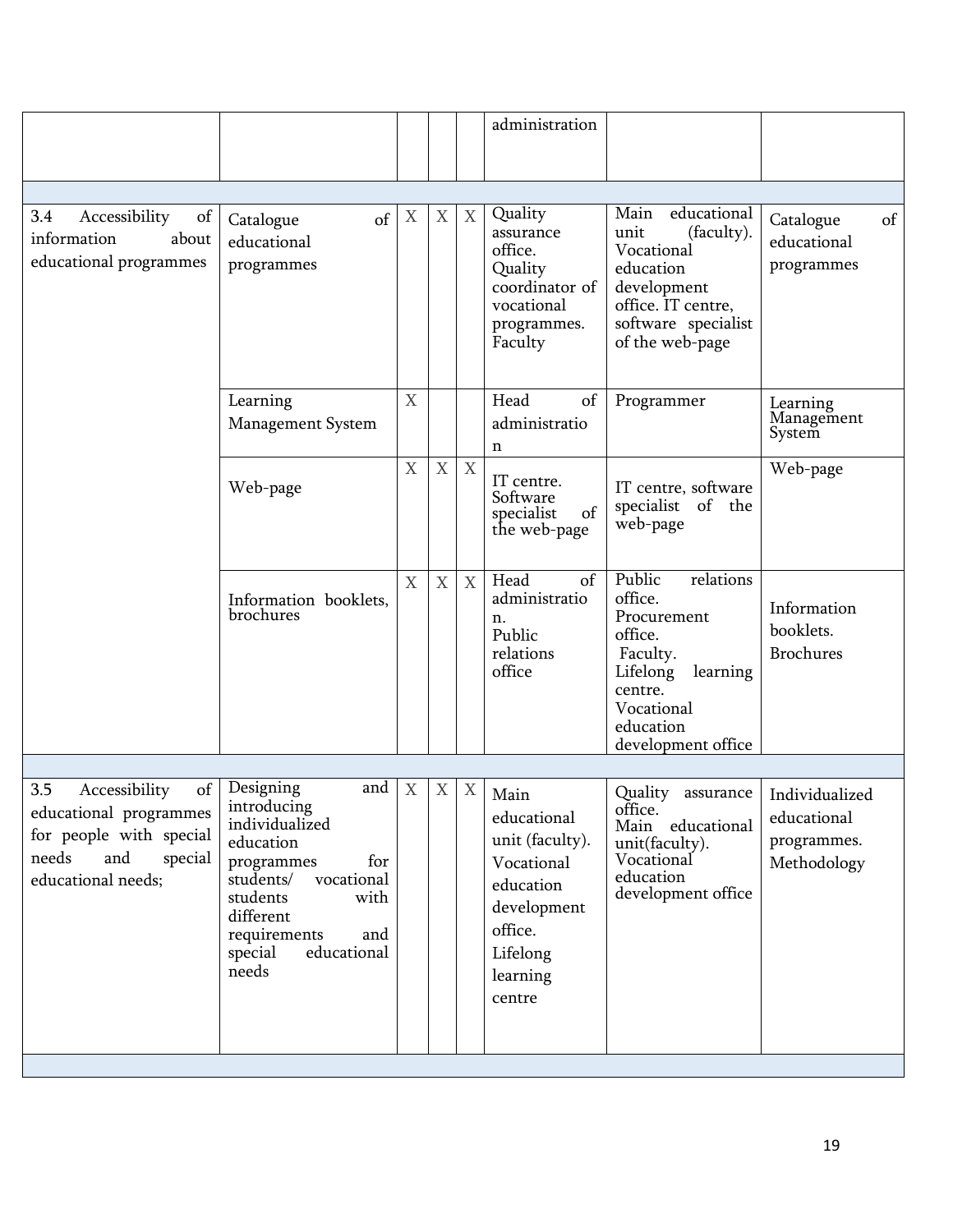| 3.6<br>Providing<br>equitable<br>transparent,<br>and<br>fair<br>assessment<br>student<br>of<br>system<br>knowledge; | Accessibility to the<br>assessment<br>system<br>through the Learning<br><b>Management System</b>                                                                     | $\boldsymbol{X}$          | X                         | $X_{\mathcal{I}}$ | Learning<br>process<br>management<br>office                                                                                   | Programmer                                                                                                                                                                      | Learning<br>Management<br>System.<br>Survey results                               |
|---------------------------------------------------------------------------------------------------------------------|----------------------------------------------------------------------------------------------------------------------------------------------------------------------|---------------------------|---------------------------|-------------------|-------------------------------------------------------------------------------------------------------------------------------|---------------------------------------------------------------------------------------------------------------------------------------------------------------------------------|-----------------------------------------------------------------------------------|
|                                                                                                                     | Designing<br>valid,<br>reliable,<br>flexible,<br>simple,<br>transparent,<br>equitable<br>and<br>fair<br>assessment system for<br>students/<br>vocational<br>students | X                         | $\boldsymbol{\mathrm{X}}$ | $X_{\mathcal{I}}$ | Quality<br>assurance<br>office                                                                                                | Main educational<br>unit (faculty).<br>Vocational<br>education<br>development<br>office.<br>Quality insurance<br>coordinator<br>of<br>vocational<br>programmes.<br>Legal office | Assessment<br>system.<br>Students/<br>vocational<br>students<br>survey<br>results |
|                                                                                                                     | Students/<br>vocational<br>satisfaction<br>students<br>about<br>survey<br>assessment system                                                                          | $\mathbf X$               | $\mathbf X$               | X                 | Quality<br>assurance<br>office                                                                                                | Working<br>group<br>created under the<br>Rector's order                                                                                                                         | Survey results                                                                    |
|                                                                                                                     | Introducing effective<br>system of assessment<br>appellation                                                                                                         | $\boldsymbol{\mathrm{X}}$ | $\mathbf X$               | X                 | Head<br>of<br>administration<br>Legal office.<br>Learning<br>process<br>management<br>office                                  | Legal office.<br>Learning process<br>management<br>office.<br>Examination<br>centre.<br>Programmer                                                                              | Students<br>appellation<br>document                                               |
|                                                                                                                     | Introducing internal<br>verification system to<br>assessment<br>ensure<br>system                                                                                     | X                         | $\mathbf X$               | X                 | Quality<br>assurance<br>office.<br>Main<br>educational<br>unit (faculty).<br>Vocational<br>education<br>development<br>office | Main educational<br>unit(faculty).<br>Vocational<br>education<br>development<br>office.<br>Quality assurance<br>coordinator<br>of<br>vocational<br>programmes                   | Verification<br>methodology                                                       |
|                                                                                                                     |                                                                                                                                                                      |                           |                           |                   |                                                                                                                               |                                                                                                                                                                                 |                                                                                   |
| 4.1 Further improvement<br>of general principles and<br>of<br>rules<br>staff<br>management                          | affiliation<br>Defining<br>rules and conditions                                                                                                                      | $\boldsymbol{X}$          |                           |                   | Science office.<br>Learning<br>process<br>management<br>office                                                                | Science office                                                                                                                                                                  | Additional<br>services of<br>the<br>web-page                                      |
|                                                                                                                     | Increasing<br>participation<br>of                                                                                                                                    | $\mathbf X$               | $\mathbf X$               | X                 | Management<br>bodies                                                                                                          | Academic staff                                                                                                                                                                  | Decisions<br>of<br>management                                                     |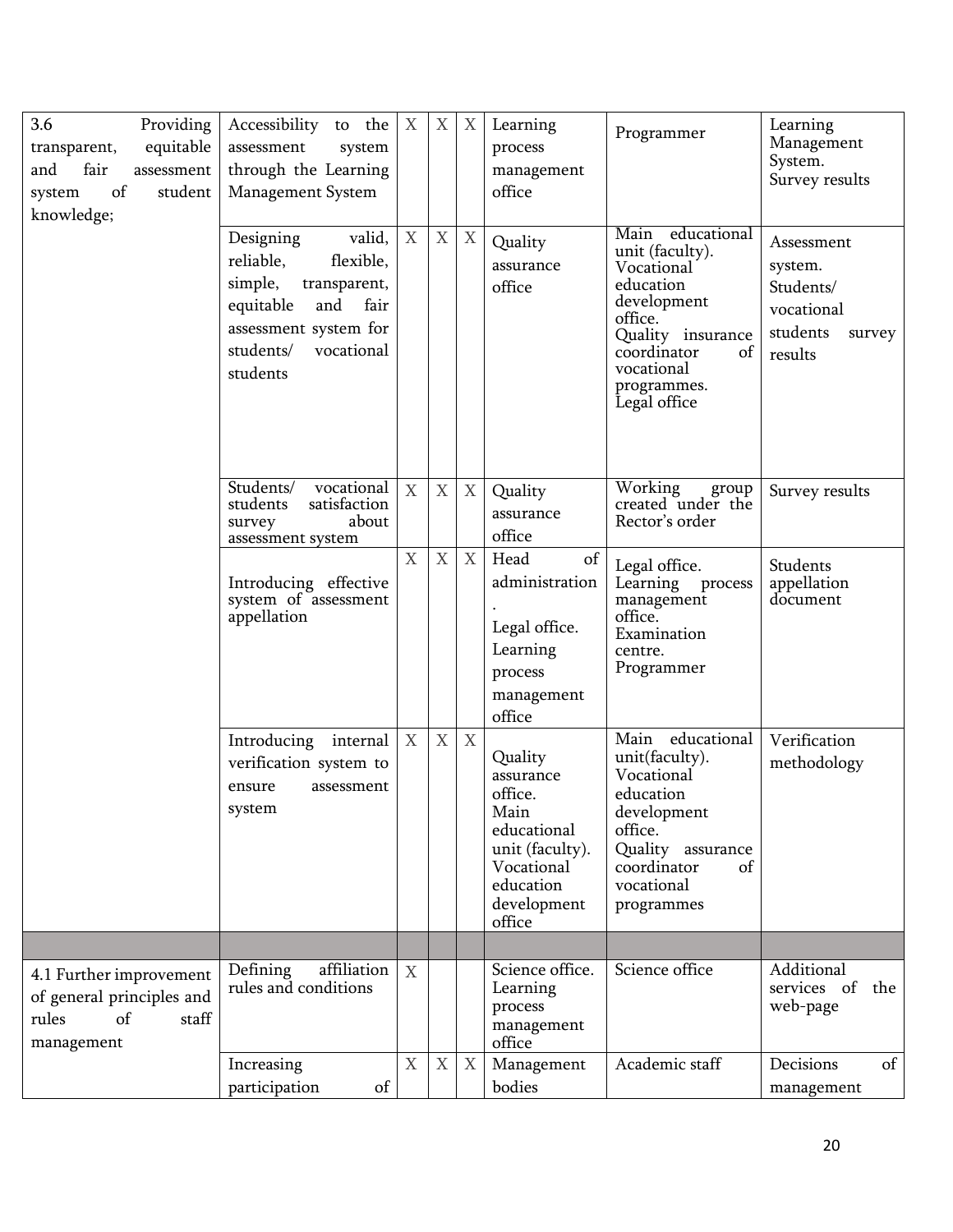|                                                               | academic staff in the<br>management process                                                                                                                                                                                             |                  |             |                   |                                                                                 |                                                                                                   | bodies.<br>Evidence for the<br>meetings                                                                     |
|---------------------------------------------------------------|-----------------------------------------------------------------------------------------------------------------------------------------------------------------------------------------------------------------------------------------|------------------|-------------|-------------------|---------------------------------------------------------------------------------|---------------------------------------------------------------------------------------------------|-------------------------------------------------------------------------------------------------------------|
|                                                               | of<br>Effective<br>usage<br>current<br>encouragement<br>mechanisms for the<br>staff<br>further<br>development through<br>the staff evaluation<br>and satisfaction survey<br>results                                                     | X                | $\mathbf X$ | $X_{\mathcal{I}}$ | Head<br>of<br>administratio<br>n                                                | Working<br>group<br>created under the<br>Rector's order.<br>Management<br>bodies.<br>Legal office | Staff<br>management<br>policy<br>Internal<br>regulation rules.<br>Orders.<br>Structural units               |
|                                                               | Creating<br>statistical<br>data of various types<br>the<br>Teaching<br>for<br>University staff                                                                                                                                          | $\boldsymbol{X}$ | $\mathbf X$ | $X_{\mathcal{I}}$ | Human<br>resources<br>management<br>office                                      | Human resources<br>management office                                                              | Statistical rates                                                                                           |
|                                                               | Further improvement<br>procedures<br>for<br>of<br>(electing/,<br>hiring<br>appointing) academic,<br>administrative,<br>support<br>staff<br>and<br>teachers in order to<br>and<br>hire<br>attract<br>qualified employees.<br>Recruitment | X                | $\mathbf X$ | $\mathbf X$       | Head<br>of<br>administratio<br>n.<br>Human<br>resources<br>management<br>office | Human resources<br>management<br>office.<br>Legal office                                          | Rules<br>for<br>electing/<br>appointing.<br>Procedures.<br>Relevant<br>regulations.<br>Management<br>policy |
|                                                               | qualification   X<br>Staff<br>with<br>compliance<br>qualification<br>requirements                                                                                                                                                       |                  | X           | X                 | Head<br>of<br>administratio<br>n.<br>Human<br>resources<br>management<br>office | Human resources<br>management office                                                              | Documentation<br>about<br>staff<br>qualification                                                            |
|                                                               |                                                                                                                                                                                                                                         |                  |             |                   |                                                                                 |                                                                                                   |                                                                                                             |
| Effective  <br>4.2<br>of<br>staff<br>management<br>activities | of staff<br>Evaluation<br>(academic,<br>activities<br>administrative,<br>support, invited staff,                                                                                                                                        | X                | X           | X                 | Management<br>bodies.<br>Quality<br>assurance                                   | Head<br>of<br>administration.<br>Career<br>development                                            | Benchmarks.<br>Indicators.<br>Assessment<br>system                                                          |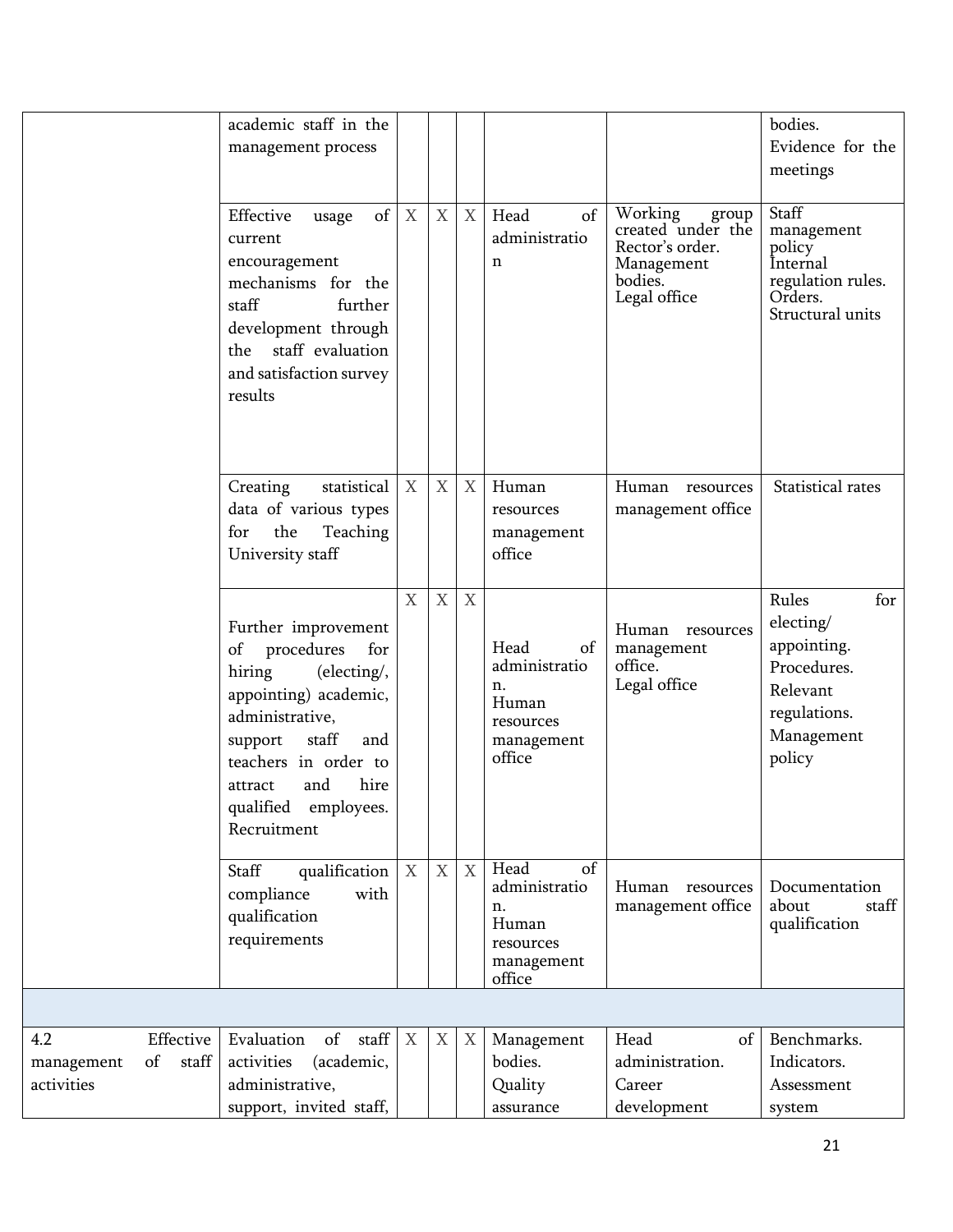|                                           | teacher)<br>and<br>the<br>improving<br>outcomes<br>using<br>benchmarks                                                                                                                                                                                                                                                                                                                                           |                  |             |             | office                                                         | centre.<br>of<br>Manager<br>of<br>practice<br>vocational<br>programmes  |                                                                                     |
|-------------------------------------------|------------------------------------------------------------------------------------------------------------------------------------------------------------------------------------------------------------------------------------------------------------------------------------------------------------------------------------------------------------------------------------------------------------------|------------------|-------------|-------------|----------------------------------------------------------------|-------------------------------------------------------------------------|-------------------------------------------------------------------------------------|
|                                           | Defining affiliation for $\mid$ X<br>the academic staff and<br>improvement<br>of<br>educational<br>and<br>activities<br>research<br>using benchmarks.                                                                                                                                                                                                                                                            |                  | $\mathbf X$ | X           | Quality<br>assurance<br>office.<br>Science office              | Main educational<br>unit (faculty)                                      | Affiliation rule.<br>Benchmarks.<br>Indicators.<br>Reports.<br>Assessment<br>system |
|                                           | Defining the workload<br>academic<br>of<br>and<br>invited staff in order<br>to carry out activities<br>effectively (ensuring<br>implementation<br>of<br>educational<br>programmes, proper<br>fulfilment<br>of<br>functions and duties)                                                                                                                                                                           | $\boldsymbol{X}$ |             |             | Science office.<br>Learning<br>process<br>management<br>office | Science office.<br>Learning process<br>management office                | Staff<br>workload<br>scheme                                                         |
|                                           |                                                                                                                                                                                                                                                                                                                                                                                                                  |                  |             |             |                                                                |                                                                         |                                                                                     |
| 4.3 Improvement of staff<br>qualification | necessities<br>Defining<br>the<br>for<br>personal<br>growth<br>and<br>qualification raise of<br>the staff (including<br>new staff). Planning<br>and implementation<br>of targeted training<br>and<br>courses<br>consultations.<br>Recruitment.<br>Integration of new<br>staff<br>in<br>the<br>management system.<br>Inviting the experts in<br>the higher education<br>vocational<br>and<br>education directions | X                | $\mathbf X$ | $\mathbf X$ | Head<br>of<br>administratio<br>n                               | Quality<br>assurance<br>office.<br>Human resources<br>management office | Management<br>policy.<br>Conducted<br>training-courses                              |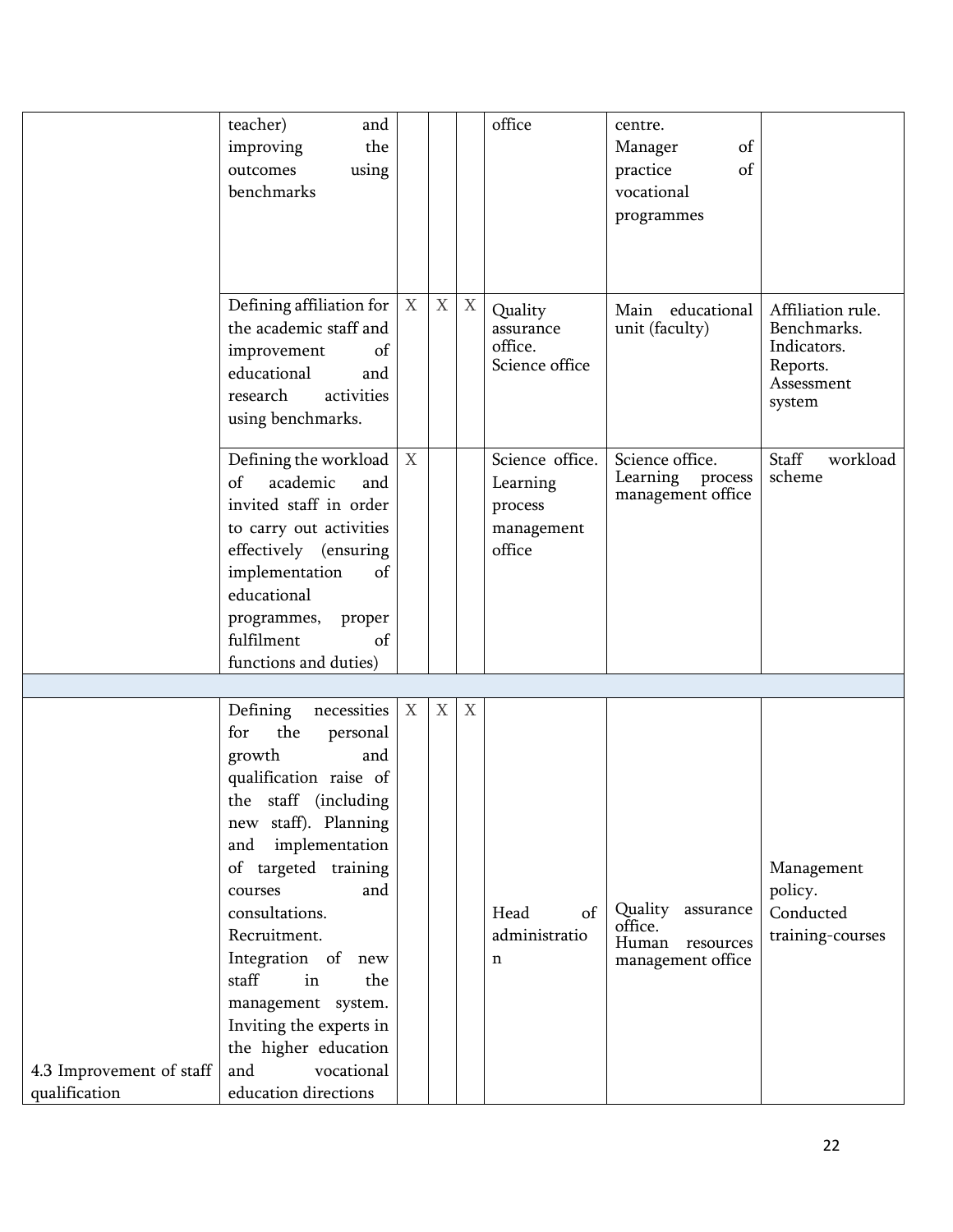|                                                                          | Raising qualification<br>in European partner<br>universities in order to<br>international<br>get<br>experience<br>and<br>introduce it into the<br><b>Teaching University</b>                                                                                             | $\boldsymbol{\mathrm{X}}$        | $\mathbf X$ | X                 | Management<br>bodies.<br>Head<br>of<br>administration<br>Quality<br>assurance<br>office                                     | Teaching<br>university staff                                                                                                                                                                                    | Trained staff.<br>Documents.<br>Memorandums.<br>Evidence<br>of<br>sharing<br>experience                                                                                                                      |
|--------------------------------------------------------------------------|--------------------------------------------------------------------------------------------------------------------------------------------------------------------------------------------------------------------------------------------------------------------------|----------------------------------|-------------|-------------------|-----------------------------------------------------------------------------------------------------------------------------|-----------------------------------------------------------------------------------------------------------------------------------------------------------------------------------------------------------------|--------------------------------------------------------------------------------------------------------------------------------------------------------------------------------------------------------------|
|                                                                          |                                                                                                                                                                                                                                                                          |                                  |             |                   |                                                                                                                             |                                                                                                                                                                                                                 |                                                                                                                                                                                                              |
| 5.1 Constant care for<br>flexible regulations of the<br>learning process | of<br>Improvement<br>mechanisms related to<br>the regulations about<br>students/ vocational<br>students status<br>of<br>Improvement<br>mechanisms to protect<br>student rights<br>and<br>lawful interests                                                                | $\mathbf{X}$<br>$\boldsymbol{X}$ | $\mathbf X$ | $X_{\mathcal{L}}$ | Learning<br>process<br>management<br>office.<br>Legal office<br>Learning<br>Management<br>System<br>Head of legal<br>office | Learning<br>process<br>management<br>office.<br>Faculty.<br>Vocational<br>education<br>development office<br>Learning<br>process<br>management<br>office.<br>office.<br>Legal<br>Lifelong<br>learning<br>centre | Regulation<br>rule<br>for<br>learning<br>process.<br>Analysis<br>of<br>survey results<br>"Students<br>rights<br>and obligations".<br>Surveys.<br>Contracts<br>between<br>the<br>student<br>and<br>university |
|                                                                          |                                                                                                                                                                                                                                                                          |                                  |             |                   |                                                                                                                             |                                                                                                                                                                                                                 |                                                                                                                                                                                                              |
| 5.2<br>Improvement<br>of<br>student support services                     | Supporting<br>the<br>student initiatives and<br>needs through the<br>legislative<br>amendments as well as<br>using<br>quality<br>educational<br>student<br>programmes,<br>support<br>services,<br>individualized<br>education<br>programmes,<br>and<br>mechanisms<br>for | $\boldsymbol{\mathrm{X}}$        | X           | X                 | Faculty.<br>Vocational<br>education<br>development<br>office.<br>Lifelong<br>learning<br>center                             | Lifelong<br>learning<br>center.<br>Learning<br>process<br>management<br>office.<br>Vocational<br>education<br>development office                                                                                | Evidence<br>for<br>individual<br>consultations.<br>Survey results                                                                                                                                            |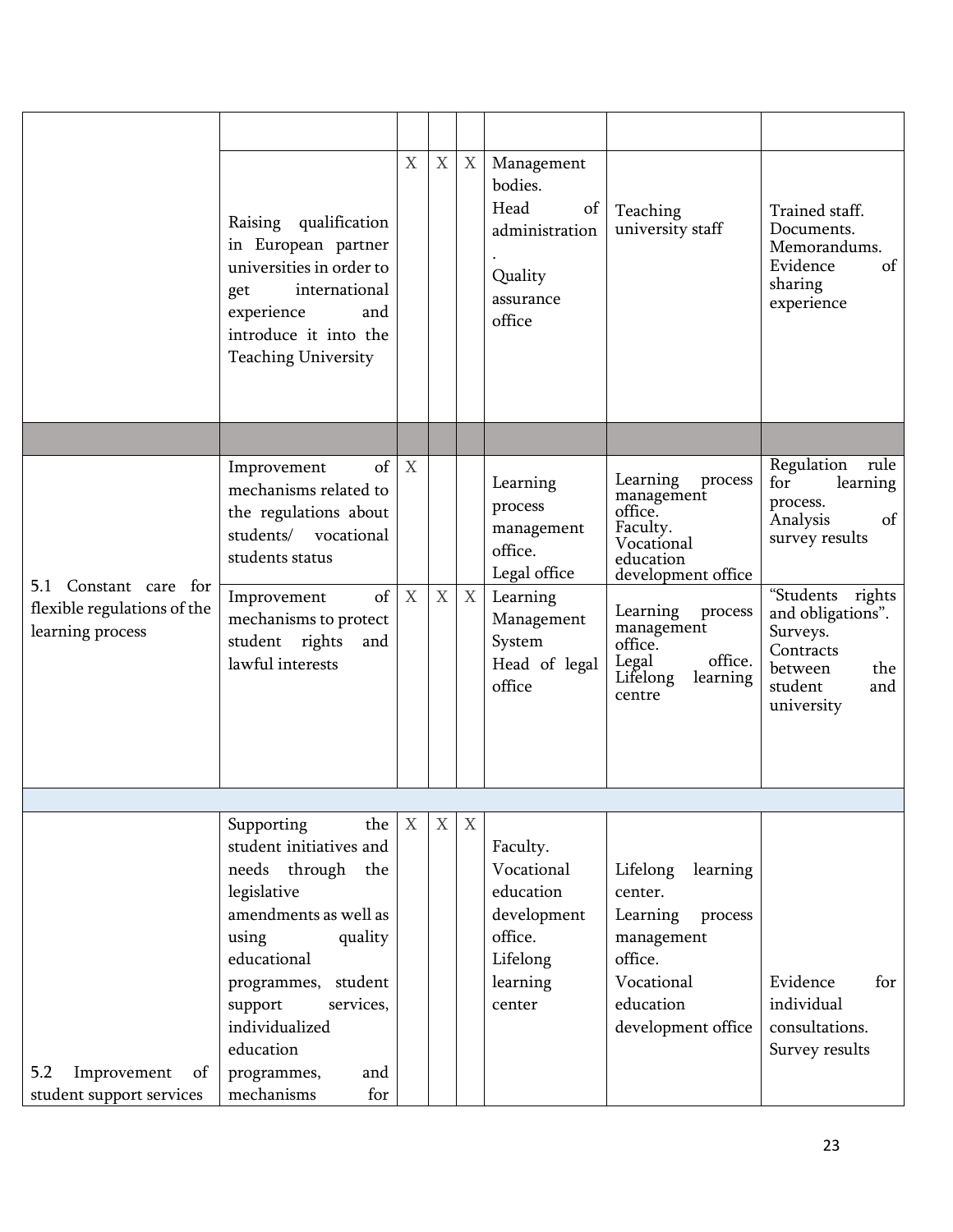| and<br>encouragement                                                                                                                                                                      |   |             |                  |                                                                                                 |                                                                                                 |                                                                                |
|-------------------------------------------------------------------------------------------------------------------------------------------------------------------------------------------|---|-------------|------------------|-------------------------------------------------------------------------------------------------|-------------------------------------------------------------------------------------------------|--------------------------------------------------------------------------------|
| support.                                                                                                                                                                                  |   |             |                  |                                                                                                 |                                                                                                 |                                                                                |
| Creating<br>the<br>joint<br>vocational educational<br>space considering the<br>possibilities<br>for<br>lifelong<br>learning,<br>different<br>cycles<br>of<br>learning and diversity       |   | $\mathbf X$ | X                | Lifelong<br>learning<br>centre.<br>Vocational<br>education<br>development<br>office.<br>Faculty | learning<br>Lifelong<br>centre.<br>Vocational<br>education<br>development<br>office.<br>Faculty | Learning-<br>production<br>partnership<br>system                               |
| Deepen contact with<br>employers.<br>Implementation<br>of<br>internship<br>and<br>practice<br>Deepen contacts with<br>employers.<br>Implementation<br>of<br>internship<br>and<br>practice | X | X           | $\boldsymbol{X}$ | Career<br>development<br>centre.<br>of<br>Manager<br>of<br>practice<br>vocational<br>programmes | Career<br>development<br>centre.<br>of<br>Manager<br>of<br>practice<br>vocational<br>programmes | Contracts.<br>Documents<br>for<br>implemented<br>practice<br>and<br>internship |
| information<br>Finding<br>about<br>career<br>development                                                                                                                                  | X | X           | X                | Career<br>development<br>centre.<br>of<br>Manager<br>of<br>practice<br>vocational<br>programmes | Career<br>development<br>centre.<br>of<br>Manager<br>of<br>practice<br>vocational<br>programmes | Survey results                                                                 |
| Constant research of<br>needs<br>of<br>career<br>students/vocational<br>students                                                                                                          | X | X           | $\boldsymbol{X}$ | Career<br>development<br>centre.<br>Manager of<br>practice of<br>vocational<br>programmes       | Career<br>development<br>centre. Manager of<br>practice of<br>vocational<br>programmes          | Survey results                                                                 |
| Ensure the students'<br>attendance at the job<br>fairs                                                                                                                                    | X | $\mathbf X$ | $\boldsymbol{X}$ | Public<br>relations<br>office.<br>Career<br>development<br>center                               | Public<br>relations<br>office.<br>Procurement office                                            | Evidence for job<br>fairs                                                      |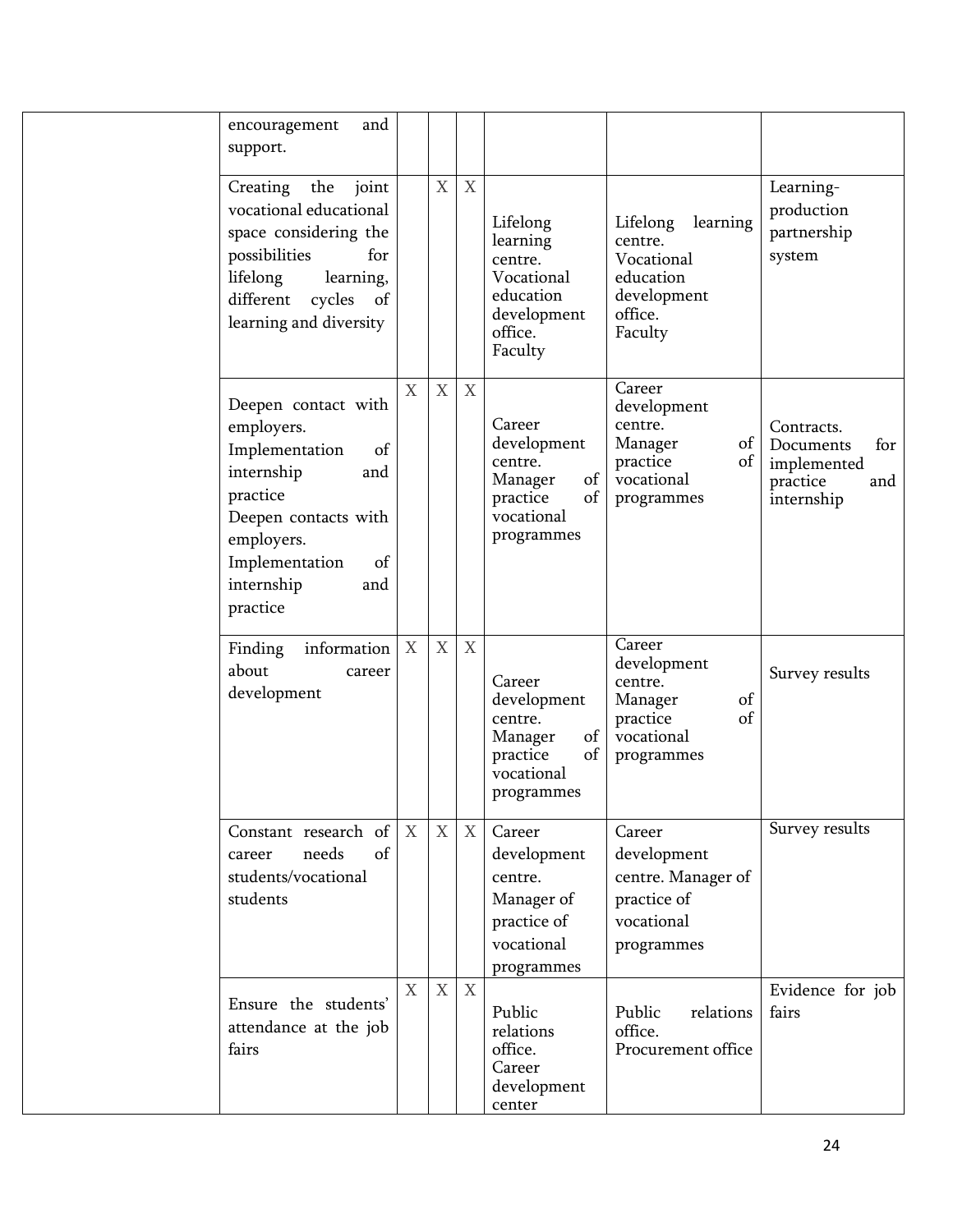|                                                                                          | Providing<br>beneficiaries with the<br>career services                                                                                                                                                                 | X           | X                | X                | Career<br>development<br>centre                                                                                           | Career<br>development<br>centre<br>Career                                                                                                                  | Regulations rules<br>of<br>career<br>development<br>centre.<br>Evidence<br>for<br>meetings |
|------------------------------------------------------------------------------------------|------------------------------------------------------------------------------------------------------------------------------------------------------------------------------------------------------------------------|-------------|------------------|------------------|---------------------------------------------------------------------------------------------------------------------------|------------------------------------------------------------------------------------------------------------------------------------------------------------|--------------------------------------------------------------------------------------------|
|                                                                                          | Creating the database<br>for employers<br>and<br>alumni                                                                                                                                                                | X           | $\boldsymbol{X}$ | $\mathbf X$      | Career<br>development<br>centre                                                                                           | development<br>centre                                                                                                                                      | Web-page                                                                                   |
|                                                                                          | Carrying out activities<br>the<br>for<br>active<br>of<br>involvement<br>employers<br>the<br>in<br>process of designing<br>bachelor's,<br>master's<br>vocational<br>and<br>educational<br>programmes                    | $\mathbf X$ | $\boldsymbol{X}$ | $\mathbf X$      | Management<br>bodies.<br>Career<br>development<br>centre.<br>Faculty.<br>Vocational<br>education<br>development<br>office | Career<br>development<br>centre.<br>of<br>Manager<br>of<br>practice<br>vocational<br>programmes<br>Working<br>group<br>created under the<br>Rector's order | Evidence<br>for<br>conducted<br>activities                                                 |
|                                                                                          | Enhancing<br>Lifelong<br>Centre<br>Learning<br>(student<br>support<br>service-centre)-<br>Career Development<br>Extension<br>Centre,<br>Foreign<br>Centre,<br>Learning<br>Language<br>Centre.                          | X           | X                | $\mathbf X$      | Lifelong<br>Learning<br>Centre                                                                                            | Lifelong Learning<br>Centre                                                                                                                                | Report<br>of<br>Lifelong Learning<br>Centre                                                |
|                                                                                          |                                                                                                                                                                                                                        |             |                  |                  |                                                                                                                           |                                                                                                                                                            |                                                                                            |
| 5.3 Further growth of<br>student support activities<br>including<br>financial<br>support | Constant research of $X$<br>students/<br>vocational<br>students<br>socio-<br>economic<br>status,<br>implementing<br>relevant<br>activities<br>flexible<br>(stipend,<br>schedule of tuition fee,<br>and other benefits) |             | X                | $\boldsymbol{X}$ | Learning<br>process<br>management<br>office.<br>Faculty.<br>Vocational<br>education<br>development<br>office              | Career<br>development<br>centre.<br>Production<br>practice manager<br>of<br>vocational<br>programmes                                                       | Stipend.<br>Flexible schedule<br>of tuition fee and<br>other benefits                      |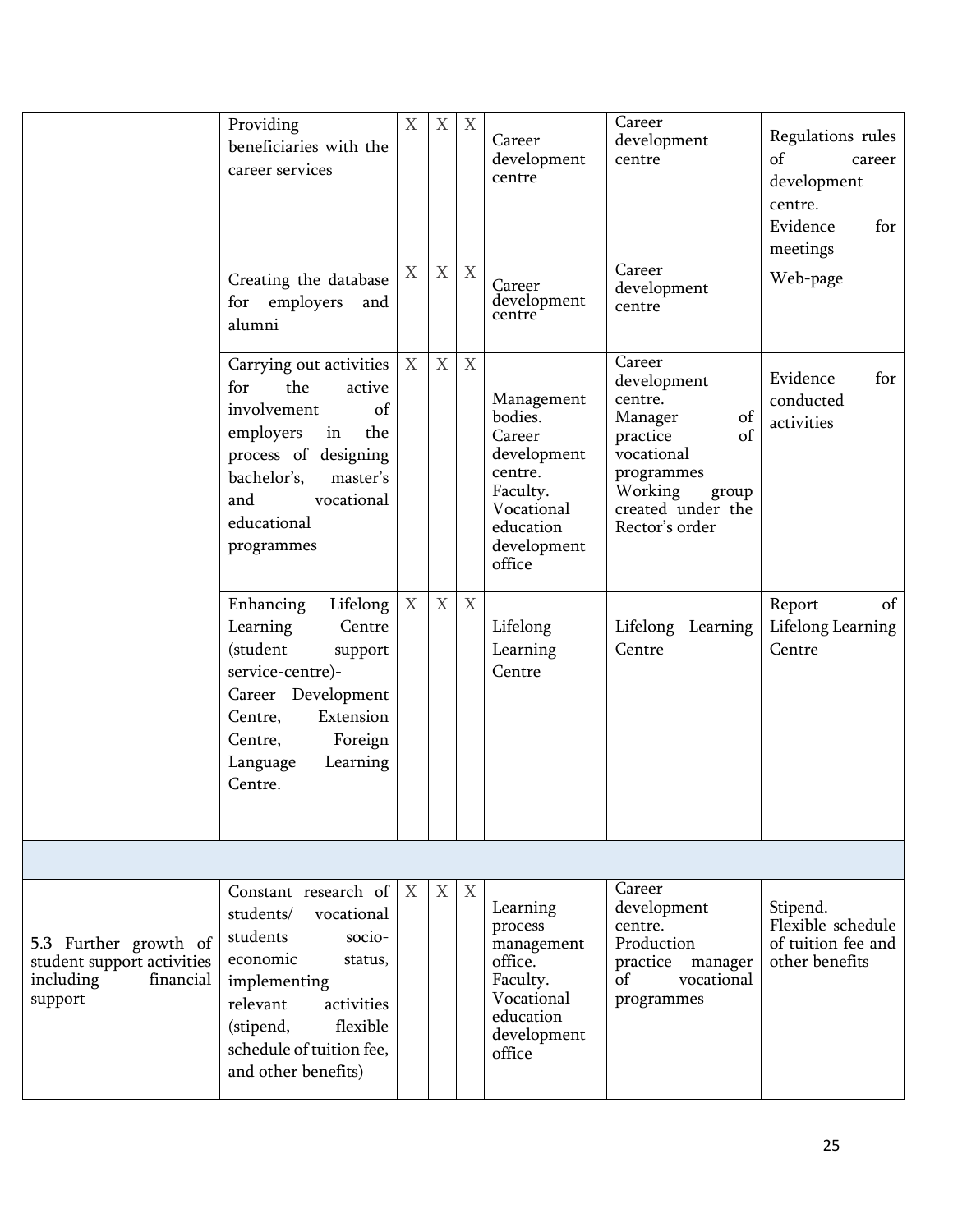|                                                                                                                            | Introducing<br>the<br>supproting<br>mechanisms for SES<br>students. "Designing<br>the programmes of<br>higher<br>education<br>accessibility for SES<br>students and regions".<br>Providing<br>the<br>laboratory,<br>created<br>within the project<br>"DARE', with audio<br>and video lectures;<br>special<br>learning<br>programmes;<br>schedules<br>and<br>electronic lectures for<br>IDPs.<br>Introducing<br>blended<br>learning<br>methods. | $\boldsymbol{X}$               | X                     | X      | Quality<br>assurance<br>office                                                                                                                                       | Lifelong Learning<br>centre.<br>Learning process<br>management office                                                                                      | Special learning<br>programmes.<br>Schedules.<br>Electronic<br>lectures        |
|----------------------------------------------------------------------------------------------------------------------------|------------------------------------------------------------------------------------------------------------------------------------------------------------------------------------------------------------------------------------------------------------------------------------------------------------------------------------------------------------------------------------------------------------------------------------------------|--------------------------------|-----------------------|--------|----------------------------------------------------------------------------------------------------------------------------------------------------------------------|------------------------------------------------------------------------------------------------------------------------------------------------------------|--------------------------------------------------------------------------------|
|                                                                                                                            | Implementing<br>projects (educational,<br>social) to support IDPs<br>from Abkhazia                                                                                                                                                                                                                                                                                                                                                             | X                              | $\mathbf X$           | X      | Management<br>bodies                                                                                                                                                 | Structural<br>units.<br>Faculty.<br>Vocational<br>education<br>development office                                                                          | Implemented<br>projects                                                        |
|                                                                                                                            |                                                                                                                                                                                                                                                                                                                                                                                                                                                |                                |                       |        |                                                                                                                                                                      |                                                                                                                                                            |                                                                                |
| 5.4<br>Increasing<br>the  <br>activity and involvement   information<br>of students in local and<br>international projects | Accessibility of the<br>about<br>local and international<br>projects, and assuring<br>students/<br>the<br>vocational<br>students<br>participation in these<br>projects<br>Fostering<br>and<br>supporting<br>extracurricular<br>activities<br>(conferences, public<br>cultural-<br>lectures,                                                                                                                                                    | $\boldsymbol{\mathrm{X}}$<br>X | X<br>$\boldsymbol{X}$ | X<br>X | Quality<br>assurance<br>office.<br>Science office.<br>Public<br>relations<br>office.<br>Software<br>specialist<br>of<br>the web-page<br>Head<br>of<br>administration | IT office.<br>Software specialist<br>of the web-page<br>Science office.<br>Public<br>relations<br>office.<br>Procurement<br>Financial<br>office.<br>office | Web-page.<br>Targeted link<br>Evidence<br>for<br>extracurricular<br>activities |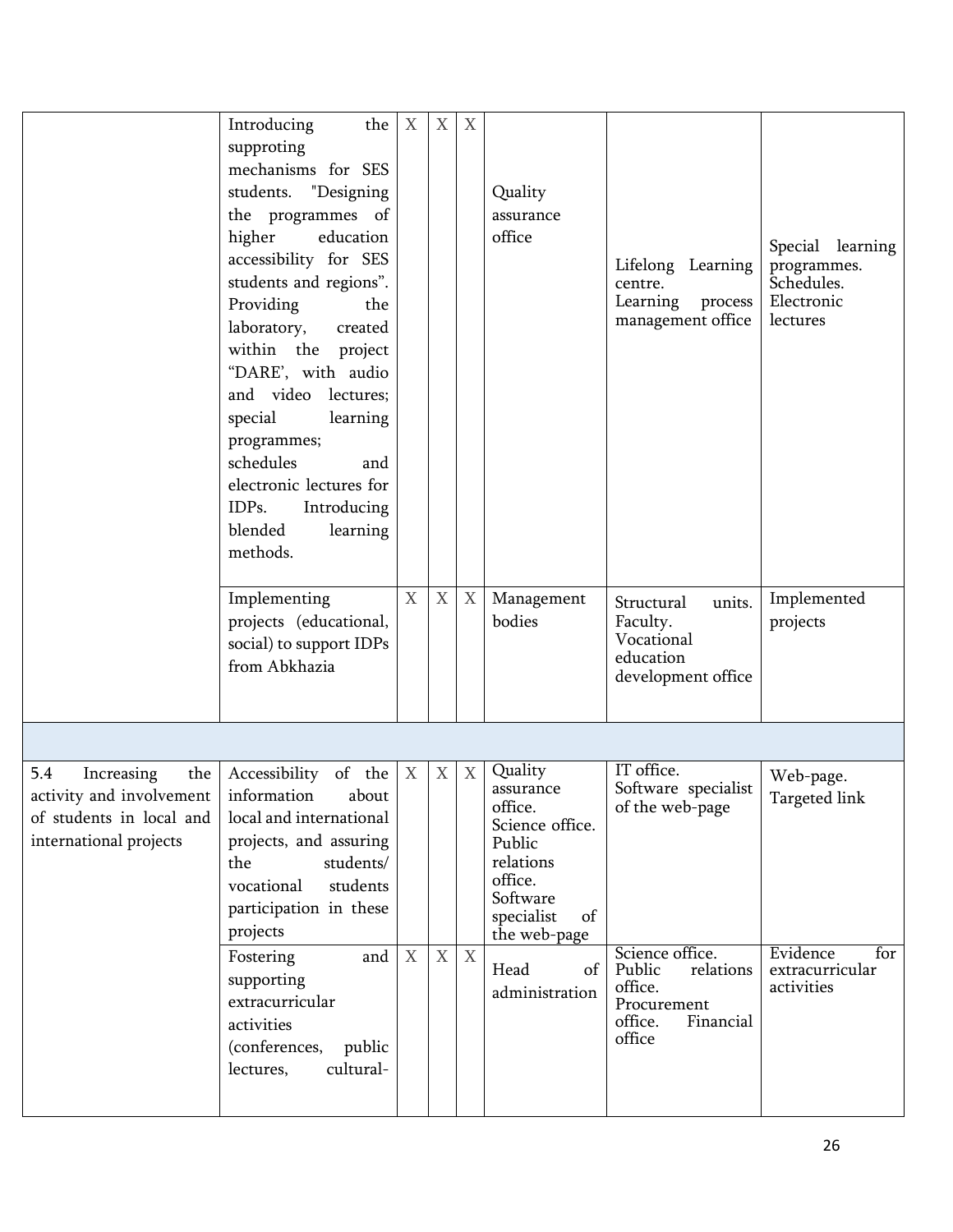|                                                                                                                          | educational<br>and<br>creative activities)                                                                                                                                                                                                                                                           |                  |   |   |                                                                                  |                                                                                                                                               |                                                                       |
|--------------------------------------------------------------------------------------------------------------------------|------------------------------------------------------------------------------------------------------------------------------------------------------------------------------------------------------------------------------------------------------------------------------------------------------|------------------|---|---|----------------------------------------------------------------------------------|-----------------------------------------------------------------------------------------------------------------------------------------------|-----------------------------------------------------------------------|
|                                                                                                                          | of<br>Implementation<br>supporting projects for<br>the development of<br>priority educational<br>programmes at the<br>Teaching University.<br>Winter and summer<br>schools<br>with<br>the<br>participation of the<br>students<br>from<br>different universities<br>as well as foreign<br>professors. | X                | X | X | Head<br>of<br>administration<br>Vocational<br>education<br>development<br>office | relations<br>Public<br>office.<br>Procurement<br>office.<br>office.<br>Financial<br>Faculty.<br>Vocational<br>education<br>development office | Evidence<br>and<br>documents about<br>winter<br>and<br>summer schools |
|                                                                                                                          | Accessibility to the<br>information about the<br>Teaching University<br>in English, Web-page<br>in English                                                                                                                                                                                           | $\boldsymbol{X}$ | X | X | Foreign<br>language<br>learning<br>centre.<br>IT centre                          | Foreign language<br>learning centre.<br>Software specialist<br>of the web-page                                                                | Web-page<br>in<br>English                                             |
|                                                                                                                          |                                                                                                                                                                                                                                                                                                      |                  |   |   |                                                                                  |                                                                                                                                               |                                                                       |
| of<br>6.1<br>Integration<br>learning and research<br>components, promoting<br>the implementation of<br>research projects | Organizing<br>and<br>participation<br>in<br>internal<br>and<br>international<br>conferences                                                                                                                                                                                                          | X                | X | X | of<br>Head<br>n.<br>Science office                                               | administratio   Academic staff                                                                                                                | Conference<br>material                                                |
|                                                                                                                          | Publishing<br>the<br>volumes of scientific<br>works                                                                                                                                                                                                                                                  | X                | X | X | Head<br>of<br>administratio<br>Science<br>n.<br>office                           | Academic staff                                                                                                                                | Volumes<br>of<br>scientific works                                     |
|                                                                                                                          | Enhancing<br>the<br>research components<br>programmes.<br>in                                                                                                                                                                                                                                         | X                | X | X | Quality<br>assurance<br>office                                                   | Main educational<br>unit (faculty).<br>Academic staff                                                                                         | Educational<br>programme                                              |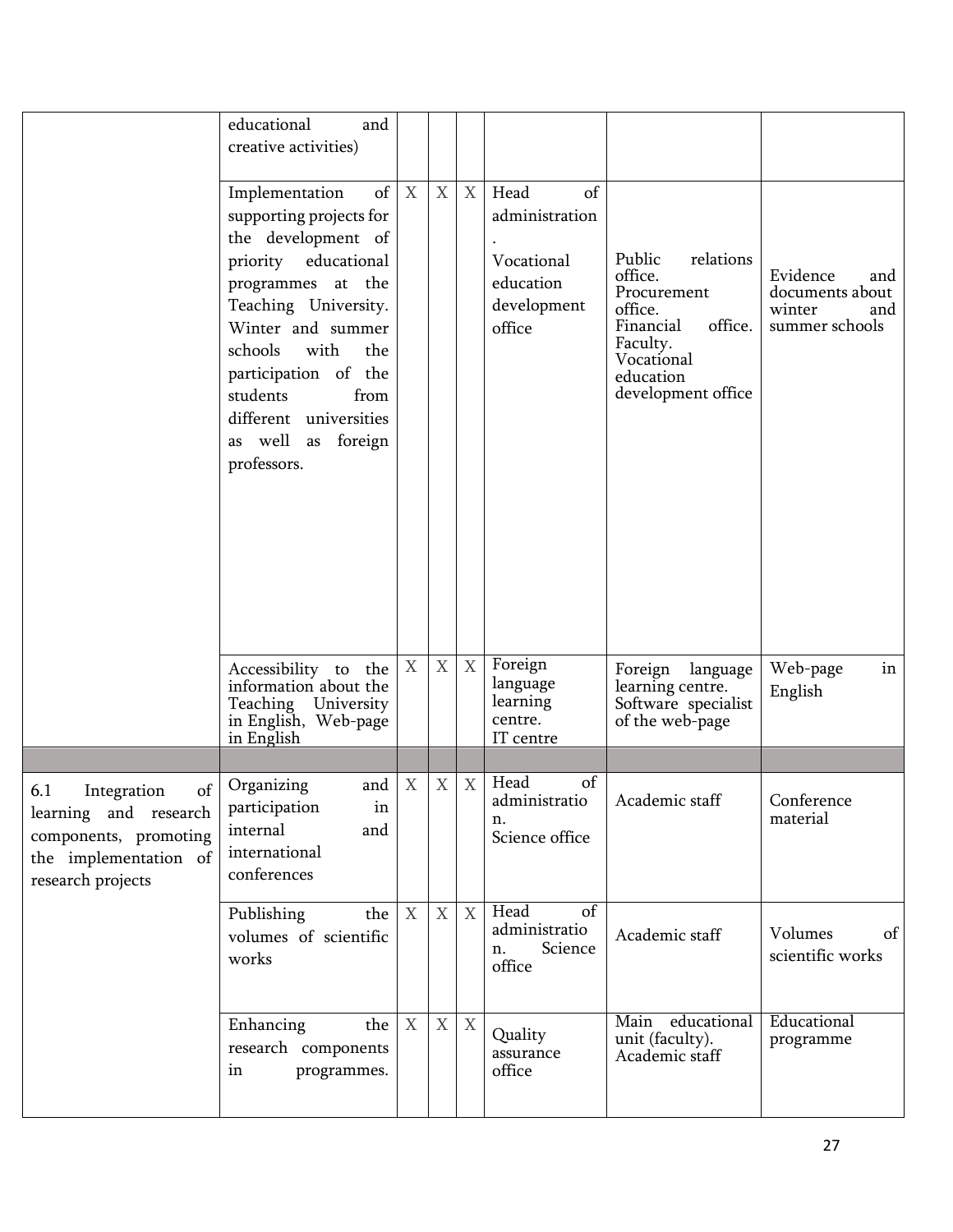|                                                                            | Integration of learning<br>and research                                                                                                                                  |                           |                  |                           |                                                           |                                         |                                                          |
|----------------------------------------------------------------------------|--------------------------------------------------------------------------------------------------------------------------------------------------------------------------|---------------------------|------------------|---------------------------|-----------------------------------------------------------|-----------------------------------------|----------------------------------------------------------|
|                                                                            | Implementation<br>of<br>research projects                                                                                                                                | $\mathbf{X}$              | $\mathbf X$      | X                         | Management<br>bodies.<br>Science office                   | Academic staff                          | Implemented<br>projects                                  |
|                                                                            | Attracting<br>the<br>researchers/scholars of<br>the region as well as<br>outside the region to<br>promote<br>and<br>popularize researches                                | $\boldsymbol{X}$          | $\mathbf X$      | $\mathbf X$               | Science office                                            | Science office                          | Publications.<br>Material                                |
|                                                                            | Deepening<br>international<br>partnership                                                                                                                                | $\mathbf X$               | $\boldsymbol{X}$ | X                         | Quality<br>assurance<br>office                            | Quality assurance<br>office             | Memorandums.<br>Agreements                               |
|                                                                            | of<br>Research/study<br>historical<br>materials<br>kept in the archives, as<br>well<br>cultural<br>as<br>heritage<br>kept<br>in<br>ethnographic<br>museums in the region | X                         | $\mathbf X$      | X                         | Management<br>bodies.<br>Science office                   | Academic staff                          | Memorandums.<br>Reports<br>of<br>conducted<br>researches |
|                                                                            |                                                                                                                                                                          |                           |                  |                           |                                                           |                                         |                                                          |
| 6.2<br>Introducing<br>the  <br>system of finding the<br>sources of funding | Defining the budget<br>for research funding,<br>and constant care for<br>increasing the funding                                                                          | $\boldsymbol{\mathrm{X}}$ | X                | $\boldsymbol{\mathrm{X}}$ | Management<br>bodies                                      | Head<br>$\sigma$<br>administration      | Budget                                                   |
|                                                                            | Introducing<br>public,<br>transparent and fair<br>procedures<br>for<br>research funding                                                                                  | $\mathbf X$               | $\overline{X}$   | X                         | Management<br>bodies.<br>Head<br>of<br>administratio<br>n | Management<br>bodies.<br>Legal office   | Rules for research<br>funding                            |
|                                                                            | business<br>Attracting<br>sector in researchers                                                                                                                          | $\boldsymbol{\mathrm{X}}$ | X                | $X_{\mathcal{L}}$         | Management<br>bodies.<br>Head<br>of<br>administratio      | Management<br>bodies.<br>Science office | Staff<br>with<br>international<br>experience             |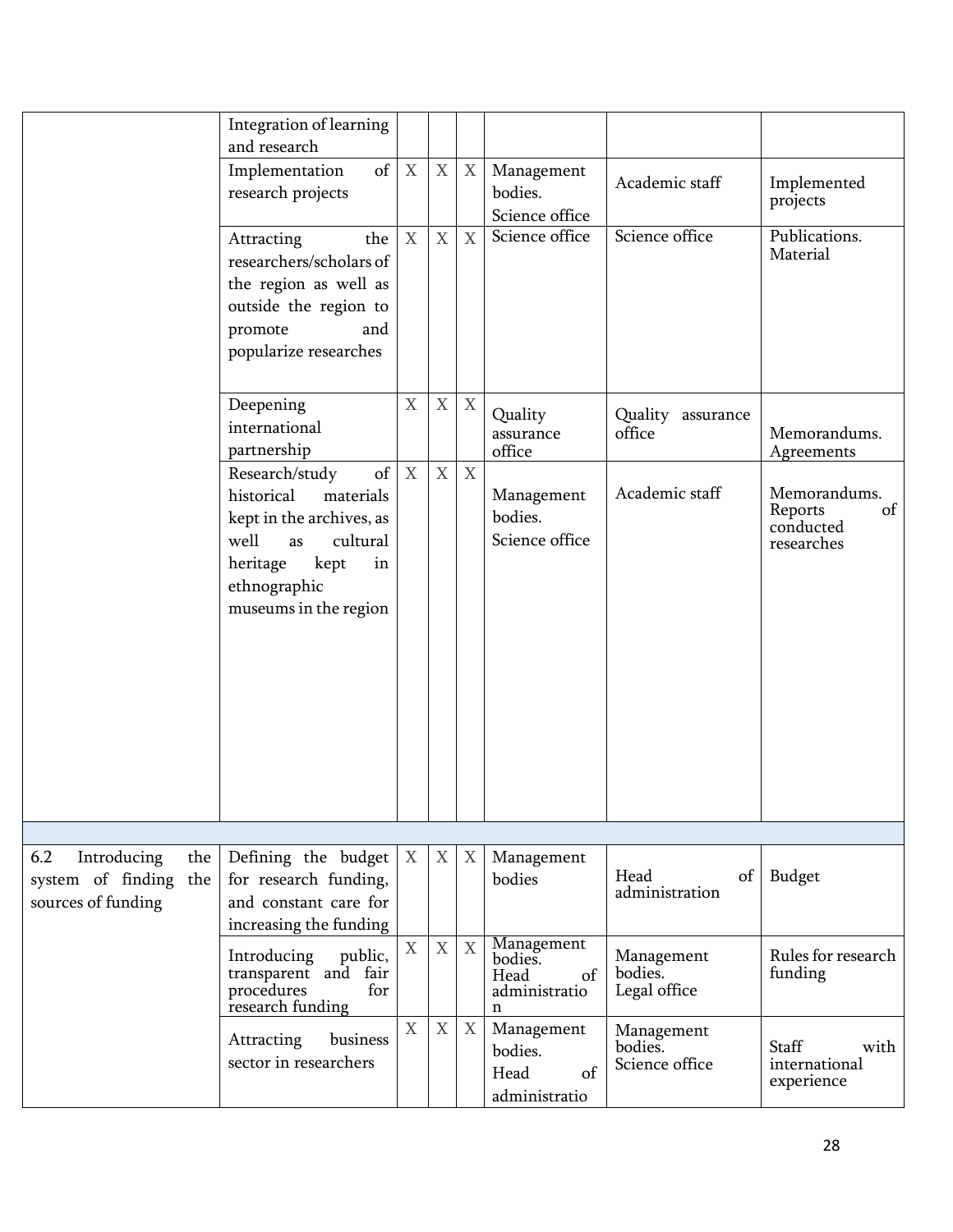|                                                                                                                                                                                               |                                                                                                                                                                                                   |                           |                  |                   | n                                |                                                                             |                                                                                    |
|-----------------------------------------------------------------------------------------------------------------------------------------------------------------------------------------------|---------------------------------------------------------------------------------------------------------------------------------------------------------------------------------------------------|---------------------------|------------------|-------------------|----------------------------------|-----------------------------------------------------------------------------|------------------------------------------------------------------------------------|
|                                                                                                                                                                                               |                                                                                                                                                                                                   |                           |                  |                   |                                  |                                                                             |                                                                                    |
| 6.3<br>Introducing<br>the<br>system of evaluation and                                                                                                                                         | Designing assessment<br>self-assessment<br>and<br>for<br>questionnaires<br>staff; reporting; survey<br>analysis to implement<br>further activities                                                | $\boldsymbol{\mathrm{X}}$ | X                | X                 | Quality<br>assurance<br>office   | Quality assurance<br>office.<br>Working<br>group.<br>Science office         | Questionnaires.<br>Analysis<br>of<br>survey results                                |
| reports in order to define<br>the quality of research<br>and<br>scientific<br>productivity of academic<br>staff                                                                               | Foreign<br>language<br>for<br>courses<br>academic/affiliated<br>staff<br>using<br>the<br>Teaching<br>University<br>(Foreign<br>resources<br>Learning<br>Language<br>Centre)                       | $\boldsymbol{X}$          | $\mathbf X$      | X                 | Head<br>of<br>administratio<br>n | Foreign<br>language<br>learning centre                                      | Report of foreign<br>language learning<br>centre                                   |
|                                                                                                                                                                                               |                                                                                                                                                                                                   |                           |                  |                   |                                  |                                                                             |                                                                                    |
| 7.1<br>of<br>Management<br>development processes of<br>the infrastructural and<br>material-technical base in<br>order<br>to<br>carry<br>out<br>appropriate<br>educational,<br>research<br>and | Defining<br>the<br>efficiency perspectives<br>of functional load and<br>use of<br>real<br>estate<br>through<br>the<br>stock-<br>taking.                                                           | X                         | $\boldsymbol{X}$ | X                 | Head<br>of<br>administration     | Material resources<br>office                                                | Material of stock-<br>taking.<br>Current/existing<br>material-<br>technical base   |
| administrative<br>activities<br>effectively according to<br>the planned number of<br>students/<br>vocational<br>students, as well as to care<br>for student and staff safety<br>and health    | Constant<br>development<br>and<br>renewal of material-<br>technical<br>base,<br>laboratories, learning<br>material, equipment<br>and tools in order to<br>improve the learning<br>process quality | $\boldsymbol{\mathrm{X}}$ | $\mathbf X$      | X                 | Head<br>of<br>administration     | Material resources<br>office.<br>Procurement<br>office.<br>Financial office | Documents of the<br>updating<br>of<br>material<br>resources.<br>Purchases.<br>Acts |
|                                                                                                                                                                                               | providing $\mid$ X<br>Constant<br>and control of the<br>of<br>the<br>system<br>uninterruptible power<br>supply<br>and central                                                                     |                           | $\mathbf X$      | $X_{\mathcal{L}}$ | Head<br>of<br>administration     | Material<br>resource<br>office.<br>Legal<br>office.<br>Financial office     | Relevant<br>documentation.<br>Rules                                                |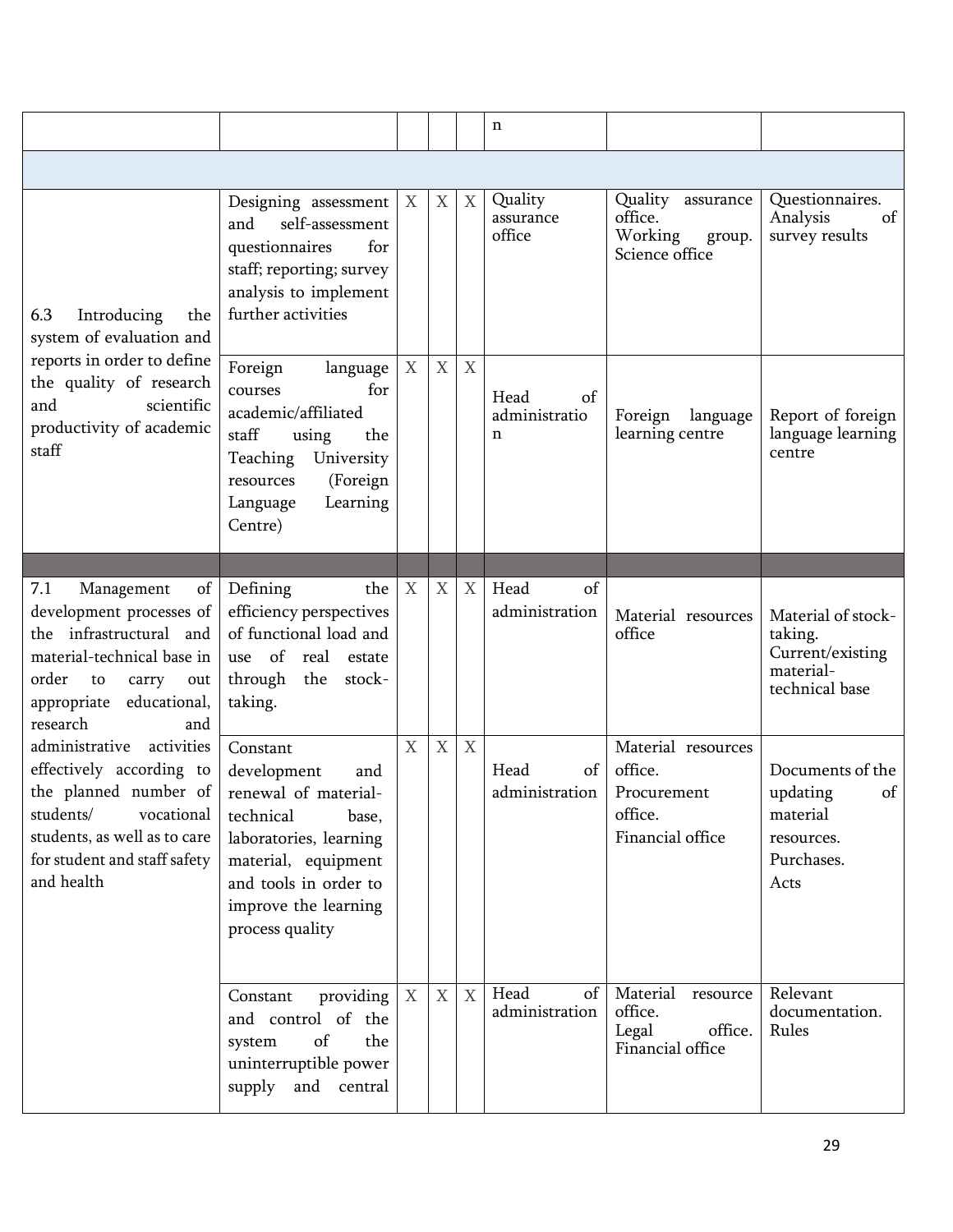| heating.<br>Protecting<br>sanitary-hygienic<br>in sanitary<br>norms<br>places.                                                                                              |                  |                  |             |                                                         |                                                                                                               |                                                       |
|-----------------------------------------------------------------------------------------------------------------------------------------------------------------------------|------------------|------------------|-------------|---------------------------------------------------------|---------------------------------------------------------------------------------------------------------------|-------------------------------------------------------|
| of<br>Improvement<br>mechanisms for fire<br>prevention and safety,<br>first aid and order.                                                                                  | $\boldsymbol{X}$ | $\boldsymbol{X}$ | X           | Head<br>of<br>administration                            | Material resources<br>office.<br>Legal<br>office.<br>Financial office                                         | Relevant<br>documentation.<br>Rules                   |
| of<br>Arrangement<br>documents certifying<br>possession of fixed and<br>liquid assets of the<br><b>Teaching University</b>                                                  | X                | $\mathbf X$      | $\mathbf X$ | Head<br>of<br>administration                            | Material<br>resource<br>office.<br>office.<br>Legal<br>Financial office                                       | Documents<br>approving<br>the possession of<br>assets |
| Introducing<br>the<br>mechanisms for the<br>effective functioning<br>of support buildings<br>(student<br>dormitory,<br>kitchen, greenhouse,<br>animal<br>farm,<br>workshop) | $\boldsymbol{X}$ | $\boldsymbol{X}$ | X           | Head<br>of<br>administration                            | Material resource<br>office.<br>Legal office.<br>Financial office                                             | Relevant<br>rules<br>and regulations                  |
| Renewal of parking lot<br>of<br>Teaching<br>University                                                                                                                      |                  | $\mathbf X$      | $\mathbf X$ | Head<br>of<br>administration                            | Material resource<br>office.<br>Procurement<br>office.<br>Financial office                                    | Purchase<br>documentation                             |
| Planning<br>and<br>of<br>implementation<br>activities to add new<br>study building                                                                                          |                  | X                | X           | Management<br>bodies.<br>Head<br>of<br>administration   | Material resources<br>office.<br>Procurement<br>office.<br>Financial office                                   | Survey for needs.<br>Regulations                      |
| Conducting<br>satisfaction survey and<br>planning<br>further<br>activities<br>in<br>accordance with the<br>survey results                                                   | $\mathbf X$      | $\boldsymbol{X}$ | X           | Management<br>bodies.<br>Quality<br>assurance<br>office | Quality assurance<br>office.<br>Working<br>groups<br>created under the<br>Rector's order.<br>Financial office | Surveys.<br>Analysis                                  |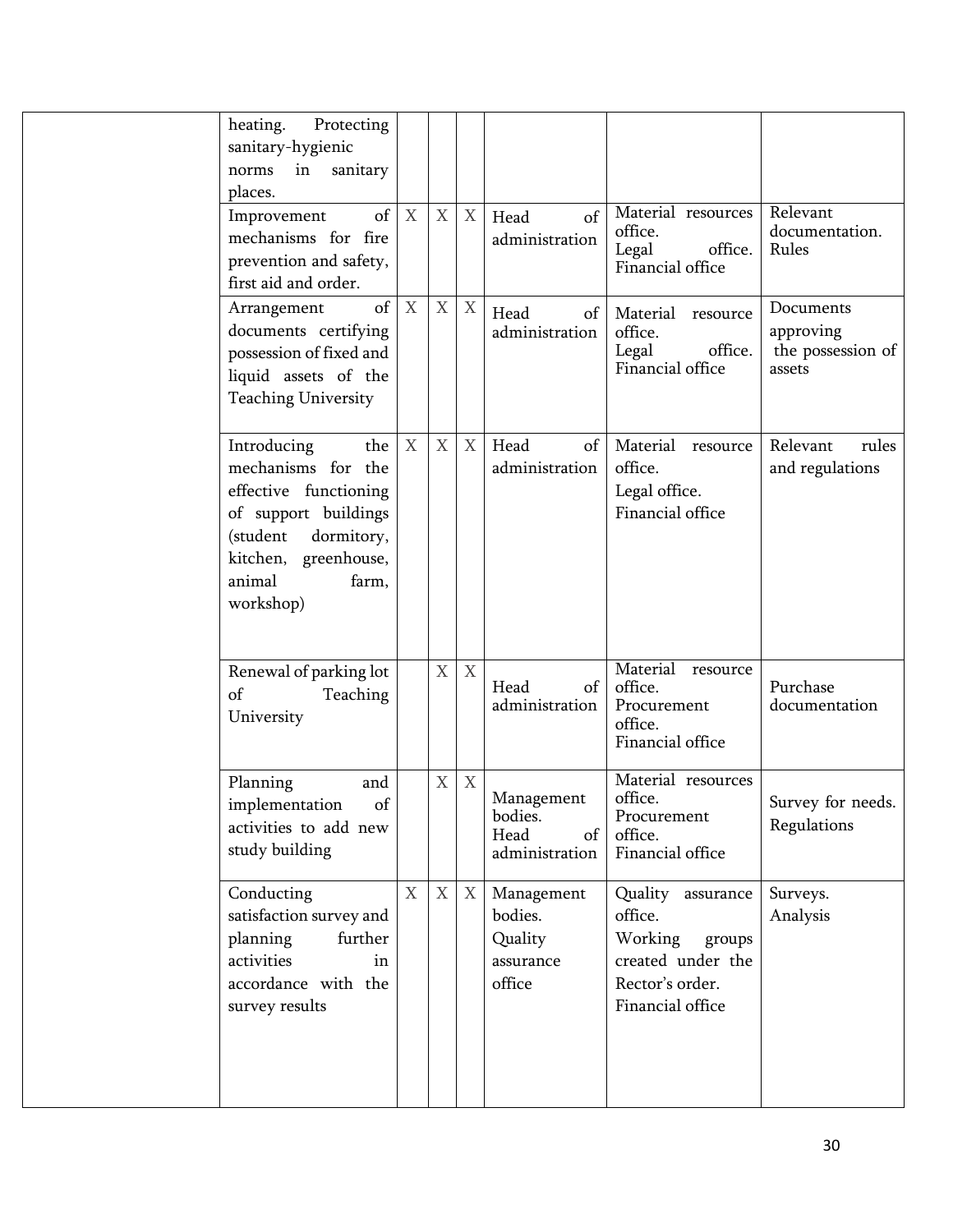| Designing the project<br>workshop<br>of<br>for<br>Beekeeping.<br>Construction works | $\boldsymbol{X}$          | $\mathbf X$ | Management<br>bodies.<br>Head<br>of<br>administration | Material resources<br>office.<br>Procurement<br>office.<br>Financial<br>office | Project.<br>Construction<br>works |
|-------------------------------------------------------------------------------------|---------------------------|-------------|-------------------------------------------------------|--------------------------------------------------------------------------------|-----------------------------------|
| Dentist's<br>Arranging<br>laboratory                                                | $\boldsymbol{X}$          |             | of<br>Head<br>administration                          | Material resources<br>office.<br>Procurement<br>Financial<br>office,<br>office | Dentist's<br>laboratory           |
| Renovation<br>of<br>medical<br>existing<br>cabinet                                  | $\boldsymbol{X}$          |             | of<br>Head<br>administration                          | Material resources<br>office.<br>Procurement<br>office.<br>Financial office    | Medical cabinet                   |
| Carrying out repairing<br>works<br>in<br>Senaki<br>dormitory                        | $\boldsymbol{\mathrm{X}}$ |             | Head<br>administration                                | Material resource<br>of office.<br>Procurement<br>office.<br>Financial office  | Repairing works                   |
| Development<br>of<br>animal farm through<br>introducing<br>new<br>technology        | $\boldsymbol{X}$          | X           | Head<br>of<br>administration                          | Material resources<br>office.<br>Procurement<br>office.<br>Financial office    | Manure conveyor                   |
|                                                                                     |                           |             |                                                       |                                                                                |                                   |
| Bringing the existing<br>adapted environment                                        | X                         |             | Head<br>of<br>administration                          | Material resources<br>office.                                                  | Identifying needs                 |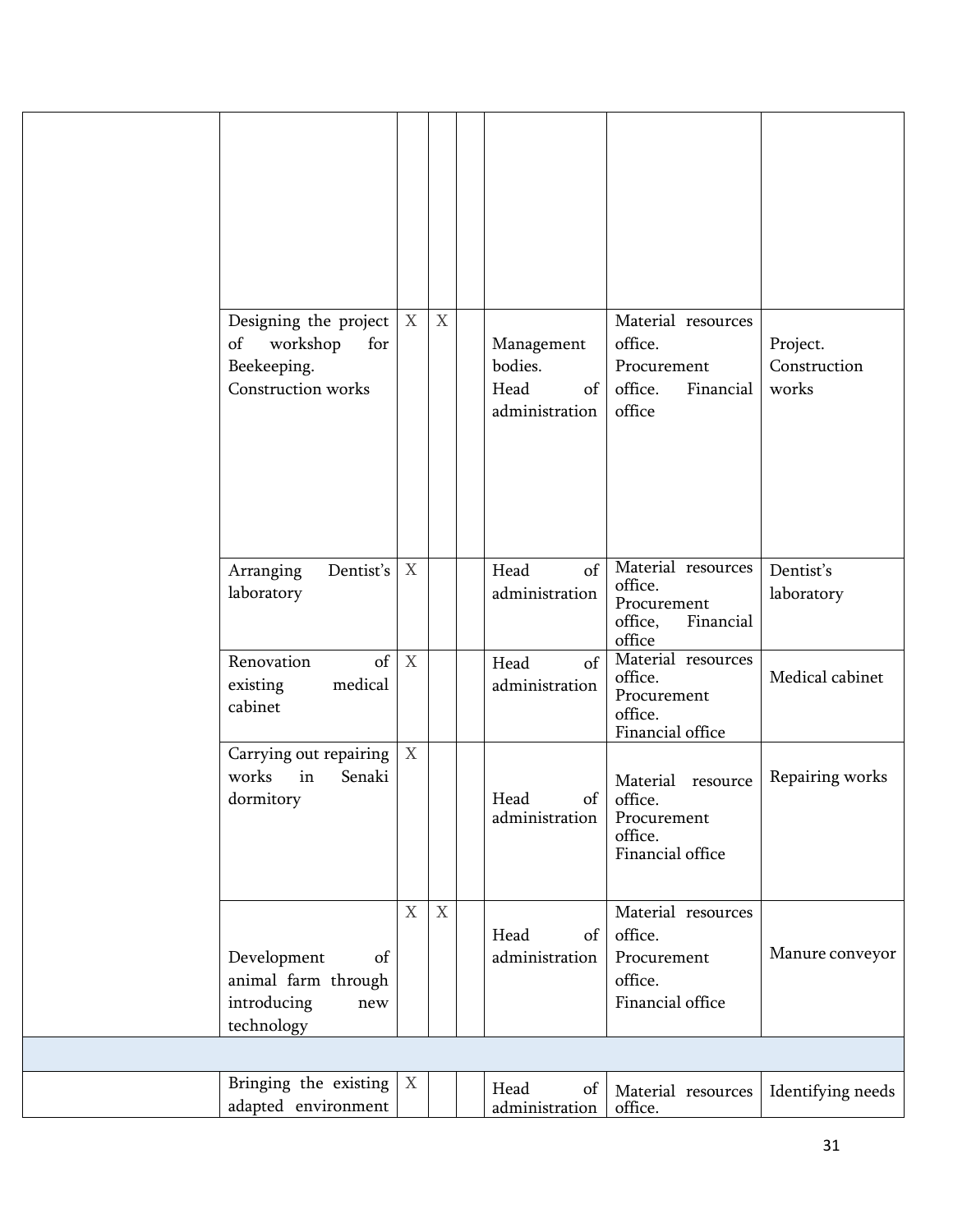| 7.2 Creating adapted<br>environment for students<br>with special needs                                                            | in accordance with<br>the standards in order<br>improve<br>to<br>educational<br>and<br>infrastructural<br>conditions<br>for<br>students with special<br>needs                 |                           |              |   |                                                         | Procurement<br>office.<br>Financial office                                                               |                                                                      |
|-----------------------------------------------------------------------------------------------------------------------------------|-------------------------------------------------------------------------------------------------------------------------------------------------------------------------------|---------------------------|--------------|---|---------------------------------------------------------|----------------------------------------------------------------------------------------------------------|----------------------------------------------------------------------|
|                                                                                                                                   | Creating an adapted<br>environment<br>for<br>students with special<br>educational needs on<br>the first floor of the<br>study building<br>in<br>Zugdidi; installing a<br>lift | $\boldsymbol{\mathrm{X}}$ |              |   | Head<br>of<br>administration                            | Material resources<br>office.<br>Procurement<br>office.<br>Financial office                              | Adapted<br>environment.<br>Lift                                      |
|                                                                                                                                   | Installing a lift in the<br>study<br>building<br>in<br>Senaki                                                                                                                 | X                         |              |   | Head<br>of<br>administration                            | Material resources<br>office.<br>Procurement<br>office.<br>Financial office                              | Adapted<br>environment.<br>Lift                                      |
|                                                                                                                                   | Conducting<br>satisfaction<br>surveys<br>and planning further<br>activities on the basis<br>of analysis of these<br>surveys                                                   | X                         | $\mathbf{X}$ | X | Management<br>bodies.<br>Quality<br>assurance<br>office | Working<br>group<br>created under the<br>Rector's order                                                  | Surveys. Analyze                                                     |
|                                                                                                                                   |                                                                                                                                                                               |                           |              |   |                                                         |                                                                                                          |                                                                      |
| 7.3<br>of<br>Improvement<br>environment,<br>library<br>resources and services in<br>order<br>to<br>ensure<br>effectiveness<br>and | of<br>Improvement<br>library management<br>system,<br>library<br>environment<br>and<br>services in order to use                                                               | $\boldsymbol{\mathrm{X}}$ | X            | X | Head<br>of<br>administration<br>Head<br>of<br>library   | Head of library.<br>Chief<br>specialist.<br>Specialist.<br>Procurement<br>Financial<br>office.<br>office | Library<br>environment<br>management<br>system.<br>Regulation rules. |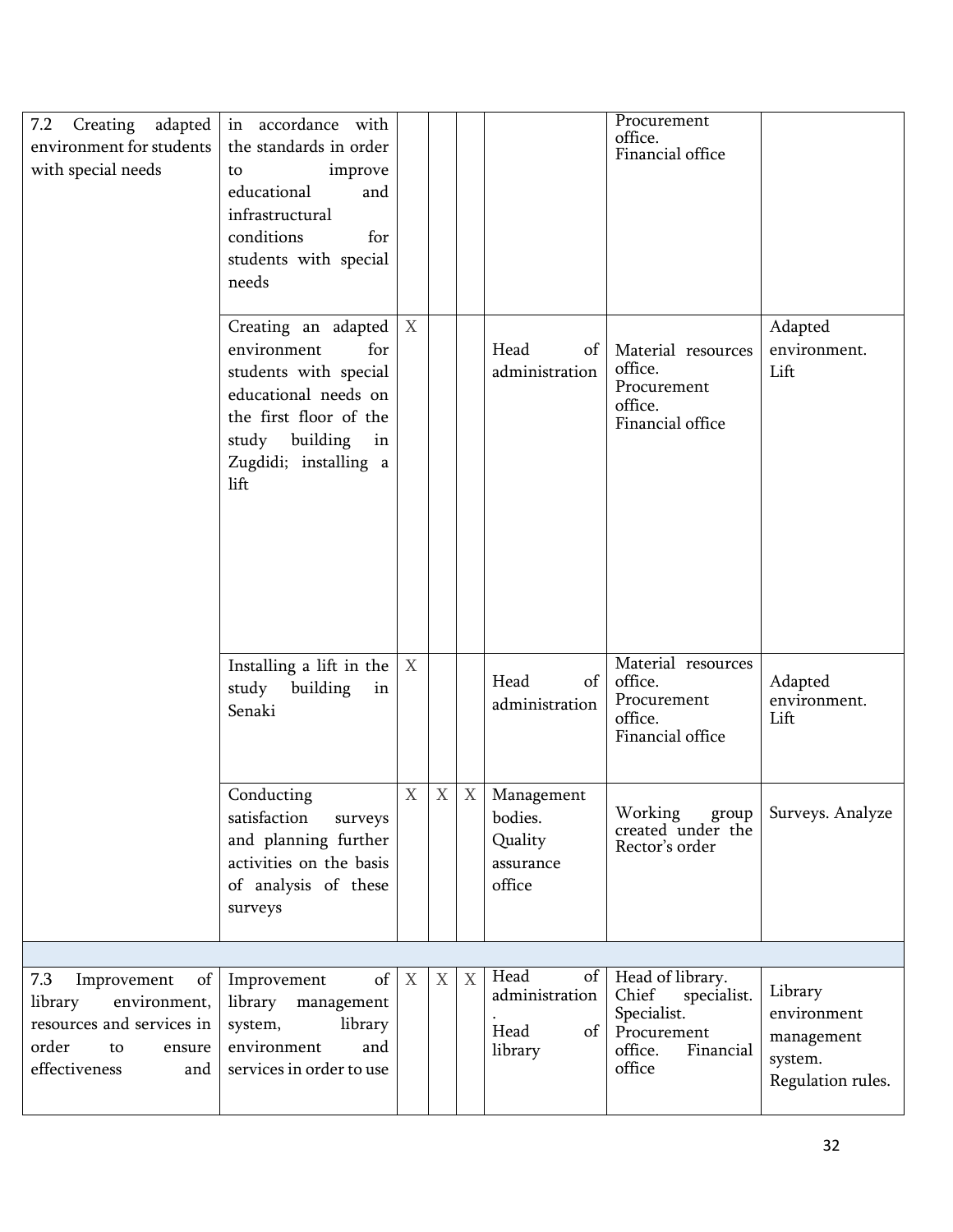| development of learning<br>activities | library resources and<br>services effectively.<br>Renewal<br>of library<br>(printing<br>resources<br>electronic)<br>and<br>considering the results<br>of stock-taking | $\boldsymbol{X}$ | $\mathbf X$ | $\overline{X}$            | Head<br>of<br>library                                 | Head of library.<br>Procurement<br>office.<br>Academic staff.<br>Vocational<br>education teacher | Results of stock-<br>taking                                        |
|---------------------------------------|-----------------------------------------------------------------------------------------------------------------------------------------------------------------------|------------------|-------------|---------------------------|-------------------------------------------------------|--------------------------------------------------------------------------------------------------|--------------------------------------------------------------------|
|                                       | Constant process of<br>electronic cataloging;<br>introducing<br>Integrated<br>Library<br>System "Open biblio"                                                         | X                | $\mathbf X$ | $\boldsymbol{\mathrm{X}}$ | Head<br>of<br>library                                 | Head of library.<br>Chief specialist.<br>Specialist                                              | "Open biblios"                                                     |
|                                       | Creating and constant<br>of<br>updating<br>the<br>electronic<br>catalogue<br>on the web-page                                                                          | $\boldsymbol{X}$ | $\mathbf X$ | X                         | Head<br>of<br>library                                 | Head of library.<br>Chief specialist.                                                            | Web-page                                                           |
|                                       | Constant<br>improvement of the<br>qualification of library<br>support staff related to<br>the<br>of<br>usage<br>international<br>electronic<br>library<br>bases       | X                | X           | X                         | of<br>Head<br>administration<br>Head<br>of<br>library | Head of library.<br>Chief<br>specialist.<br>Specialist                                           | Trained<br>human<br>resource                                       |
|                                       | Promotion of using<br>international<br>electronic<br>library<br>network resources for<br>researchers (giving<br>consultations)                                        | $\boldsymbol{X}$ | X           | X                         | Quality<br>assurance<br>office.<br>Science office     | Science office.<br>Scientific head of<br>library                                                 | Electronic library<br>network.<br>Evidence<br>for<br>consultations |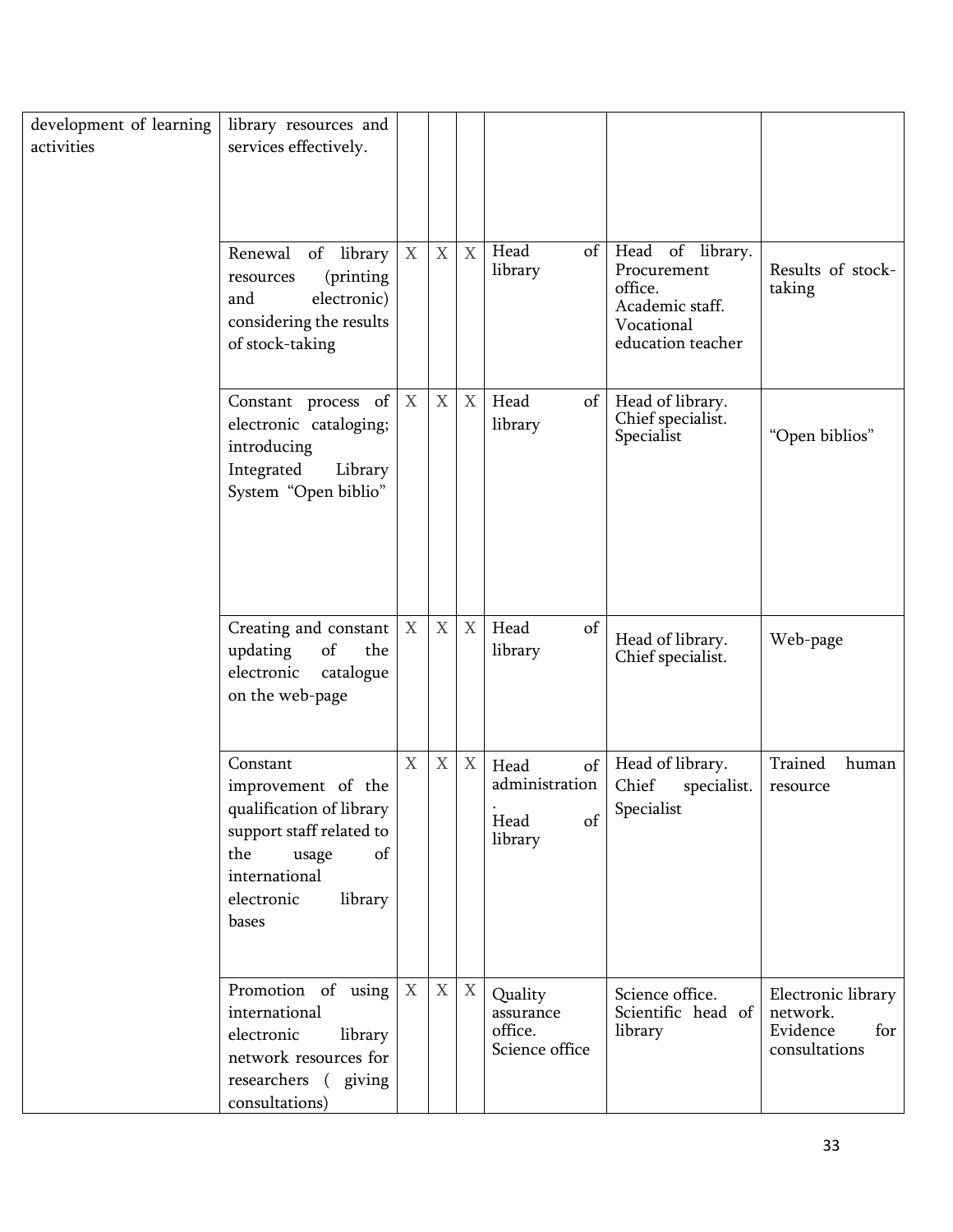|                                                                                                                                          | Developing<br>infrastructure<br>of<br>information<br>technologies<br>to<br>provide<br>business<br>continuity, including<br>electronic<br>management services<br>and systems                                                      | X                | X           | X                         | Head<br>of<br>administration     | IT centre.<br>Head of computer<br>laboratory.<br>Programmer                                    | Local<br>networking.<br><b>Business</b><br>continuity plan |
|------------------------------------------------------------------------------------------------------------------------------------------|----------------------------------------------------------------------------------------------------------------------------------------------------------------------------------------------------------------------------------|------------------|-------------|---------------------------|----------------------------------|------------------------------------------------------------------------------------------------|------------------------------------------------------------|
|                                                                                                                                          | IT<br>Attracting<br>best<br>specialists<br>and<br>promoting<br>their<br>professional<br>growth.<br>Organizing<br>$\operatorname{staff}$<br>training to teach them<br>how to use modern<br>programme products<br>and technologies | $\boldsymbol{X}$ | $\mathbf X$ | $\boldsymbol{X}$          | Head<br>of<br>administration     | Human<br>resources<br>management<br>office. IT centre.<br>Head of laboratory.<br>Programmer    | Mechanisms and<br>of<br>rules<br>staff<br>attracting       |
|                                                                                                                                          | Purchasing and using<br>the licensed software                                                                                                                                                                                    | X                | $\mathbf X$ | X                         | Head<br>of<br>administratio<br>n | Procurement<br>office.<br>Financial office.<br>IT centre.<br>Head of laboratory.<br>Programmer | Licensed<br>software                                       |
| of<br>Improvement<br>7.4<br>services<br>in<br>the<br>management<br>system<br>through<br>introducing                                      | Improving the quality<br>providing<br>of<br>Web-<br>information-<br>English,<br>in<br>page<br>growth<br>of<br>information<br>and<br>communication<br>resources of the web-<br>page                                               | X                | X           | X                         | of<br>Head<br>administratio<br>n | Foreign<br>language<br>centre.<br>learning<br>Programmer.<br>Specialist of the<br>web-page     | Web-page<br>in<br>English                                  |
| information technology.<br>Providing<br>access<br>to<br>information technologies<br>Providing accessibility to<br>information technology | Daily update of the<br>web-page; providing<br>publicity of ongoing<br>reforms and news in                                                                                                                                        | $\mathbf{X}$     | $\mathbf X$ | $\boldsymbol{\mathrm{X}}$ | Head<br>of<br>administratio<br>n | IT centre.<br>Public<br>relations<br>office                                                    | Web-page                                                   |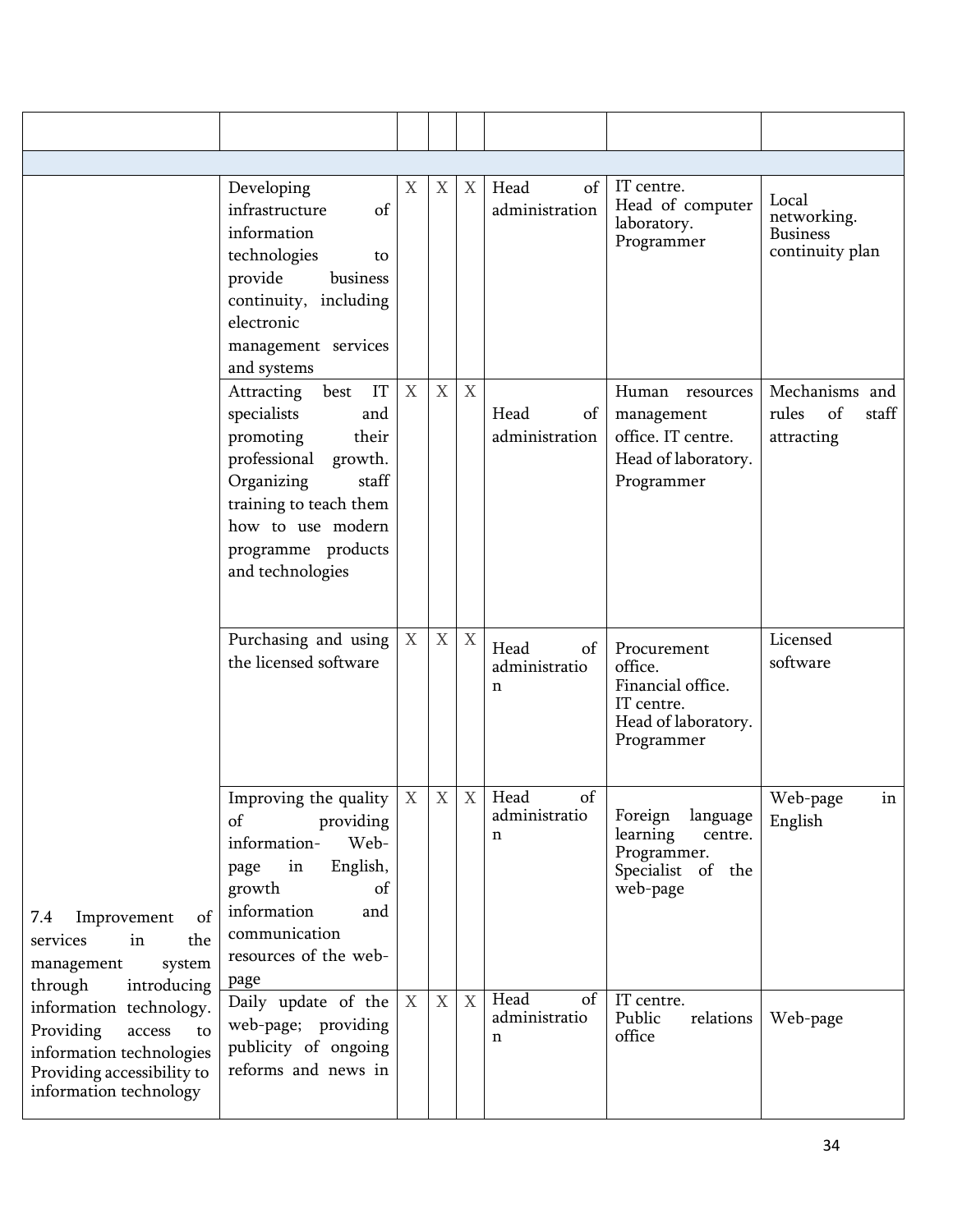|                                                                                | Teaching<br>the<br>University<br>Introducing<br>mechanisms<br>for<br>business continuity<br>Systematic update of $ X $<br>technical<br>and<br>program-information                                                                                                                                                                                                                                                                                                                                                                                        | $\mathbf X$ | $\mathbf X$<br>$\mathbf X$ | X<br>X            | Head<br>of<br>administratio<br>n<br>Head<br>of<br>administratio<br>n | Relevant structural<br>units<br>IT centre.<br>Head of laboratory                    | <b>Business</b><br>continuity plan<br>Systematically<br>updated<br>programmes |
|--------------------------------------------------------------------------------|----------------------------------------------------------------------------------------------------------------------------------------------------------------------------------------------------------------------------------------------------------------------------------------------------------------------------------------------------------------------------------------------------------------------------------------------------------------------------------------------------------------------------------------------------------|-------------|----------------------------|-------------------|----------------------------------------------------------------------|-------------------------------------------------------------------------------------|-------------------------------------------------------------------------------|
|                                                                                | means                                                                                                                                                                                                                                                                                                                                                                                                                                                                                                                                                    |             |                            |                   |                                                                      |                                                                                     |                                                                               |
| 7.5 Creating an effective                                                      | Improvement<br>financial-budget<br>policy and budget<br>process management<br>the<br>of<br>Teaching<br>University. Providing<br>educational research<br>and other activities<br>adequate<br>with<br>financial<br>resources;<br>opportunities<br>for<br>optimal planning and<br>allocation of financial<br>resources<br>including<br>student<br>researches,<br>projects,<br>training<br>for<br>courses<br>qualification growth,<br>infrastructural<br>financial<br>projects,<br>for<br>the<br>resources<br>$\sigma f$<br>implementation<br>strategic plan | of X        | $\boldsymbol{X}$           | $X_{\mathcal{L}}$ | Management<br>bodies.<br>of<br>Head<br>administration                | Financial office.<br>Internal<br>audit<br>office.<br>Main accountant.<br>Accountant | Decisions.<br><b>Budget</b>                                                   |
| system of accountability,<br>financial<br>management,<br>planning and control; | Introducing<br>the<br>system of financial<br>management<br>and<br>control<br>the<br>in                                                                                                                                                                                                                                                                                                                                                                                                                                                                   | X           | $\mathbf X$                | $X_{\mathcal{I}}$ | Management<br>bodies.<br>Head<br>of<br>administration                | Head<br>of<br>administration.<br>Faculty.<br>Structural units                       | for<br>Documents<br>financial<br>management and<br>control system.            |